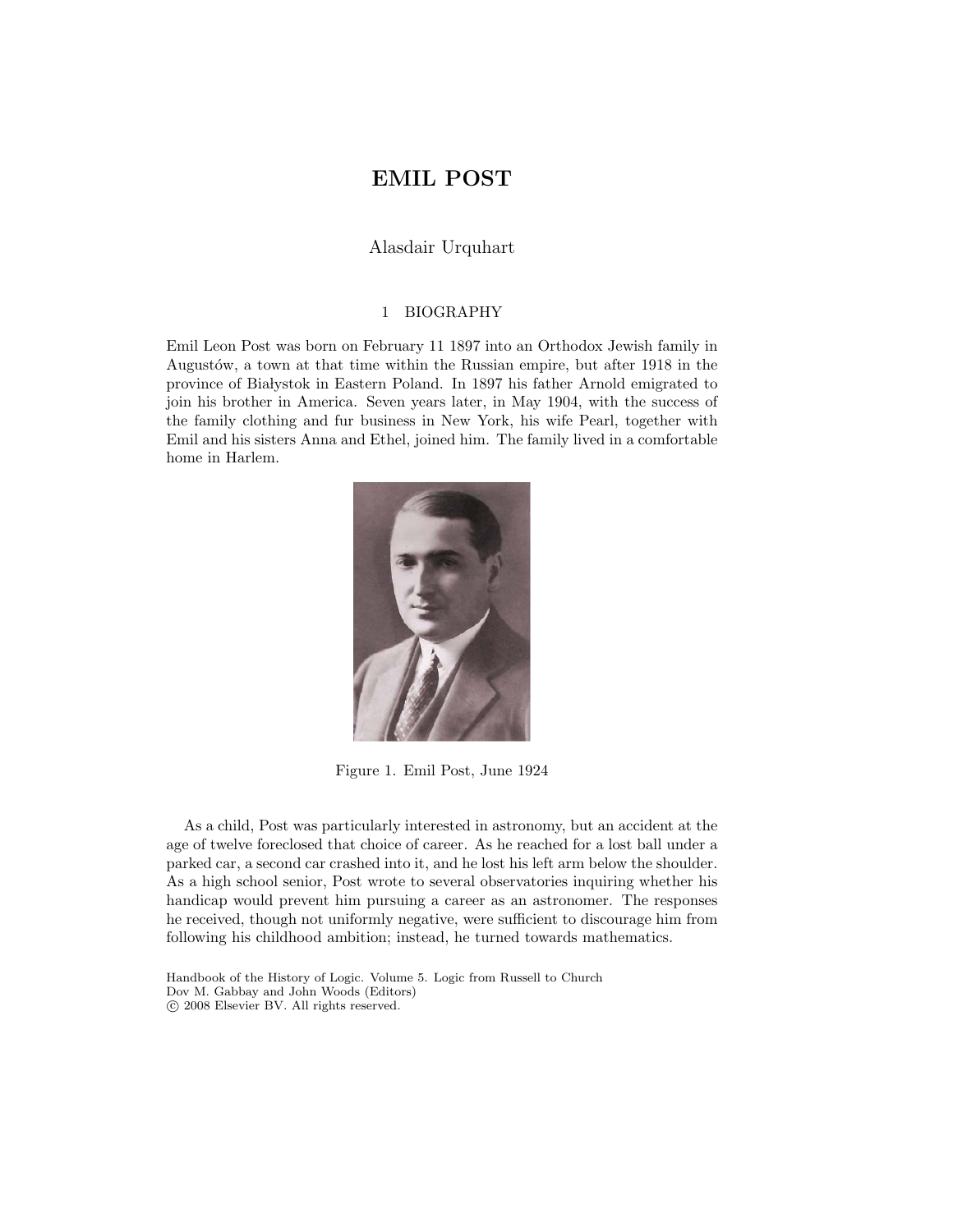Post attended Townsend Harris High School, a free secondary school for gifted students on the campus of City College, and received a B.S. in mathematics from City College in 1917 (where he benefited from a college education free of tuition fees). While still an undergraduate, he had already done a good deal of the work for a paper on generalized differentiation, presented to the October 1923 meeting of the American Mathematical Society, but only published in full seven years later [Post, 1930]. Post was a graduate student at Columbia University from 1917 to 1920, and it was at Columbia that his interest in modern mathematical logic was aroused by a seminar on the recently published *Principia Mathematica* [Whitehead and Russell, 1910-13] conducted by Cassius J. Keyser. His doctoral thesis, written under the supervision of Keyser, is a systematic study of the propositional calculus of *Principia*, including a proof of completeness.

Post spent the academic year 1920-21 as a Procter Fellow at Princeton University, and it was during this postdoctoral year that he discovered results anticipating the later incompleteness theorems of Kurt Gödel and the undecidability results of Church and Turing. The excitement caused by these startling discoveries precipitated his first attack of manic-depressive illness, a condition that plagued him for the rest of his life. He recovered sufficiently from this first attack to take up an instructorship at Cornell University, but a second attack led to a withdrawal from university teaching, and during the 1920s, he supported himself by teaching at George Washington High School in New York.

Under the care of a general practitioner, Dr. Levy, Post developed a routine that was designed to avoid undue excitement leading to manic attacks. His regimen involved strictly restricting the time spent on his research to three hours a day, from 4 to 5 p.m. and then from 7 to 9 p.m.

In 1932, Post was appointed to the faculty of City College of New York. He left after only one month, but returned in 1935 for the rest of his career. In spite of restrictions on his research time due to his treatment regimen and a teaching load of sixteen hours a week, Post was able to publish some of his most remarkable and influential papers during this period. His marriage to Gertrude Singer in 1929 undoubtedly introduced a measure of stability into his life, and she assisted him both by typing his papers and letters, and taking care of day to day financial affairs. Their daughter Phyllis Goodman remarks that: "My mother . . . was the buffer in daily life that permitted my father to devote his attention to mathematics (as well as to his varied interests in contemporary world affairs). Would he have accomplished so much without her? I, for one, don't think so" [Davis, 1994, p. xii].

Post was a remarkably successful and popular teacher at City College; his unusual pedagogical methods are described below in  $\S$ . He continued to struggle with manic-depressive illness, and in 1954, he succumbed once more. He died of a heart attack on 21 April 1954 after electro-shock treatment at an upstate New York mental hospital.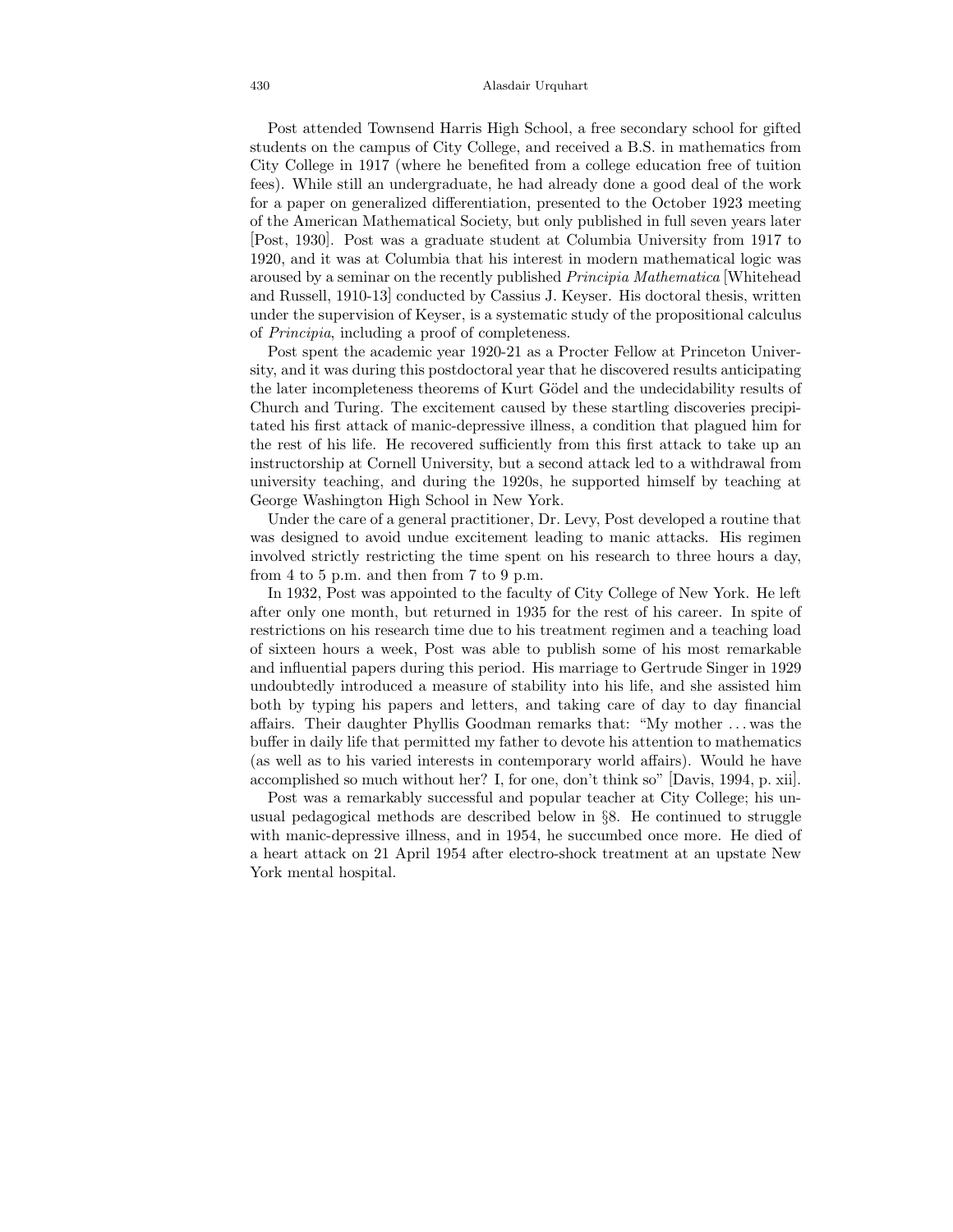### 2 INFLUENCES ON POST

To a remarkable extent, Post as a logician was a homegrown American original. Most of the other outstanding logicians of the 1920s and 1930s, such as Gödel, Herbrand, Bernays, Turing and Church, were influenced more or less directly by Hilbert's formalist program, and the problems that grew out of it. Post, on the other hand, after the initial stimulus provided by *Principia Mathematica*, created his own research project and problems more or less single handed, at a time when logic and the foundations of mathematics were not considered respectable topics for mathematical work in the United States.

An important early influence on his ideas about logic was the philosopherlogician C.I. Lewis. Lewis's monograph *A Survey of Symbolic Logic* [Lewis, 1918] is an expository work largely devoted to bridging the gap between the tradition of algebraic logic of Boole and Schröder and *Principia Mathematica*, but it has a remarkable sixth chapter that had a strong effect on Post's early thinking. Lewis contrasts the logistic method of Whitehead and Russell with what he calls a "heterodox" view of the nature of mathematics and logistic.

Lewis points out that the foundational portion of *Principia Mathematica* falls short of being a completely formal system. Rather, the primitive propositions of that work are presented in terms of the intuitive meanings associated with the notation. Thus, for example, the formation rules of the language are presented by phrases such as "If  $p$  is an undetermined elementary proposition, "not- $p$ " is an elementary propositional function," while the rule of detachment (*modus ponens*) is stated as follows: "Anything implied by a true elementary proposition is true" [Whitehead and Russell, 1910-13, Vol. 1, pp. 92, 94]. Whitehead and Russell fail to make the basic distinction between axioms and rules of inference, since they are lumped together under the heading of "Primitive Propositions."

Lewis presents his heterodox view of the logistic method in the following striking definition:

*A mathematical system is any set of strings of recognizable marks in which some of the strings are taken initially and the remainder derived from these by operations performed according to rules which are independent of any meaning assigned to the marks* [Lewis, 1918, p. 355].

Lewis illustrates his definition by presenting the propositional calculus of *Principia Mathematica* in a strictly formalist style. He uses the purposely meaningless words "quid" and "quod" to refer to formulas and propositional connectives. With this terminology, he restates the formation rule above as follows: "The combination of any quid preceded immediately by the mark ∼ may be treated as a quid." The rules of substitution and *modus ponens* he states in this way:

(7) In any string in the initial set, or in any string added to the list according to rule, any quid whatever may be substituted for p or q or r, or for any quid consisting of only one mark. When a quid is substituted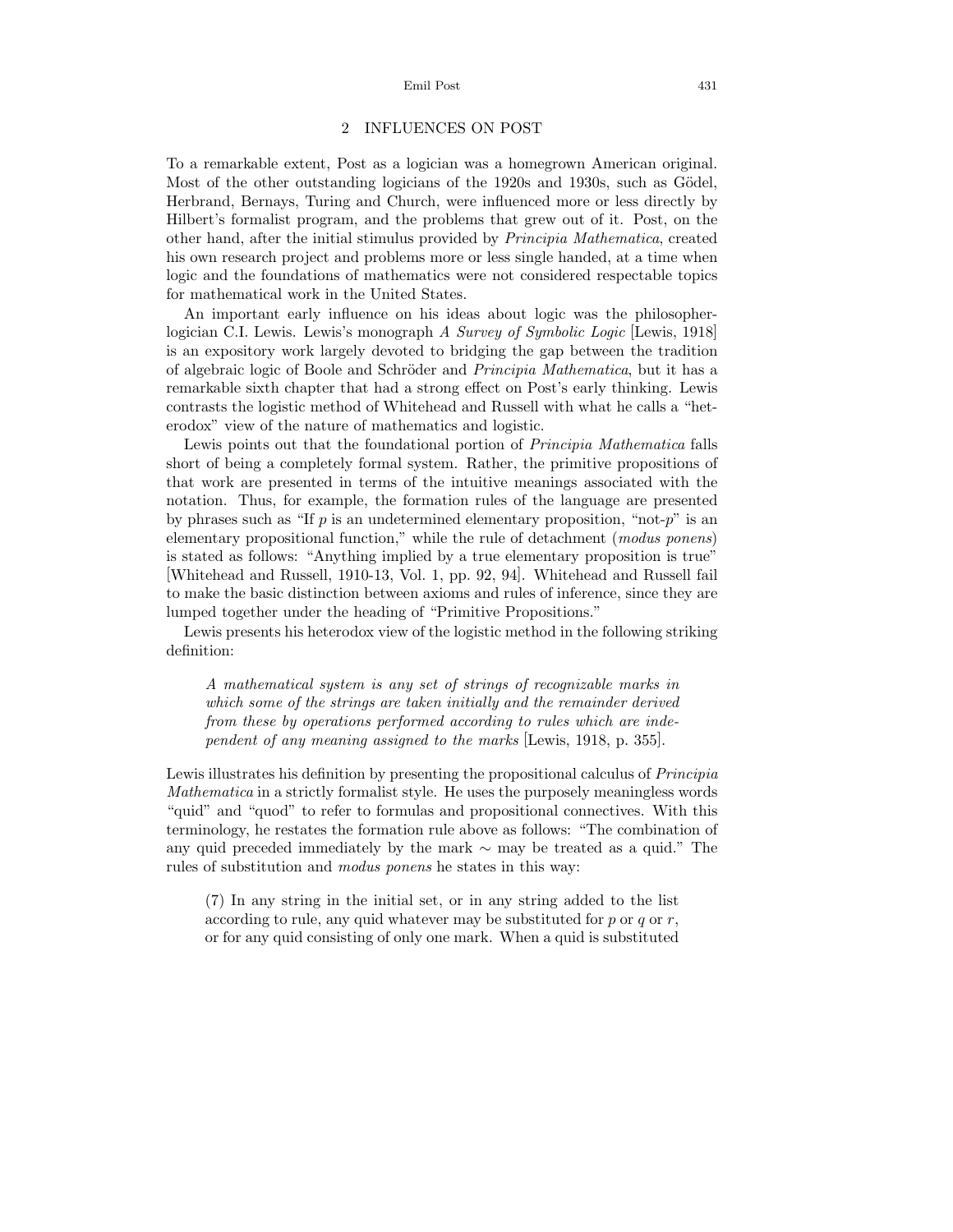for any mark in a string, the same quid must also be substituted for that same mark wherever it appears in the string.

(8) The string resulting from the substitution of a quid consisting of more than one mark for a quid of one mark, according to (7), may be added to the list of strings.

(9) In any string added to the list, according to (8), if that portion of the string which precedes any mark ⊃ is identical with some other string in the set, preceded by (, then the portion of that string which follows the mark ⊃ referred to may be separately repeated, with the omission of the final mark ), and added to the set [Lewis, 1918, p. 357].

Lewis's strictly formal statement of the rule of detachment makes a striking contrast with the informal and inexact version of Whitehead and Russell, which invokes the extraneous notion of truth in setting down the rule.

Post refers several times to the influence of Lewis's formalistic view of logistic systems on his early work [Post, 1921a, p. 165], [Post, 1994, pp. 23,377], and his research at Princeton during his postdoctoral year can be seen as an attempt to work out Lewis's formalistic ideas in the context of the full system of Whitehead and Russell, and to use them in obtaining general results about formal systems.

Post also acknowledged the influence of his thesis advisor, Cassius J. Keyser (1862-1947), on his logical work. This may seem somewhat surprising, in view of the fact that Keyser, although he took part in a debate with Bertrand Russell on the axiom of infinity [Keyser, 1904][Russell, 1904], was best known for his numerous books of popular essays on mathematics and mathematical philosophy. Nevertheless, Post thanks Keyser warmly in the introduction to [Post, 1921a], and his monograph [Post, 1941] is dedicated to Keyser, "in one of whose pedagogical devices the author belatedly recognizes the true source of his truth-table method."

### 3 THE DOCTORAL DISSERTATION

Post's first published paper in logic [Post, 1921a] is a shortened version of his doctoral dissertation; according to a letter from Post to Hermann Weyl of 1941, the paper was accepted only on condition that its original length be cut by onethird [Davis, 1994, p. xviii].

This article is outstanding for several reasons. Its main mathematical result is the first published proof of completeness and decidability of the propositional fragment of *Principia Mathematica*. (An earlier proof was given by Paul Bernays in his Habilitations schrift of 1918 at Göttingen, published in abbreviated form in [Bernays, 1926].) The method of the paper is a conscious departure from the methods of Whitehead and Russell, and Post gives a clear statement of the modern metalogical attitude to formal systems. Furthermore, a great deal of Post's most significant later work in logic is present in embryo in this paper.

In the introduction to his paper, Post points out the restricted viewpoint adopted by the authors of *Principia Mathematica*. The aim of Whitehead and Russell is to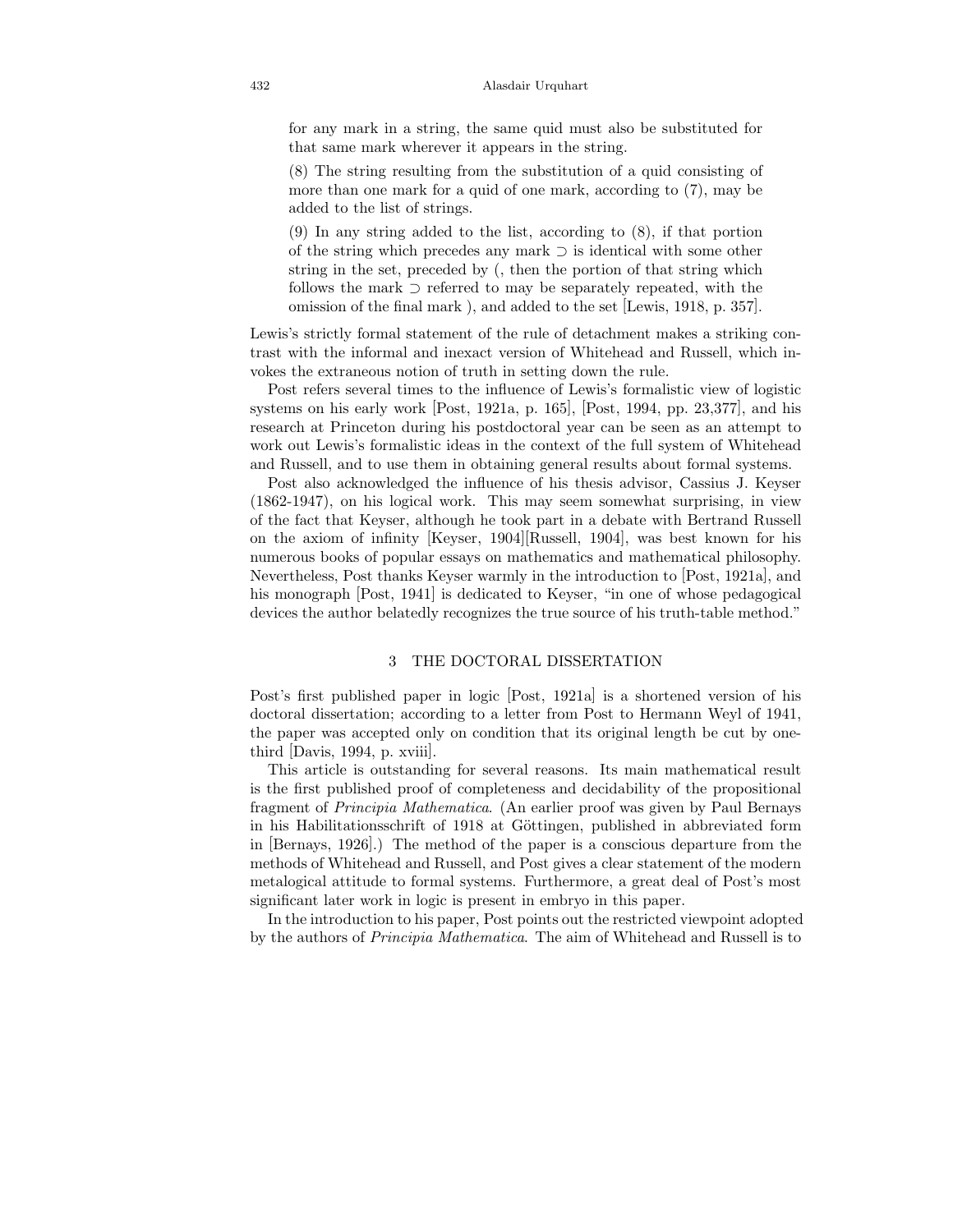develop the logical foundations of mathematics in a fixed axiomatic system (a form of the theory of types). The ideal of the work is to develop mathematics within a logical formalism that is viewed as a universal language. Hence, Whitehead and Russell eschew as far as possible any considerations about their system that go beyond this restricted purpose. Post points out that in this way, they "gave up the generality of outlook which characterized symbolic logic," and goes on to say:

It is with the recovery of this generality that the first portion of our paper deals. We here wish to emphasize that the theorems of this paper are *about* the logic of propositions but are *not included* therein. More particularly, whereas the propositions of 'Principia' are *particular* assertions introduced for their interest and usefulness in later portions of the work, those of the present paper are about the set of *all* such assertions [Post, 1921a, pp. 163-4].

Post concludes his introduction with a clear explicit statement of his metalogical viewpoint, saying: "We have consistently regarded the system of 'Principia' and the generalizations thereof as purely *formal developments*, and so have used whatever instruments of logic or mathematics we found useful for a study of these developments," referring in a footnote to the chapter of Lewis's book discussed above. Post had thus arrived at a logical method similar to that of the Hilbert school, though in his case, there is no explicit restriction to finitary methods (however, the methods he used were in fact mostly constructive).

The main part of the paper begins with a precise formulation of the propositional calculus of *Principia Mathematica*, inspired by the formulation of Lewis described above. Post then immediately introduces a truth-table development. Denoting the truth-value of a proposition by  $+$  if it is true and by  $-$  if it is false, he gives the now familiar truth-tables for the primitive connectives

|     |                 |      | $p, q \mid p \vee q$ |
|-----|-----------------|------|----------------------|
|     | $p \mid \sim p$ | $++$ |                      |
|     |                 |      |                      |
| $-$ |                 |      |                      |
|     |                 |      |                      |

and goes on to provide a clear explanation of the truth-table method. He uses the adjective "positive" for tautologies, "negative" for contradictions, and "mixed" for contingent formulas (the terminology of "tautology" and "contradiction" is derived from the independent development of the truth-table method in [Wittgenstein, 1921],[Wittgenstein, 1922]). In a footnote, he remarks that the truth-tables for the primitive connectives are described by Whitehead and Russell [Whitehead and Russell, 1910-13, Vol. 1, pp. 8,115], but not the general notion of truth-table, and points out that the idea is implicit in the expansion technique used by the algebraic logicians Boole, Jevons and Venn [Lewis, 1918, p. 74, p. 175f]. As we have seen above, he later cited his thesis advisor Cassius J. Keyser as a more immediate source of the method.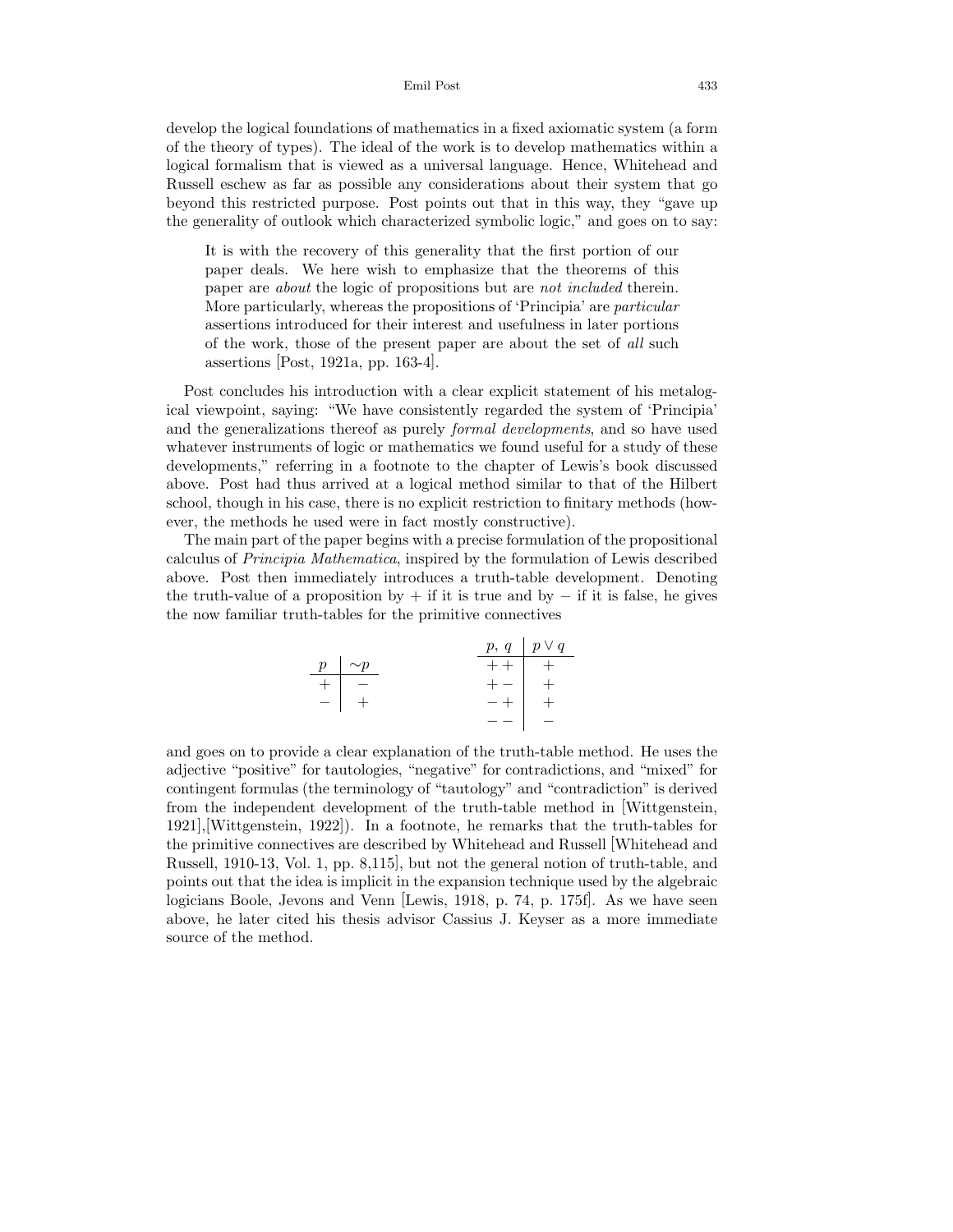#### 434 Alasdair Urquhart

Post now states his "Fundamental Theorem," the result that a propositional function is assertible in the system if and only if it is positive. This provides both a completeness theorem as well as a decision procedure for the system (Post emphasizes the decision procedure aspect rather than completeness). The proof proceeds by showing that any formula in the system is provably equivalent to one in full disjunctive normal form, that is to say, any function  $f(p_1,...,p_n)$  can be proved equivalent to a disjunction of conjunctions of the form  $Q_1 \wedge \cdots \wedge Q_n$ , where each  $Q_i$  is either  $p_i$  or  $\sim p_i$ . Post observes that if  $f(p_1,\ldots,p_n)$  is a positive function, then the equivalent full disjunctive normal form is easily seen to be provable (since it must contain all possible conjunctions of the form described above), and hence f itself is provable.

Post remarks that while the conversion to full disjunctive normal form and the corresponding decision procedure were both implicit in the earlier literature of algebraic logic, the significance of his theorem is quite different. Although Schröder had given a version of the truth-table decision procedure in his treatise on the algebra of logic, formal and informal logic are bound together in his development in such a way as to prevent the system as a whole from being completely determined. The paper continues by considering three different generalizations of his results, two of which were the basis of a good deal of his later research.

The first generalization consists of generalizing the truth-table method to an arbitrary finite set of truth-functions as primitive connectives. The basis of  $\sim$ and ∨ chosen by Whitehead and Russell is functionally complete, since all truthfunctions can be expressed in this primitive vocabulary (a fact proved explicitly by Post). However, not all choices of primitive connectives result in a functionally complete system; the basis of ∼ and ≡ is an example. Post announces but does not prove his complete classification of all possible classes of truth-functions generated by a finite set of connectives. We discuss this result below in §5.

Post next considers "Generalization by Postulation," a much farther-reaching idea. He envisages sets of postulates for generalized propositional logics, with a finite set of primitive connectives, and a finite set of axioms and rules, including the rule of unrestricted substitution, and goes on to consider generalized versions of completeness and consistency for such systems. The usual definition of consistency does not work here, since such systems may not have a recognizable negation connective; similar remarks apply to the notion of completeness. Post replaces these with the following broader notions. He defines a postulate system to be *consistent* if not all formulas are assertible, and *closed* if the addition of any unprovable formula as an axiom results in an inconsistent system. These notions are now usually referred to as "Post-consistency" and "Post-completeness." Earlier in the paper, Post had shown the propositional calculus of *Principia Mathematica* to be consistent and complete in these senses, as corollaries to his Fundamental Theorem. Using his abstract definitions of consistency and completeness, he proves a few general results about closed (Post-complete) systems, remarking of one of them that it "begins to approximate to the truth-table method." This remark looks forward to the work of his postdoctoral year, in which he tried to obtain general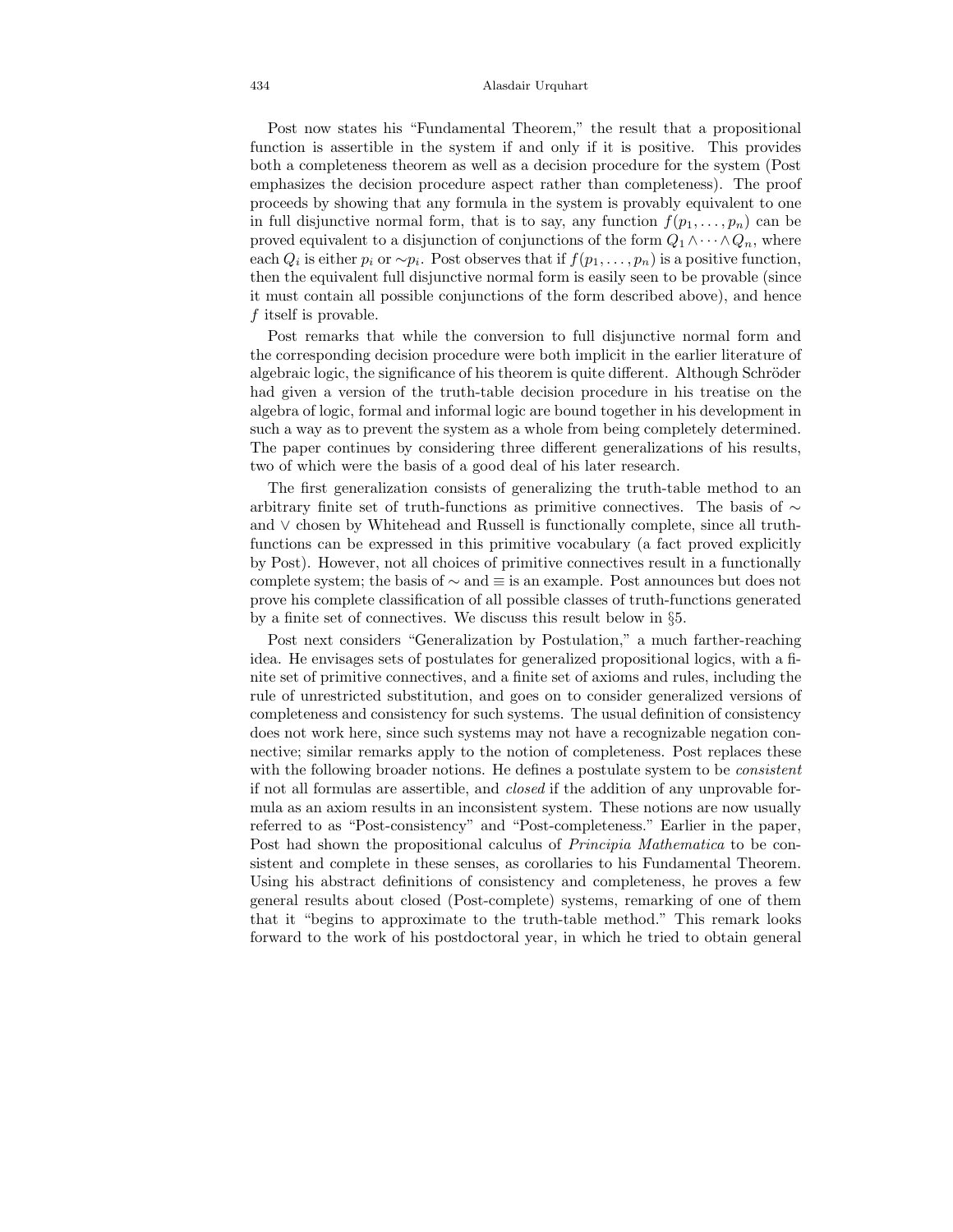decidability results using the postulational generalization.

The last section of the paper is given over to the final generalization, manyvalued logic. Post replaces his earlier truth-values + and  $-$  by m distinct "truthvalues"  $t_1, t_2, \ldots, t_m$ , where m is any positive integer. He generalizes classical negation by replacing with a cyclic permutation of the m truth-values; the generalization of classical disjunction has the higher of its two inputs (assuming the ordering  $t_1 \geq t_2 \geq \cdots \geq t_m$ . Thus the truth-tables for the generalized connectives are as follows:

|         |            | q                      | $\boldsymbol{p}$<br>q<br>$\vee$ m |
|---------|------------|------------------------|-----------------------------------|
|         | $\sim_m p$ | $t_1$ $t_1$            | $t_{1}$                           |
| $t_{1}$ | t2         |                        |                                   |
| $t_2$   | $t_{3}$    | $t_{i_1}$<br>$t_{j_1}$ | $t_{i_1}$                         |
|         |            |                        |                                   |
| $t_{m}$ |            | $t_{i_2}$<br>$t_{j_2}$ | $\cdot j_2$                       |
|         |            | $t_m$<br>$t_m$         | $\overline{m}$                    |

### where  $i_1 \leq j_1$  and  $i_2 \geq j_2$ .

Generalizing his earlier results for two-valued logic, Post shows that his mvalued connectives are functionally complete. He then goes on to consider the m-valued logical systems that result by defining the asserted functions to be those that always take values  $t_1, t_2, \ldots, t_{\mu}$ , where  $0 < \mu < m$ . He provides a brief sketch of the method used to give a complete set of postulates for the resulting systems.  $-$ ) Jan Lukasiewicz had proposed the idea of a three-valued logic slightly earlier than Post [Lukasiewicz, 1920]. Lukasiewicz was inspired by the idea of a non-Aristotelian logic, in which the third truth-value would represent the notion of indeterminacy, associated with propositions about future events. Post seems mostly interested in his generalization as pure mathematics, remarking that "whereas the highest dimensioned intuitional point space is three, the highest dimensioned intuitional propositional space is two." He goes on to say, though, that just as higher dimensional spaces in geometry can be interpreted by using some other element than point, so the higher dimensioned logical spaces can be interpreted by using elements other than propositions. This idea is carried out in the last section of the paper by interpreting the propositions of  $m$ -valued logic as vectors  $(p_1, p_2, \ldots, p_{m-1})$  of two-valued propositions, with the proviso that if one proposition is true, then all those that follow are true.

Post himself did not continue his work in many-valued logic, but later mathematicians such as D.L. Webb, Alan Rose and A.L. Foster continued the development of these systems. The algebraic version of Post's systems, the theory of "Post algebras," is investigated in papers such as [Rosenbloom, 1942], [Epstein, 1960], [Traczyk, 1963], [Traczyk, 1964].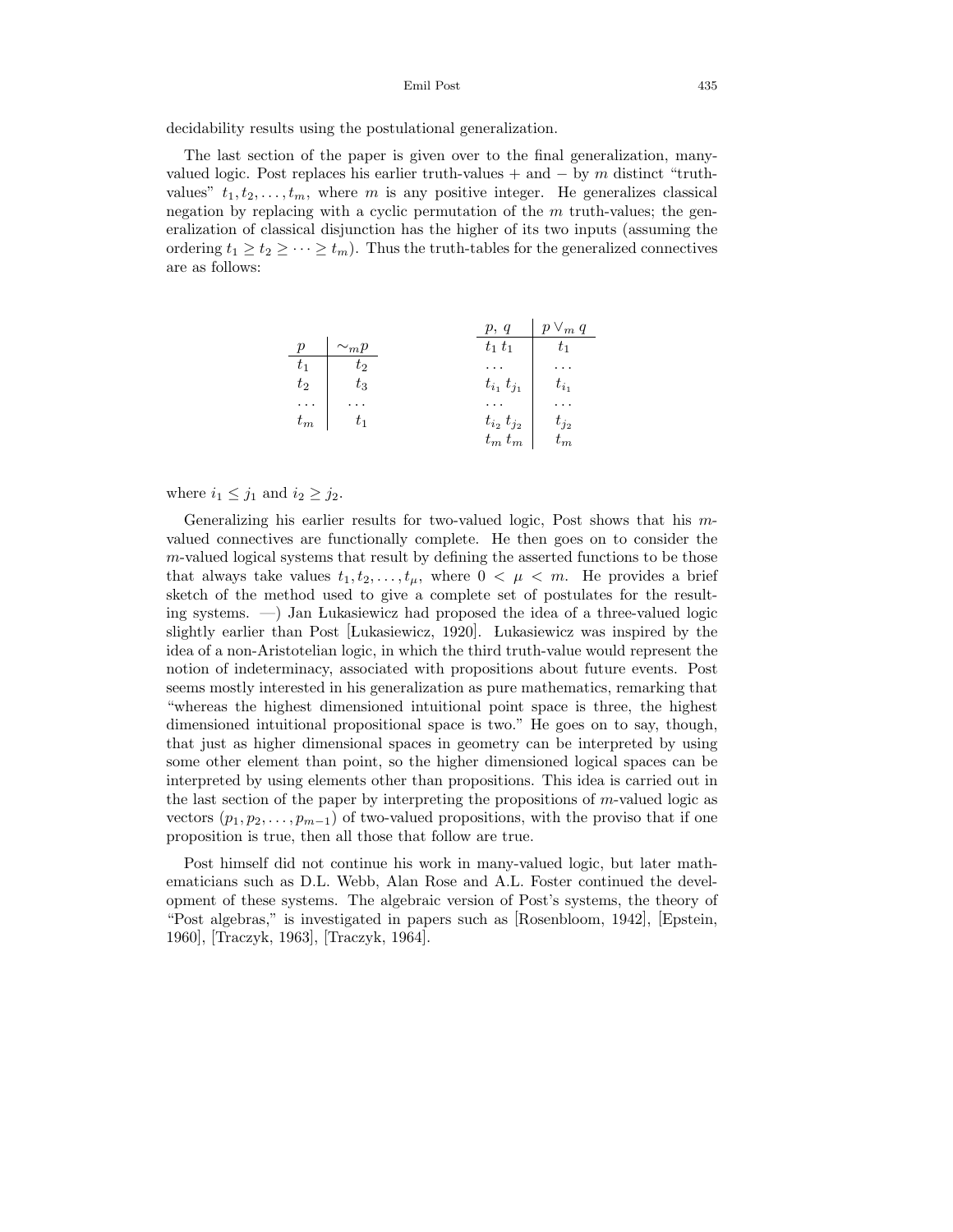### 4 THE POSTDOCTORAL YEAR

During the academic year 1920-21, Post held a Procter Fellowship at Princeton University (Alan Turing also held a Procter Fellowship 1937-38). It was during this year that he made his most dramatic discoveries in logic, anticipating by a decade or more the work of Gödel, Church, Turing and others on incompleteness and undecidability. Unfortunately, for reasons we discuss below, Post failed to publish his ideas until after other authors had caught up with his groundbreaking work.

He started from the postulational generalization of [Post, 1921a], hoping to obtain general results about the decidability of postulate systems that are abstract versions of the formalism of classical propositional logic. The simplicity of such systems encouraged him in the belief that such results were obtainable, and in addition, he had several positive results to his credit. He had solved the decision problem in the important special case of two-valued propositional logic, and in addition had provided a complete classification of all possible subsystems of this logic based on two-valued connectives. Finally, he had proved the decidability of all abstract propositional logics where all of the connectives were unary (one-place operators), a result published in the abstract [Post, 1921b].

Post's hope was that progress on the decision problem for such generalized propositional calculi (which he called the "general finiteness problem") was possible because of their simple and transparent mathematical structure. His ideas appear nowadays wildly optimistic, but we have the benefit of hindsight; Jacques Herbrand, in a paper surveying the work of the Hilbert school [Herbrand, 1930], expressed a similarly optimistic view towards the decision problem for first-order logic (known as the *Entscheidungsproblem*).

Post published nothing in logic between [Post, 1921b] and [Post, 1936]. Nevertheless, we know of his work of 1920-21 because of the retrospective survey he wrote in 1941 [Post, 1965], on which this section is based. This article falls into two parts. In the first part, Post demonstrates a series of reductions through which the decision problem, or "general finiteness problem" is reduced to a system of an extremely simple type, which he calls a system in "normal form." In the second part, the application of a diagonal argument leads him to the conclusion that the decision problem for systems in normal form is unsolvable, together with the incompleteness results following from this conclusion.

Post defines the notion of reduction as follows: "A system  $S_1$  is reduced to a system  $S_2$  if a 1-1 correspondence is (effectively) set up between the enunciations of  $S_1$ , and certain of the enunciations of  $S_2$ , so that an enunciation of  $S_1$  is asserted when and only when its correspondent in  $S_2$  is asserted" [Post, 1965, p. 351], [Post, 1994, p. 382]. (This definition is in fact Post's later interpretation of his tacit assumptions; at the time, he did not have a formal definition.) Post uses the word "enunciation" to denote a formula of a system. The most important property of reduction is that if we can solve the decision problem for a system  $S_2$ , and  $S_1$  can be reduced to  $S_2$ , then the decision problem for  $S_1$  is also solvable.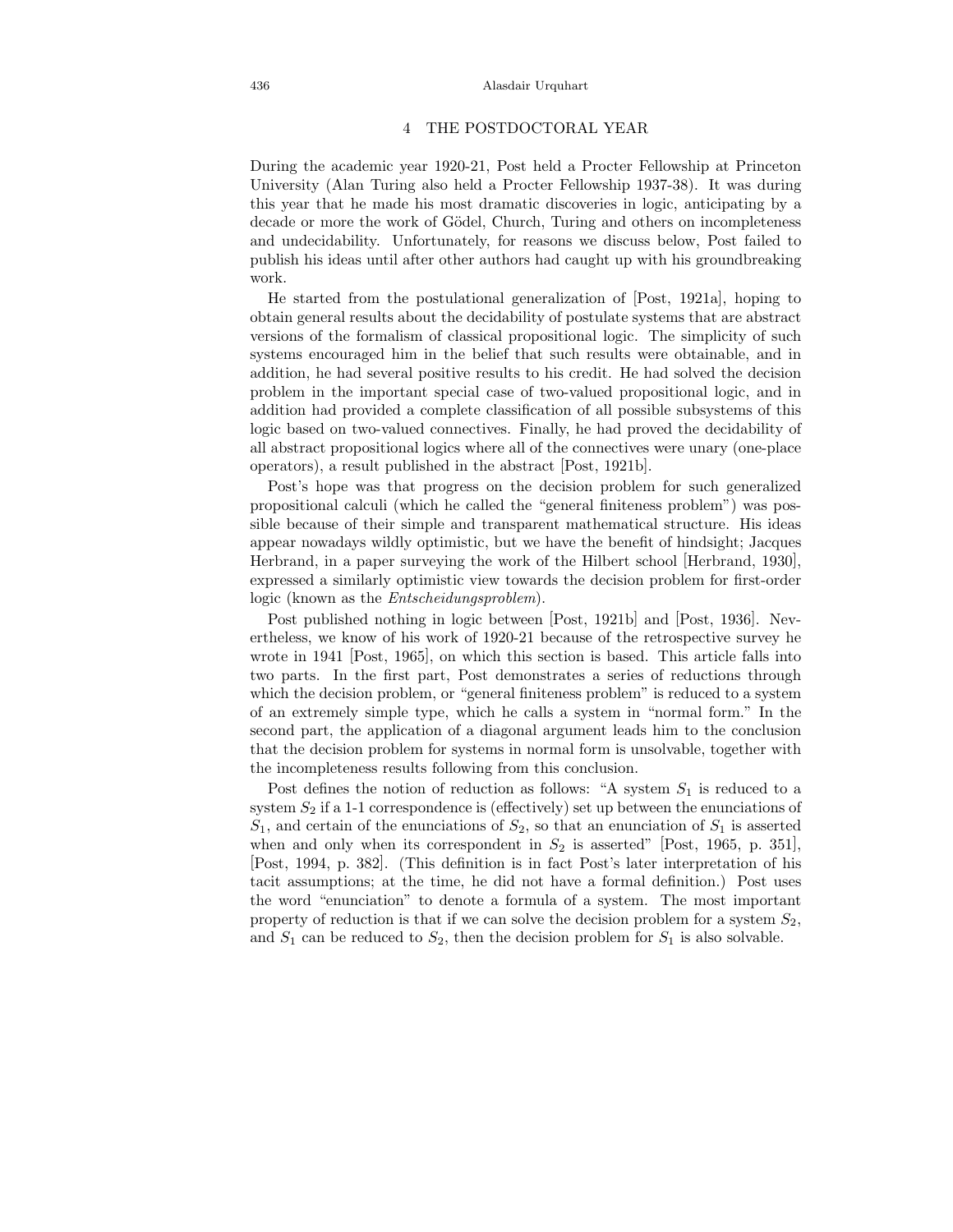Post begins from the formulation of a generalized propositional logic described in the previous section, calling it "Canonical Form A." He shows that any system in canonical form A can be reduced to a second form, "Canonical Form B." In Canonical Form B, the unrestricted rule of substitution present in Form A is replaced by a much weaker version. Post shows, however, that the effect of the substitution rule can be obtained by using the idea of axiom schemes. For example, in formulating the propositional calculus, we can take as axioms all formulas of the form  $({\sim}A \vee ({\sim}B \vee A))$ . This method of dispensing with the rule of substitution is usually attributed to John von Neumann, who employed it in [von Neumann, 1927]. In the conventional formulation, this involves an infinite set of axioms. Post, on the other hand, requires his rules to be finite, so he adds an axiomatization of the notion of formula, or "enunciation," in his terminology. To achieve this, he adds a primitive function  $e(\cdot)$  to his system, whose intended interpretation is "P is an enunciation," together with rules such as:  $e(P), e(Q) \Longrightarrow e((P \lor Q)).$ 

Post's next reduction shows that the entire first-order fragment of *Principia Mathematica* can be reduced to canonical form B. Considerable complications are induced by the fact that different types of variable are involved here, while canonical form B only allows one type of variable. A corollary of this work is that if the decision problem for all systems in canonical form B were solvable, then the Hilbertian *Entscheidungsproblem* would be solvable. More important from Post's point of view was the fact that it appeared that all of *Principia Mathematica* could in a similar fashion be reduced to a system in canonical form B. Hence, in spite of its apparently modest appearance, canonical form B already encapsulates the full complexity of the whole system of Whitehead and Russell, at least as far as the decision problem is concerned.

At this point in the narrative of his postdoctoral research, Post introduces a digression into the combinatorial problem of 'tag,' a seemingly innocuous problem that arose early in his research. Let us suppose that we are given a finite set of primitive symbols, say the set of numerals  $0, 1, \ldots, \mu$  for simplicity. Then a *tag system* is given by a finite set of rules of the form  $0 \to \sigma_0, \ldots, \mu \to \sigma_\mu$ , where  $\sigma_0, \ldots, \sigma_\mu$  is a sequence of finite strings of primitive symbols, possibly empty, together with a positive integer  $\nu$ . These rules are applied as follows. Given a non-empty sequence  $B$  of symbols, append to the end of  $B$  the string associated with the first symbol in B, then delete the first  $\nu$  symbols (all, if there are less than  $\nu$  symbols). For example, consider the tag system with the primitive symbols 0, 1, the rules  $0 \rightarrow 0.01 \rightarrow 1101$  and  $\nu = 3$  (a system that Post himself found intractable). Then if we start with the sequence 10, the rules successively produce  $101, 1101, 11101, 011101, \ldots$  The problem of tag is to decide, given an initial string, whether or not the process terminates in the empty string or not. One can think of this as a process in which one end of the string, advancing at a constant rate, is trying to catch up with the other end of the string – hence the colourful name of 'tag,' suggested by Post's fellow-student and colleague B.P. Gill.

Post came upon the problem in the following way. Early in his work, he had discovered a method that, given two formulas in a system in canonical form A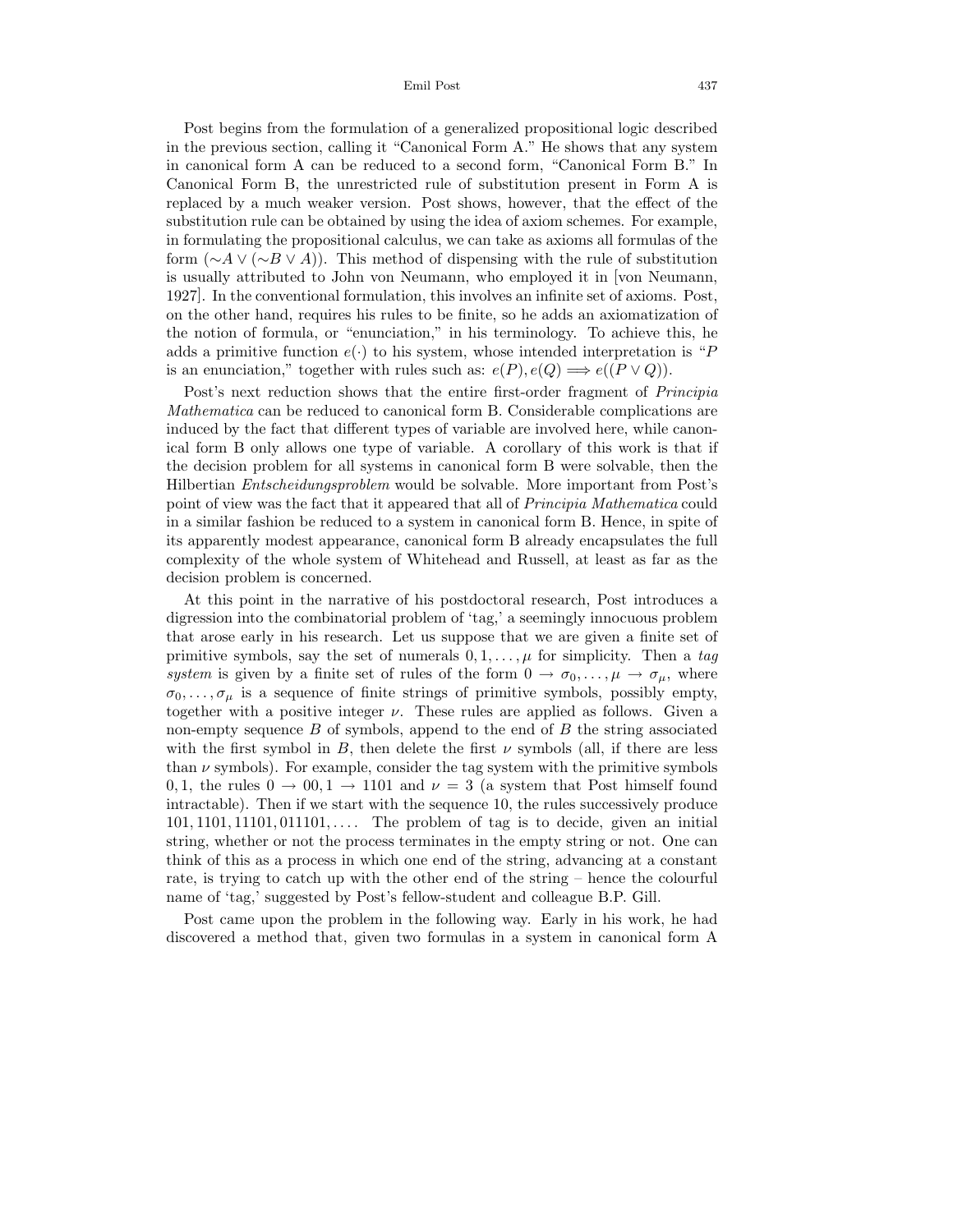(that is to say, two terms of first-order logic), determines whether or not there is a set of substitutions that makes the two expressions identical. He called this method the "the L.C.M. process" – this is Post's name for the unification algorithm that plays a very important part in automated theorem proving in first-order logic, and was described in print in the groundbreaking paper on the resolution method [Robinson, 1965]. (Post's "least common multiple" appears to be an alternative name for Robinson's "most general unifier.") In attempting to extend the algorithm to higher-order logic, Post encountered the problem of tag. An effort to extend the result of [Post, 1921b] to more general systems led again to the same problem. Thus this combinatorial problem in symbol manipulation seemed like an essential stepping stone towards his hoped-for general results on decidability, and Post made it the major project of his postdoctoral year.

It should come as no surprise that the two problems mentioned above are unsolvable. The problem of tag was proved unsolvable in  $|\text{Minsky}, 1961| -$  an attractive exposition of this result is in the book [Minsky, 1967]. As for the higher-order unification problem, the second-order case was proved unsolvable in [Goldfarb, 1981]. At the initial stage of his research, though, Post did not have an inkling of unsolvable problems, but instead hoped that the simple and primitive character of tag systems would lead to equally simple decision procedures. This hope led rapidly to disillusionment, as he found that problems of ordinary number theory cropped up in his attempts at solving the problem of tag, disappointing his hope that "the known difficulties of number theory would, as it were, be dissolved in the particularities of this more primitive form of mathematics" [Post, 1965, p. 373], [Post, 1994, p. 398]. Although the solution of the general problem of "tag" appeared hopeless (and hence the entire program of the solution of decision problems), Post had assumed that it was a very minor, if essential, stepping stone towards his broader program. However, in the late summer of 1921, Post found a further series of reductions that led to a final canonical form very close to the apparently special form of "tag." We now describe this final series of reductions.

Canonical form B assumes that there are infinitely many variables, and that the formation rules for formulas are given in terms of functional operations  $f(p_1,\ldots,p_n)$ . Post begins his series of reductions by reducing systems in form B to systems in canonical form C, in which all formulas are built from a finite alphabet  $\Sigma$ , and the formulas consist simply of the set  $\Sigma^*$  of all finite strings built from symbols in Σ. A system in canonical form C has a finite set of strings as primitive assertions, and a finite set of rules, or "productions" having the form  $\sigma_1, \ldots, \sigma_k \implies \tau$ , where  $\sigma_1,\ldots,\sigma_k,\tau$  are strings composed of the symbols in  $\Sigma$ , together with added symbols from a set of auxiliary symbols  $\Delta = \{P_1, P_2, \ldots, P_m, \ldots\}$  disjoint from  $\Sigma$ , and every auxiliary symbol in  $\tau$  appears in one of  $\sigma_1, \ldots, \sigma_k$ . In an application of the rule, the auxiliary symbols in  $\Delta$  are considered as syntactic variables ranging over arbitrary strings (possibly empty).

As an example of such a system, consider the alphabet  $\{a, b\}$ , and let the primitive assertions consist of the strings  $a, b, aa, bb$ . The two rules of the system are:

$$
P_1 \Longrightarrow aP_1a, P_1 \Longrightarrow bP_1b.
$$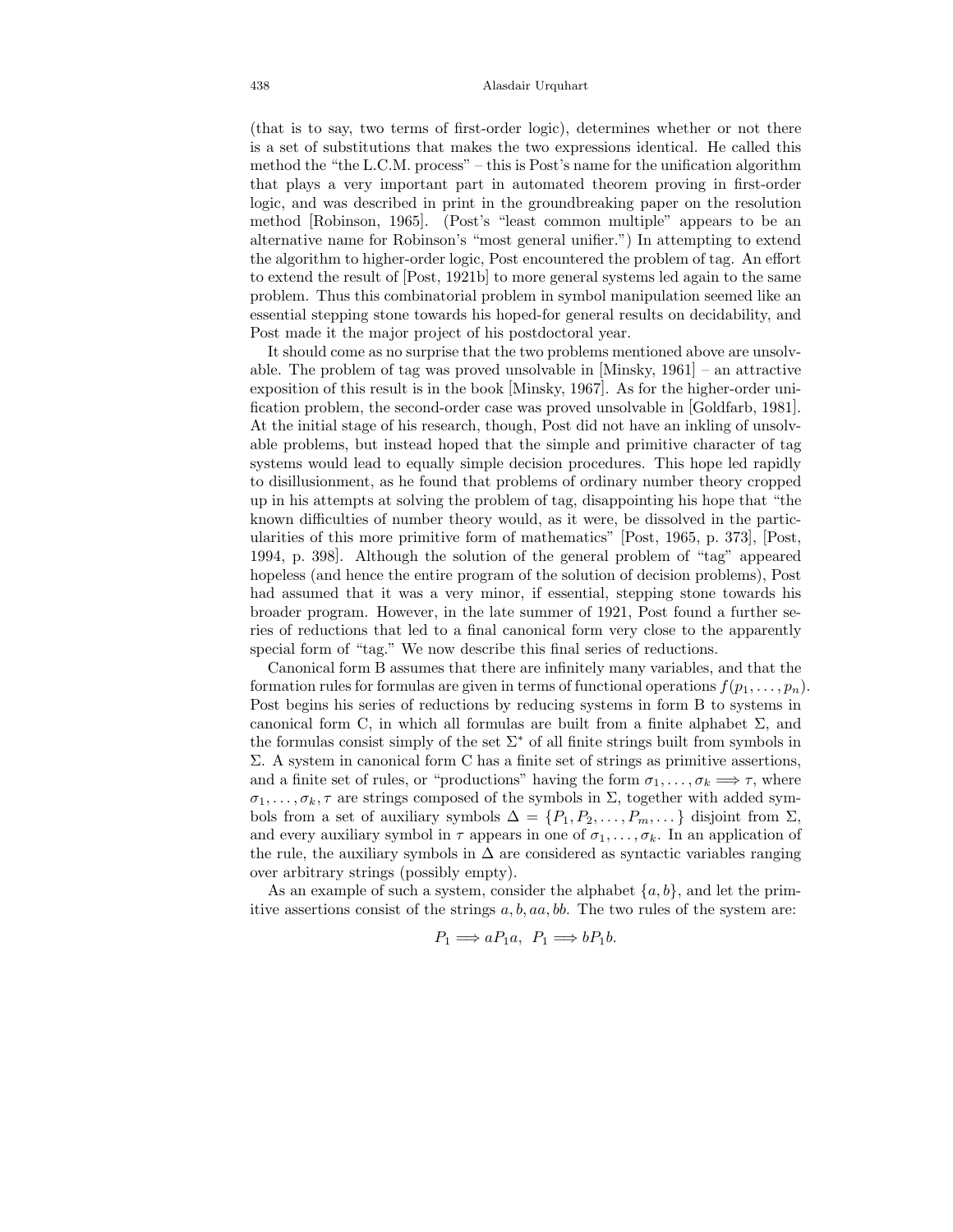It is easy to see that the assertions of this system consist of all palindromes in the alphabet  ${a, b}$ , that is to say, all non-empty strings that read the same forward as backwards.

As a second example, consider the alphabet  $\{p, \sim, \vee, (,) \}$ , with the single primitive assertion  $p$ , and the rules:

$$
P_1 \Longrightarrow \sim P_1, \ P_1, P_2 \Longrightarrow (P_1 \lor P_2).
$$

Then the assertions of this system are exactly the formulas of the propositional calculus of *Principia Mathematica* containing the single variable p.

Post's next move is to give a series of four successive reductions, in the course of which the decision problem is reduced to that of systems of the very simple Post normal form. A system of canonical form C is said to be in *normal form* if it has a single primitive assertion, and all productions are of the form  $\sigma P \Longrightarrow P \tau$ . Thus the general decision problem, even for a system as apparently complicated as *Principia Mathematica*, can be reduced to that for a system of rules that can only operate on strings by first deleting an initial substring, then tacking on a new string at the end. This amazing result was described by Marvin Minsky as "one of the most beautiful theorems in mathematics" [Minsky, 1967, p. 240]. Post's proof of the theorem is not inherently difficult, but it is rather lengthy and not very easy to follow; a clear exposition of the theorem, following the lines of Post's original construction, with numerous helpful examples, is provided in Chapter 13 of [Minsky, 1967]. An alternative approach to the proof, based on the theory of Turing machines and semi-Thue systems, is given in Chapter 6 of [Davis, 1958].

The normal form is very close to that of tag systems, since in both cases, the rules involve removing a string of symbols at the beginning, and tacking on a string at the end. The simplicity of the final normal form, together with his earlier success in solving the decision problem for a simple case of canonical form A, aroused Post's hopes anew. However, as he said later, "just when hope was thus renewed for a solution of the general finiteness problem, a fuller realization of the significance of the previous reductions led to a reversal of our entire program" [Post, 1965, p. 402][Post, 1994, p. 418].

## *4.1 The Anticipation*

The reduction of the whole of first-order logic to canonical form B, and the subsequent reduction of systems in canonical form B to systems in normal form made it seem very likely that the whole of *Principia Mathematica* could be reduced to a system in normal form (although Post never in fact worked out all the details of this reduction).

In spite of its apparently great deductive power, a system as complicated as *Principia Mathematica* can be presented as a set of elementary rules for rewriting strings of symbols. This led Post to a far-reaching generalization [Post, 1994, p. 405], [Post, 1994, p. 420]: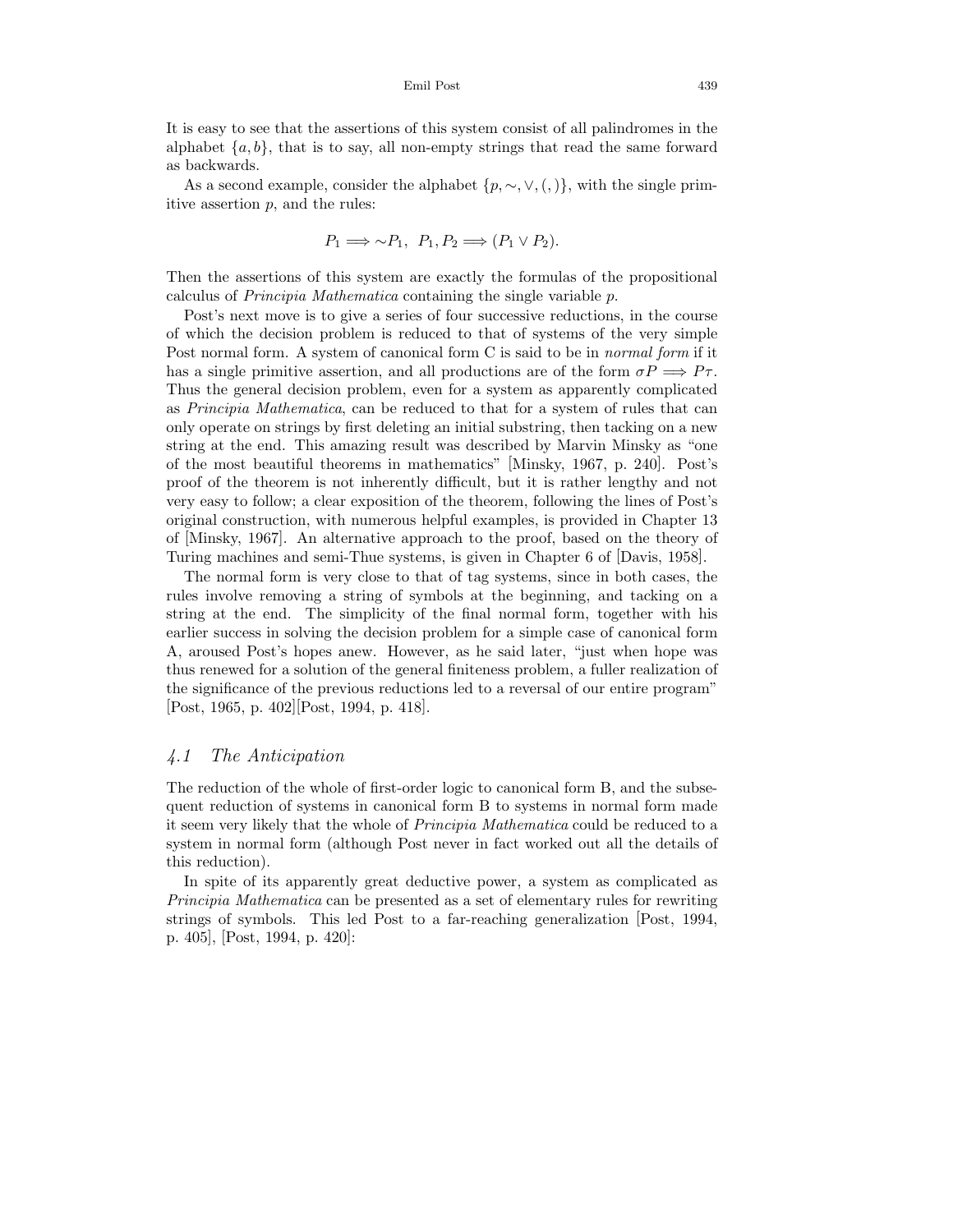In view of the generality of the system of *Principia Mathematica*, and its seeming inability to lead to any other generated sets of sequences on a given set of letters than those given by our normal systems, we are led to the following generalization.

*Every generated set of sequences on a given set of letters*  $a_1, a_2, \ldots, a_\mu$ *is a subset of the set of assertions of a system in normal form with primitive letters*  $a_1, a_2, \ldots, a_\mu, a'_1, a'_2, \ldots, a'_\mu$ , *i.e.*, the subset consist*ing of those assertions of the normal system involving only the letters*  $a_1, a_2, \ldots, a_\mu$ 

The italicized statement in the quotation equates an intuitive notion, the notion of sets of sequences that are generated by finite means, with a precisely defined mathematical notion. It is analogous to Church's thesis [Church, 1936] identifying functions that are computable in the intuitive sense with general recursive (equivalently, Turing-computable) functions. Post's hypothesis, by analogy, has been called "Post's thesis" [Davis, 1982, p. 21]; under some plausible assumptions, it is in fact equivalent to Church's thesis.

Post now observed that a simple application of Cantor's diagonal argument leads immediately to an apparent counter-example to his thesis. Let us represent sets of positive integers as sets of strings on a single letter 'a', where a string of length  $n$  represents the integer  $n$ . It is easy to see that we can effectively enumerate all possible normal systems generating such sets of strings. But now the diagonal method apparently leads to a generated set of strings that is not one of those in the enumeration. That is to say, let the diagonal set  $D$  be defined by the prescription: a string  $a \dots a$  of length n is in D if and only if it is not generated by the nth normal system in the enumeration. This appears to contradict Post's thesis.

However, a contradiction would only arise if  $D$  were in fact a generated set.  $D$ would be generated by a finite process, if we make the assumption that the decision problem is solvable for the class of normal systems. What we have shown, in fact, is that this hypothesis together with Post's thesis, leads to a contradiction. Post already had a suspicion that there were inherent difficulties in his quest for general decision methods, based on his difficulties with the problem of tag. However, no difficulties appeared to stand in the way of his thesis. Hence, he held fast to his thesis, concluding that the decision problem for normal systems was in fact unsolvable. He recorded the philosophical influences that led him to the resolution of the contradiction as follows [Post, 1965, p. 407],[Post, 1994, p. 421]:

In thus resolving this dilemma, the writer was greatly influenced by having heard, not long before, of Brouwer's rejecting the law of the excluded middle. This revolution in the writer's thought was largely energized by the immediately prior reading of Poincaré's *Foundations of Science*.

The informal sketch of the unsolvability of the decision problem for normal systems given above depends on the assumption of Post's thesis, which, since it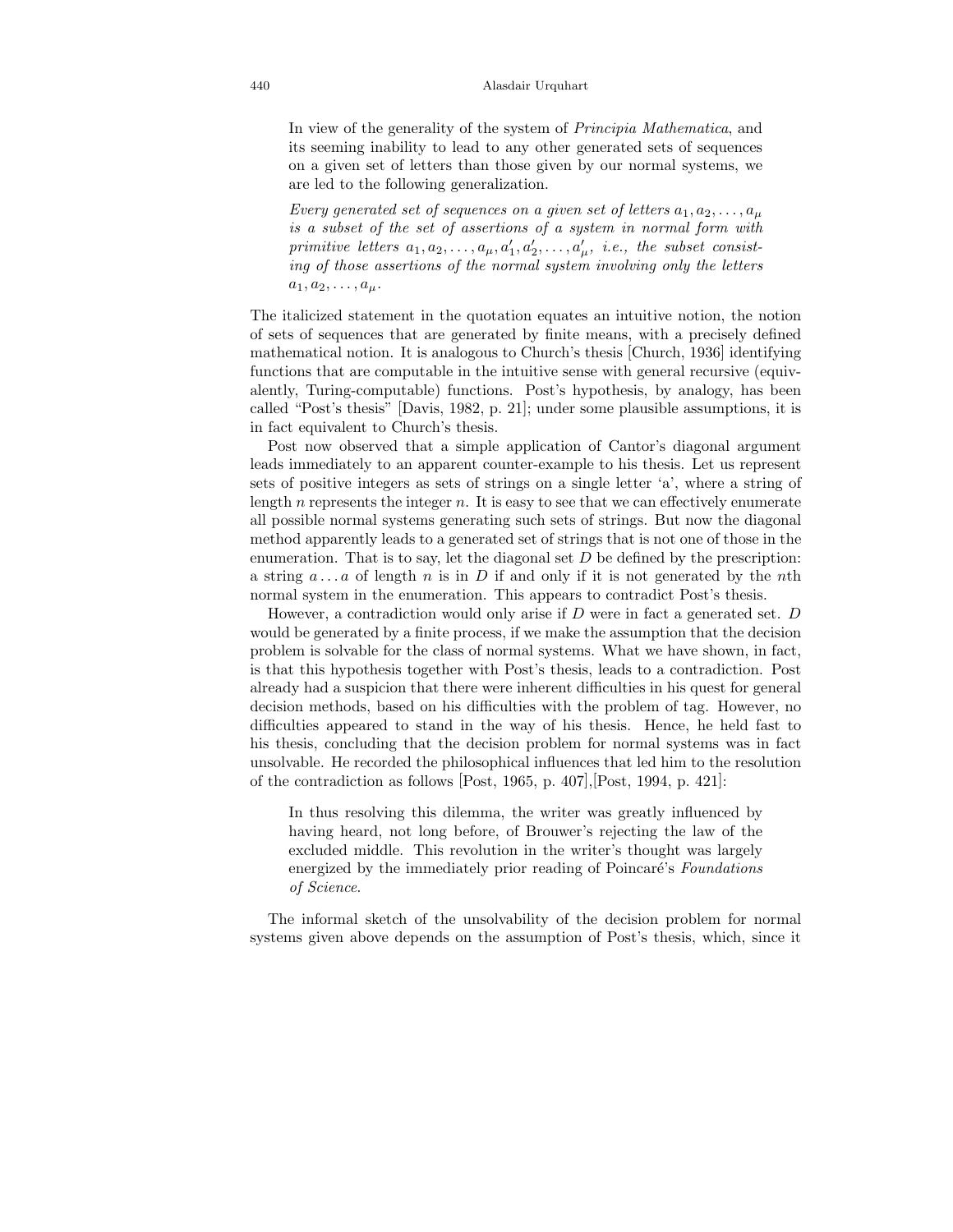equates an informal notion with a mathematical notion, cannot be considered a mathematical hypothesis. However, we can restate the result in such a way as to make into a purely mathematical theorem.

Post concludes the mathematical part of his 1941 paper with a sketch of this restatement. He begins by observing that there is a universal normal system in the following sense. There is a normal system  $K$  that has the following property: For every normal system  $S$  and formula  $P$  in the vocabulary of  $S$ , there is a formula  $(S, P)$  of K so that  $(S, P)$  is assertible in K if and only if P is assertible in S. Post's system K, which he calls *the complete normal system*, is thus a complete inference system for assertions of the form "The string  $P$  is assertible in the normal system  $S$ ," and is the analogue in the realm of normal systems of Turing's universal computing machine [Turing, 1936].

Although the normal systems are abstract versions of formal axiomatic systems, Post observed that we can also use them to represent decision procedures. Suppose that we are given a normal system  $M$ , and that in addition, there is a normal system  $M'$  that contains all of the primitive symbols of  $M$ , and in addition a new letter b (possibly with some other additional symbols). Assume that if  $P$  is a formula of M, that P is an assertion of M' if and only if it is an assertion of M, and that  $bP$  is an assertion of M' if and only if it is not an assertion of M. Then there is a decision procedure for  $M$ , since to decide whether or not a formula  $P$  is an assertion of M or not, we can systematically enumerate all of the assertions of  $M'$ , and observe whether P or  $bP$  is an assertion of  $M'$ . (This idea is the source of Post's later theorem [Post, 1944, p. 290] that a set of positive integers is recursive if and only if both it and its complement are recursively enumerable.) If such a system M exists, then Post says that there exists a *finite-normal-test* for the system M [Post, 1965, pp. 412-413], [Post, 1994, p. 425].

In the informal sketch given above of the result that there is no general decision procedure for normal systems, we can replace the appeal to Post's thesis by restricting our attention to normal systems from the outset, and by replacing the informal notion of decision procedure by the concept of finite-normal test. We can thus prove the fundamental result: *There is no finite-normal-test for the complete system* K. A rigorous proof of this result depends on a formal version of the diagonal method sketched above.

Throughout his research of 1920-21, Post concentrated on the problem of decision procedures. However, his idea of representing decision procedures as complete formal theories, as in his notion of "finite-normal-test," leads immediately to incompleteness results for formal systems.

The complete system  $K$  is able to give correct positive answers to all questions of the form: "Is the formula  $P$  an assertion of normal system  $S$ ?" Could there be a system that in addition gives correct negative answers to all such questions? The fundamental theorem above indicates that such a system cannot exist. Let L be a normal system that includes all the primitive letters of the complete normal system  $K$  among its primitive letters, together with another primitive letter  $b$ . Furthermore, let us assume that for any normal system  $S$  and formula  $P$  of  $S$ ,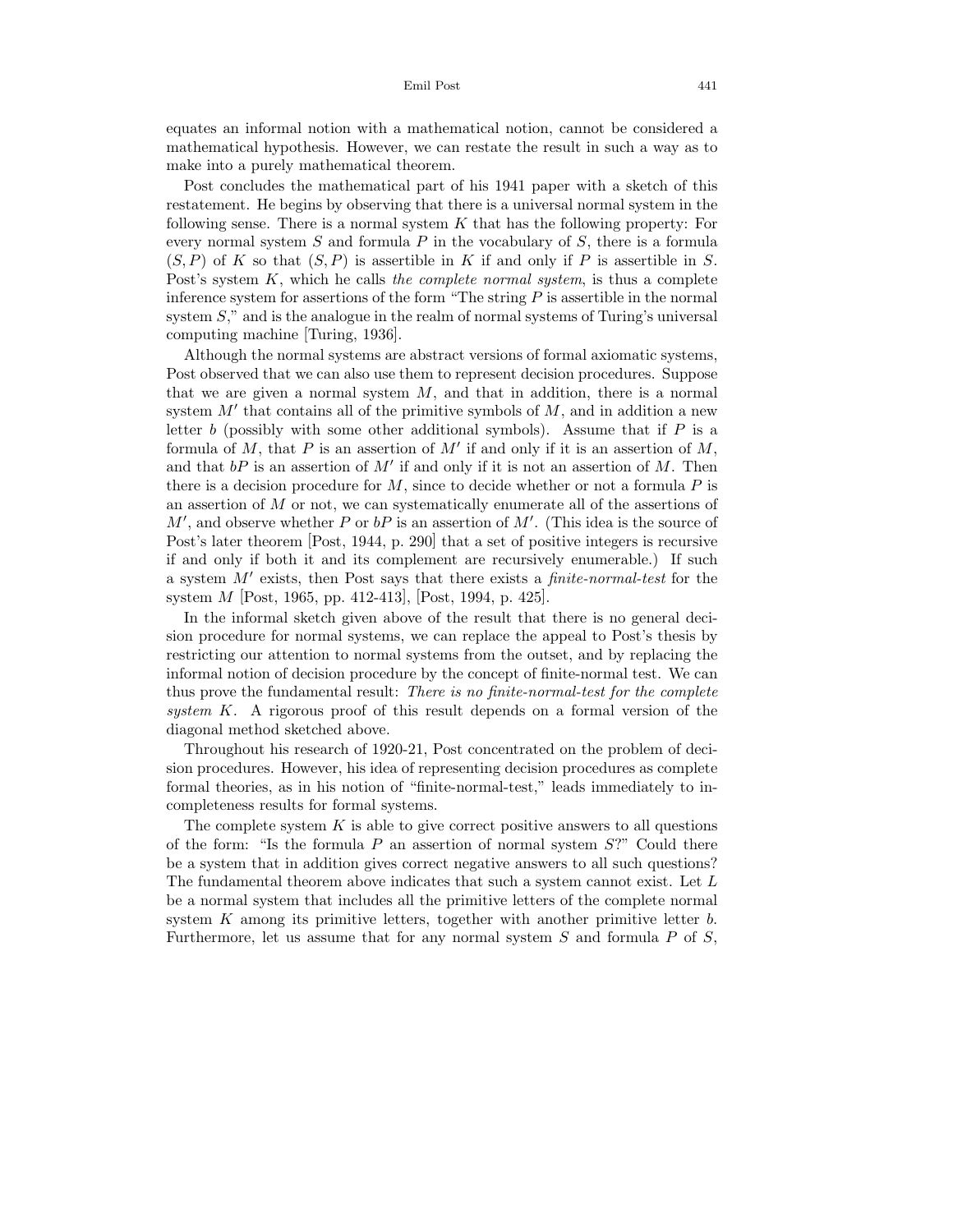$(S, P)$  is an assertion of L if and only P is an assertion of S, while if  $b(S, P)$ is an assertion of  $L$ , then  $P$  is not an assertion of  $S$ . Any such  $L$ , Post calls a *normal deductive-system* adjoined to K. In other words, a normal deductivesystem adjoined to K gives a correct and complete set of positive answers to questions of the above type, while all of the negative answers it gives to such questions are correct.

The same argument used to prove the fundamental theorem then demonstrates a basic incompleteness theorem: *No normal deductive-system is complete, so that if* L *is any such system, there is always a normal system* S *and formula* P *of* S *so that* P *is not an assertion of* S*, but* b(S, P) *is not an assertion of* L. This is an abstract form of Gödel's incompleteness theorem, though stated with respect to normal systems rather than arithmetical propositions. Post concludes with the striking words, *A complete symbolic logic is impossible*, and remarks [Post, 1965, pp. 416-417],[Post, 1994, pp. 428-429] :

This is an iconoclastic result from the formal logician's point of view since it means that logic must not only in some parts of its description (as in the operations), but in its very operation be informal. Better still, we may write

*The Logical Process is Essentially Creative.*

# *4.2 Post's failure to publish*

In view of the truly remarkable nature of the results that Post achieved in the early 1920s during his postdoctoral year, one may well wonder why he did not publish any of this material until fifteen years had passed. There were certainly a number of external reasons for this. The first outbreak of his manic-depressive illness followed immediately on his great discoveries, and the loss of his academic position at Cornell University, together with his being forced to make a living as a high school teacher, were hardly conducive to research and publication. In the summer of 1924, during a year in which he had some association with Cornell University, Post made some progress on his project, but he was never able to bring it to completion.

Another reason given by Post in later years was the general lack of interest in the United States in logical matters. In the covering letter that he sent in 1941 with [Post, 1965] to Hermann Weyl, the editor of the *American Journal of Mathematics*, he points out that, for example, the original paper giving the results of [Post, 1941] was returned to him by the editors of the *Annals of Mathematics* at the height of his postdoctoral work "without any editorial commitment, and with a very mixed report from the referee." He continues:

It therefore seemed to me to be hopeless to seek publication of Part One of the present paper. And without it, the then revolutionary Part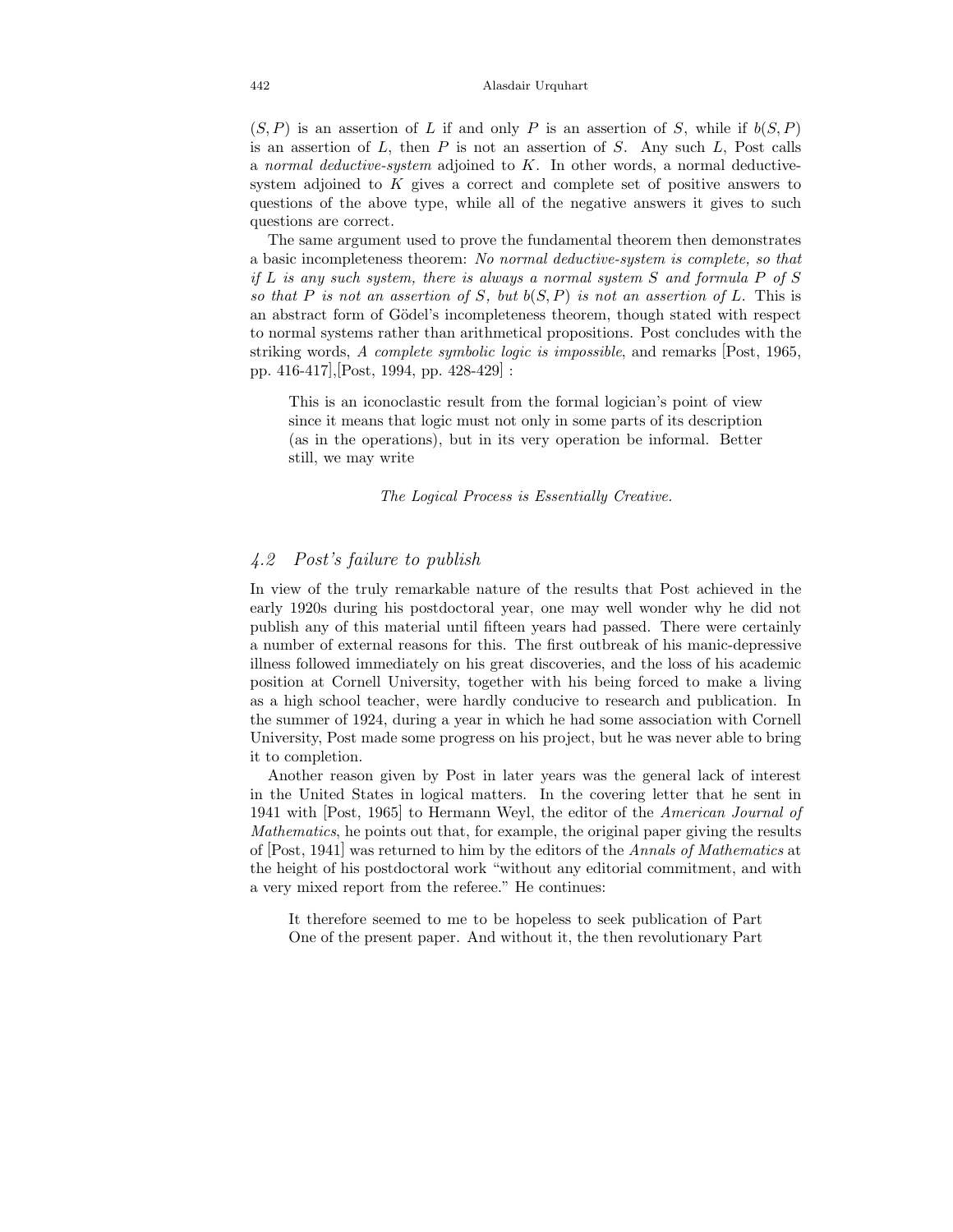Two would have seemed but idle chatter. An attempt to obtain a full proof development was interrupted by ill health and led to a constantly receding date of ultimate publication [Davis, 1994, p. xviii].

This last quotation hints at an internal reason for Post's failure to stake his claim to the incompleteness and undecidability results in time. Kurt Gödel, in the famous incompleteness paper [Gödel, 1931] that led to most of the later research on the limitations of formal systems, set himself a precise but restricted goal. He showed that a powerful, but quite specific, axiomatic system for mathematics, the simple theory of types with the natural numbers as a ground type and the Peano axioms for number theory, was incomplete, and furthermore, that any of a very broad class of  $\omega$ -consistent extensions of this system shared this incompleteness. At the same time, Gödel left somewhat indefinite the class of systems to which his incompleteness results applied, and it was only later, with the publication of [Church, 1936] and [Turing, 1936] that it became clear that the incompleteness results were completely general, applying to any formal system including a minimum of elementary number theory.

Post, on the other hand, set himself the goal of proving his thesis, that the mathematical concept of normal system exactly characterizes the informal notion of a generated set of strings. In the introduction to a strange but fascinating Appendix to [Post, 1965], he explains his plan:

While the formal reductions of Part I should make it a relatively simple matter to supply the details of the development outlined in §9 and the beginning of §10, that development owes its significance entirely to the universal character of our characterization of an arbitrary generated set of sequences as given in §7. Establishing this universality is not a matter for mathematical proof, but of psychological analysis of the mental processes involved in combinatory mathematical processes. Because these seemed to be sufficiently simple to be exhaustively described, the writer gave up a direct use of *Principia Mathematica* as a partial verification of the characterization in question, planning rather that the incompleteness of the logic of *Principia Mathematica* would be a corollary of the more general result [Post, 1965, p. 418],[Post, 1994, p. 429].

The remainder of the Appendix consists of quotations from a diary that Post kept under the title "Time Accounts" from the spring of 1916 to the spring of 1922 (this diary is not among the Post papers in Philadelphia, and may have been destroyed or lost).

It is of course possible to provide quite convincing plausibility arguments for Church's thesis, as also for Post's thesis, and [Church, 1936] and [Turing, 1936] both contain such heuristic considerations. Turing's arguments are more convincing than those of Church; the article [Sieg, 1997] contains an illuminating detailed analysis of Church's arguments and a comparison with those of Turing. Nevertheless, it seems hopeless to produce an argument that would establish the result with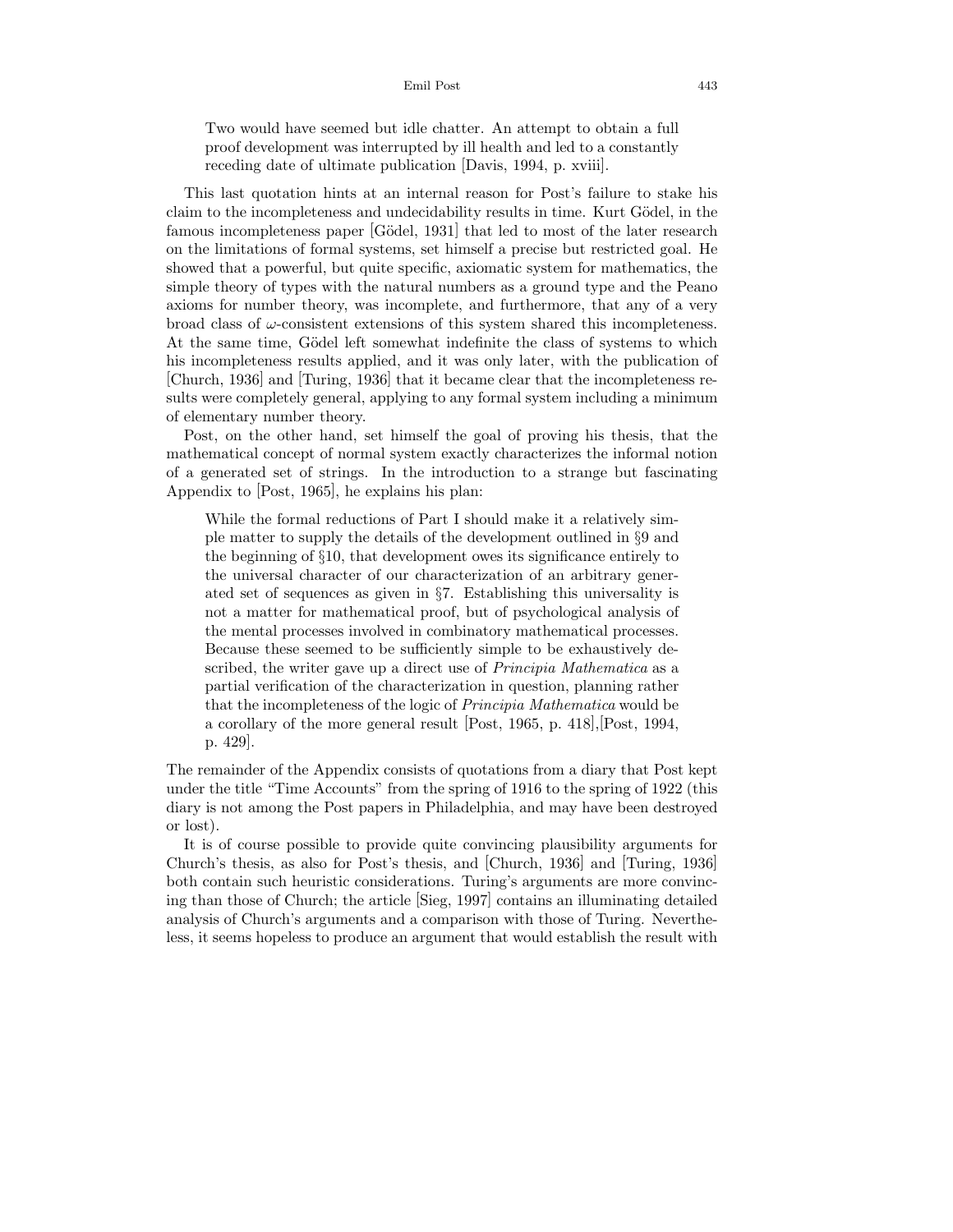#### 444 Alasdair Urquhart

complete certainty, and Post's search for such an analysis was a quixotic venture doomed to failure. The result was that his results of 1920-21 were superseded by the work of others, a development that undoubtedly caused Post a great deal of anguish.

Post's unpublished paper of 1941 was an attempt to recoup some of his losses. However, the paper was rejected by Hermann Weyl, who explained his decision by saying:

I have little doubt that twenty years ago your work, partly because of its then revolutionary character, did not find its due recognition. However, we cannot turn the clock back; in the meantime Gödel, Church and others have done what they have done, and the American Journal is no place for historical accounts ... [Davis, 1994, p. xix]

The paper [Post, 1943] is a greatly shortened version of [Post, 1965], containing only the reduction from canonical form C to normal form, although a concluding lengthy footnote summarizes the content of the rejected paper.

On October 29 1938, Post made the acquaintance of Kurt Gödel at a regional meeting of the American Mathematical Society in New York, and spoke with him about his work on absolutely unsolvable problems. On the same day, he wrote Gödel a touching letter in which he said:

I am afraid that I took advantage of you on this, I hope but our first meeting. But for fifteen years I had carried around the thought of astounding the mathematical world with my unorthodox ideas, and meeting the man chiefly responsible for the vanishing of that dream rather carried me away [Gödel, 2003, p. 169].

On the following day, Post, still excited by his meeting with Gödel, wrote a second letter in which he summarized his work of the 1920s, following the outline of [Post, 1965] while emphasizing the incompleteness of any formal system with respect to the fixed subject matter of provability in normal systems. Explaining his failure to prove Gödel's results at the time, he said:

May I finally say that nothing that I had done could have replaced the splendid actuality of your proof. For while corollary your theorem may be of the existence of an absolutely unsolvable problem, the absolute unsolvability of that problem has but a basis in the nature of physical induction at least in my work and I still think in any work. Of course with sufficient labor that induction could have gone far enough to include your particular system theorematically. That that could be done for Principia Mathematica I saw then. My only excuse for not doing so – well there are many and having written so much I might add them. Chiefly I thought I saw a way of so analyzing "all finite processes of the human mind" [something of the sort of thing Turing does in his computable number paper] that I could establish the above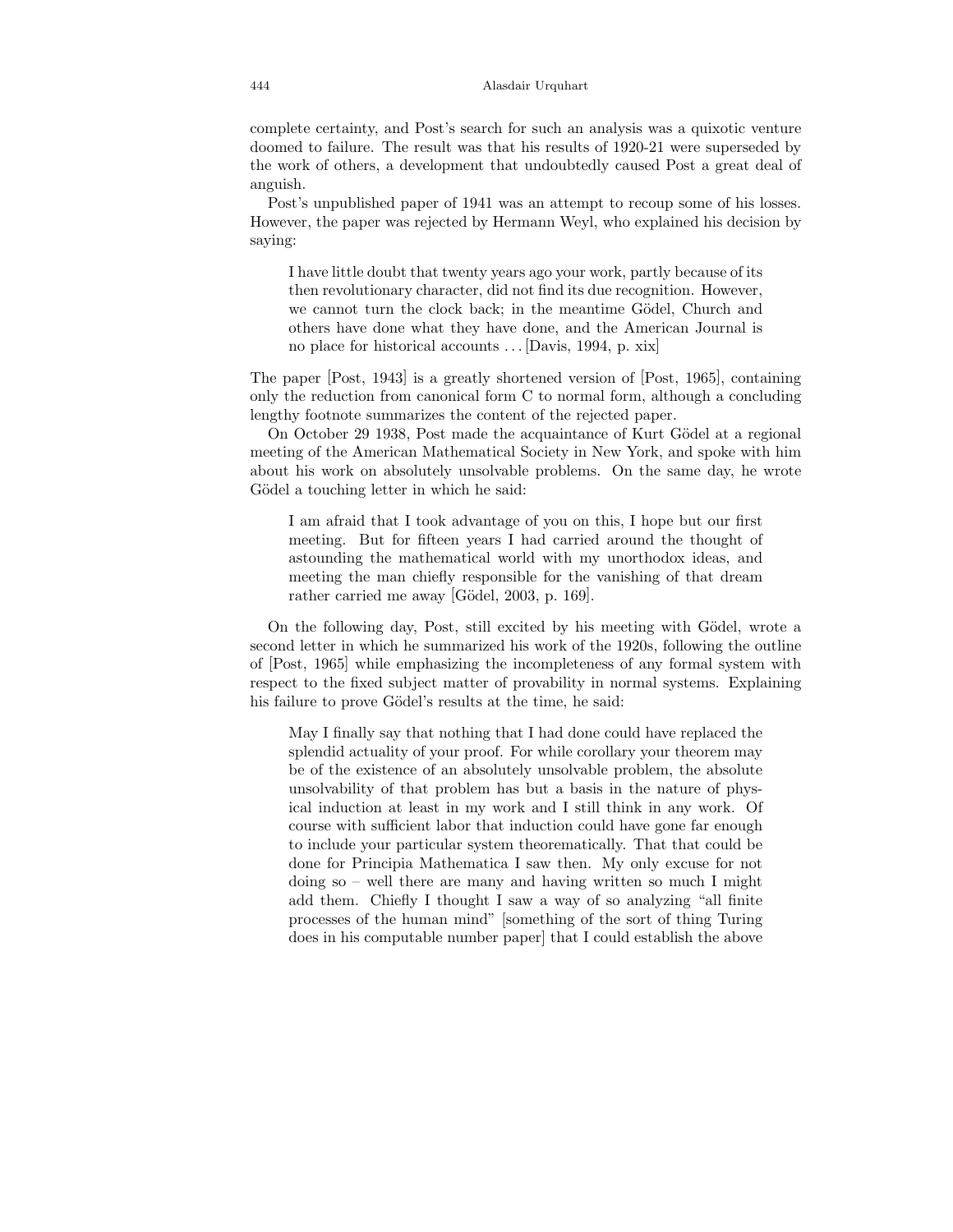conclusions in general and not just for Principia Mathematica. Secondly that the absolute unsolvability of my problem would not achieve much recognition for others merely on the basis of an incompleteness proof for Principia Mathematica. And lastly while the above general analysis enticed me it seemed foolish to do all the labor involved in the more special Principia Theorem.

Post concluded his letter by apologizing to Gödel for his excitement when they met:

It was a real pleasure to meet you and I hope my egotistical outbursts have spent themselves with that first meeting and this letter. Needless to say I have the greatest admiration for your work, and after all it is not ideas but the execution of ideas that constitute a mark of greatness  $[Gödel, 2003, pp. 171-72].$ 

In a brief reply, Gödel reassured Post that he had noticed "nothing of what you call egotistical outbursts in your letters or in the talk I had with you in New York; on the contrary it was a pleasure to speak with you" [Gödel, 2003, p. 173].

In spite of his disappointment in being overtaken by other logicians, Post continued to work in the area of recursion theory, and made some of his most important and influential contributions in the period from 1936 to 1954. Before we take up this thread again, however, it is necessary to make a digression in order to describe Post's work on Boolean clones. Although his fundamental results in this area were already announced in [Post, 1921a], they were finally published twenty years later after major changes in exposition.

### 5 CLASSIFYING SETS OF BOOLEAN FUNCTIONS

In this section, we discuss Post's basic results on classes of Boolean functions closed under composition. Although his work in this area belongs with the most fundamental results of modern mathematical logic, it has remained somewhat difficult of access.

When Post rewrote his research for publication, following an unfortunate suggestion of a referee [Post, 1941, p. 4], [Post, 1994, p. 256] he adopted the notation of Jevons for logical formulas (his earlier version was in terms of the more familiar truth-tables). Jevons uses capital letters  $A, B, C, \ldots$  as Boolean variables (interpreted as classes), while the corresponding lower case letters  $a, b, c, \ldots$  represent the complements of these variables  $Jevons$ , 1864. The addition symbol  $+$  represents Boolean union (inclusive disjunction), while the universal and empty classes are symbolized by 1 and 0. As an example of Jevons's notation, the disjunctive normal form expression usually symbolized as  $(A \wedge B) \vee (\sim A \wedge B \wedge \sim C)$  is written in Jevons's notation as  $AB + aBc$ . Post proceeds in his classification by means of what he calls an "expansion" of a logical function, a pair  $\alpha : \beta$  of expressions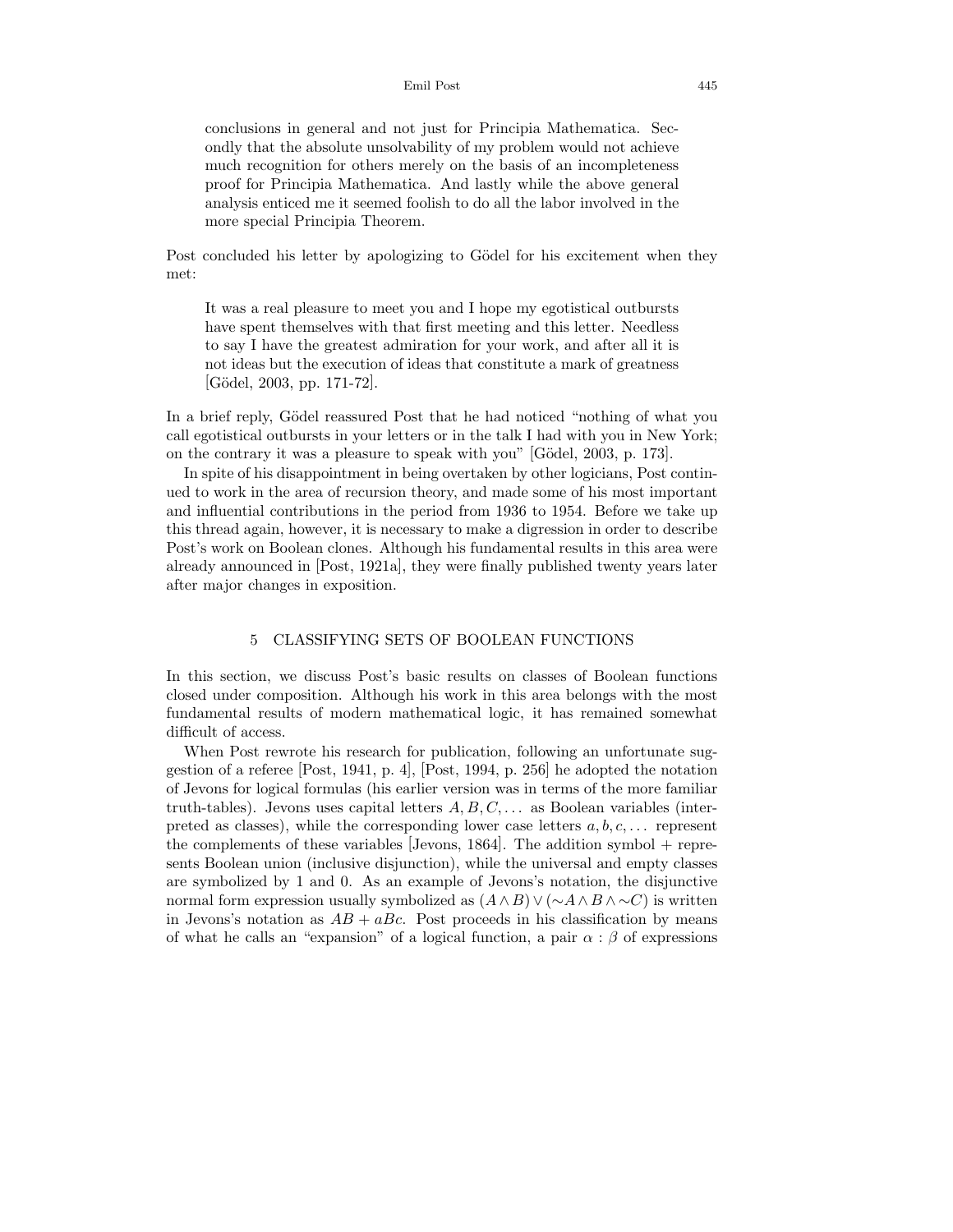in disjunctive normal form, expressed in Jevons's notation, the first being a disjunctive normal form of the function itself, the second a disjunctive normal form of its negation. The expansion is not unique; for example, one expansion of the implication function  $A \supset B$  is  $a + B : Ab$ , while another is  $AB + aB + ab : Ab$ .

Although Jevons's notation is concise, and not difficult to learn, Post's use of it leads to quite unnecessary obscurities. For example, the familiar class of monotone functions in Post's terminology becomes the class of functions "satisfying the  $[A]$ : a] condition"  $[Post, 1941, p. 35]$ ,  $[Post, 1994, p. 287]$ . This idiosyncratic phrase derives from a characterization of monotone functions in terms of their expansions. A Boolean function  $f$  is monotone if and only if it satisfies the  $[A : a]$  condition: for any two terms in an expansion of  $f$ , there is a letter which is capital in the term that is in the first expression and small in the term that is in the second expression.

The result, unfortunately, is a monograph that modern logicians seem to find impossible to read. Post provides a complete and painstaking proof of his major results; reviewing the work in the *Journal of Symbolic Logic*, H.E. Vaughan [Vaughan, 1941] remarked that the book is "self-contained and very clearly written," and noted only four serious misprints. Nevertheless, the contemporary logician Roman Murawski wrote [Murawski, 1998] of Post's characterization of functionally complete sets of connectives (proved in §26 of his monograph):

Did Post prove this theorem? In [Post, 1941] one finds no proof satisfying the standards accepted today. The reason for that was Post's baroque notation (it was in fact an unprecise adaptation of the imprecise notation of Jevons from his *Pure Logic*, cf. [Jevons, 1864]), other reason was the fact that Post seemed to be simultaneously pursuing several different topics.

Although these accusations of imprecision and lack of rigour are quite unjustified, Murawski's remarks (which echo similar but somewhat more guarded observations in [Pelletier and Martin, 1990, p. 463]) form an eloquent testimony to the unreadability of Post's ill-fated monograph.

In view of the problematic nature of Post's exposition, in most of this section we shall expound his results in unabashedly modern terminology. The exposition below in fact has some substantive differences from Post's original statement of his results; towards the end of this section, we shall return to Post's original version to explain where these differences lie.

# *5.1 A tour of Post's lattice*

Our object of study in this section is the family of all finitary functions on the two-element set  $S = \{0, 1\}$ ; we can identify the elements with truth-values, with 1 as "true," and 0 as "false." An *n*-place operation on S, for  $n > 0$ , maps *n*-tuples of Boolean values into Boolean values. There are  $2^{2^n}$  such functions for each n; familiar logical operations such as  $\land$  and  $\lor$  are among the sixteen 2-place Boolean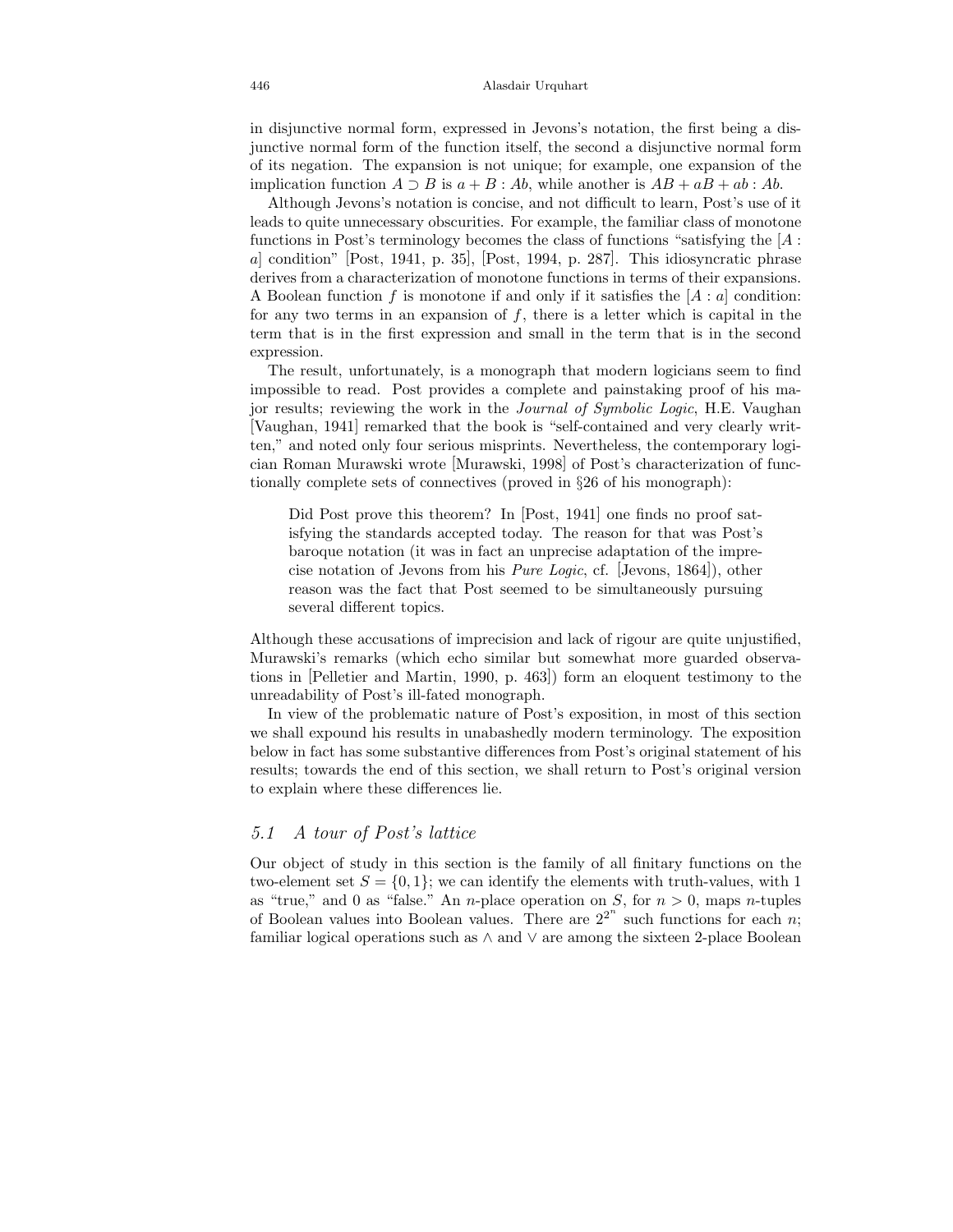functions. (We might also consider the constants 0 and 1 as zero-place functions, but here we prefer to think of them as 1-place constant functions.)

The most basic  $n$ -place functions (apart from the constant functions) are the *projections*  $\pi_i^n$ , defined by the equation:  $\pi_i^n(x_1,\ldots,x_n) = x_i$ . If we think of functions as given by expressions involving variables  $x_1, \ldots, x_i, \ldots, x_n, \ldots$ , then the projections correspond to the variables themselves. We can construct new functions from old by the operation of *composition*. If f is a k-place operation, and  $g_1, \ldots, g_k$  a list of *n*-place functions, then we define an *n*-place function h by composition:

$$
h(x_1,\ldots,x_n)=f(g_1(x_1,\ldots,x_n),\ldots,g_k(x_1,\ldots,x_n)).
$$

We define a family of Boolean functions to be a *clone* if it contains all the projection functions and is closed under composition (Post uses a more general notion of "iteratively closed class," described below in §5.2).

Figure 2 shows the inclusion diagram of all Boolean clones. Post's results are perhaps most easily understood in terms of a commentary on this diagram. The first and most obvious feature of the diagram is its left-right symmetry. This symmetry arises from the phenomenon of duality. If  $f(x_1,...,x_n)$  is a Boolean function, then the function  $g$  defined by the equation

$$
g(x_1,\ldots,x_n)=\sim f(\sim x_1,\ldots,\sim x_n)
$$

is the *dual* of f; the dual of the dual of f is just f itself. Equivalently, the truthtable of the dual of f is obtained from the truth-table of f by replacing 0 by 1 and 1 by 0. For example,  $\land$  is the dual of  $\lor$ , and vice versa; the dual of the implication operator  $(x \supset y)$  is the subtraction operator  $y \setminus x$ , or equivalently, (y ∧ ∼x). A function is *self-dual* if it is equal to its dual. If C is a clone, then the class of functions dual to those in C is also a clone, so that to every clone in our diagram there is a corresponding dual clone, explaining the left-right symmetry. The fourteen systems in the centre of the diagram are self-dual classes (that is to say, they are their own duals).

There are only countably many Boolean clones, and Post's classification gives a complete, explicit description of all of them. Figure 2 shows a central section, consisting of 30 "sporadic" clones, together with eight infinite descending chains, four on the left and four on the right. The supplementary Figure 3 shows some of the rather intricate pattern of containments in the central part of the lattice. Every one of the clones is finitely generated, that is to say, there is an explicitly describable finite set G of functions so that every function in the clone can be defined from functions in G. In the remaining part of this section, we shall take a tour of Post's lattice, giving a description of all of the clones and their generators.

At the bottom of the lattice, we find six classes generated by negation and constants:  $R_1 = \{\emptyset\}$  (the set of all projections),  $R_4 = \{\sim\}$ ,  $R_6 = \{1\}$ ,  $R_8 = \{0\}$ ,  $R_{11} = \{1, 0\}, R_{13} = \{\sim, 1\}.$  Here, the notation  $\{\sim, 1\}$  (for example) denotes the smallest clone containing the functions  $\sim$  and 1.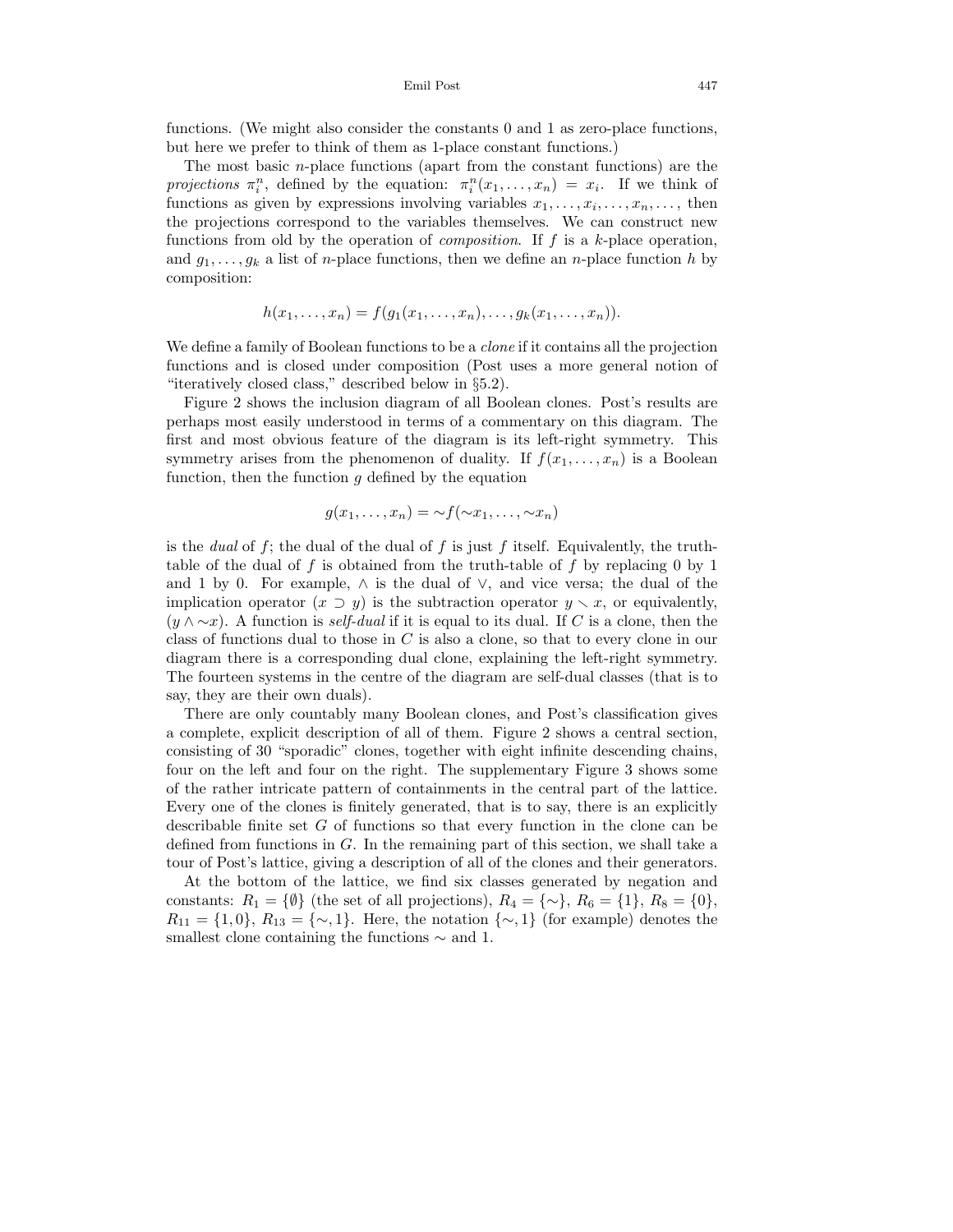448 Alasdair Urquhart



Figure 2. Post's lattice

Proceeding up the lattice, we encounter two groups of four on left and right, and one group of five in the middle. On the left, we have four classes generated by disjunction and the constants:  $S_2 = \{\vee\}$ ,  $S_4 = \{\vee, 1\}$ ,  $S_5 = \{\vee, 0\}$  and  $S_6 =$  $\{\vee, 0, 1\}.$  On the right, the dual classes are:  $P_2 = \{\wedge\}, P_4 = \{\wedge, 0\}, P_5 = \{\wedge, 1\},$  $P_6 = \{\wedge, 0, 1\}$ . In the middle, there are five classes describable in terms of the biconditional  $\equiv$  and its dual  $\oplus$  (that is to say, addition modulo 2). If we write  $\oplus_3$  for the three place operation  $x \oplus y \oplus z$ , then we have:  $L_1 = \{\equiv, \sim\}, L_2 =$  $\{\equiv\}, L_3 = \{\oplus\}, L_4 = \{\oplus_3\}, L_5 = \{\oplus_3, \sim\}.$  The class  $L_1$  can also be described abstractly as the set of all *linear* Boolean functions, that is to say, those expressible in the form  $x_1 \oplus \cdots \oplus x_n \oplus c$ , where c is a constant (0 or 1).

At this point, it is convenient to make a digression to introduce some definitions. We define two infinite sequences,  $c_2, c_3, \ldots, c_n, \ldots$  and  $d_2, d_3, \ldots, d_n, \ldots$  of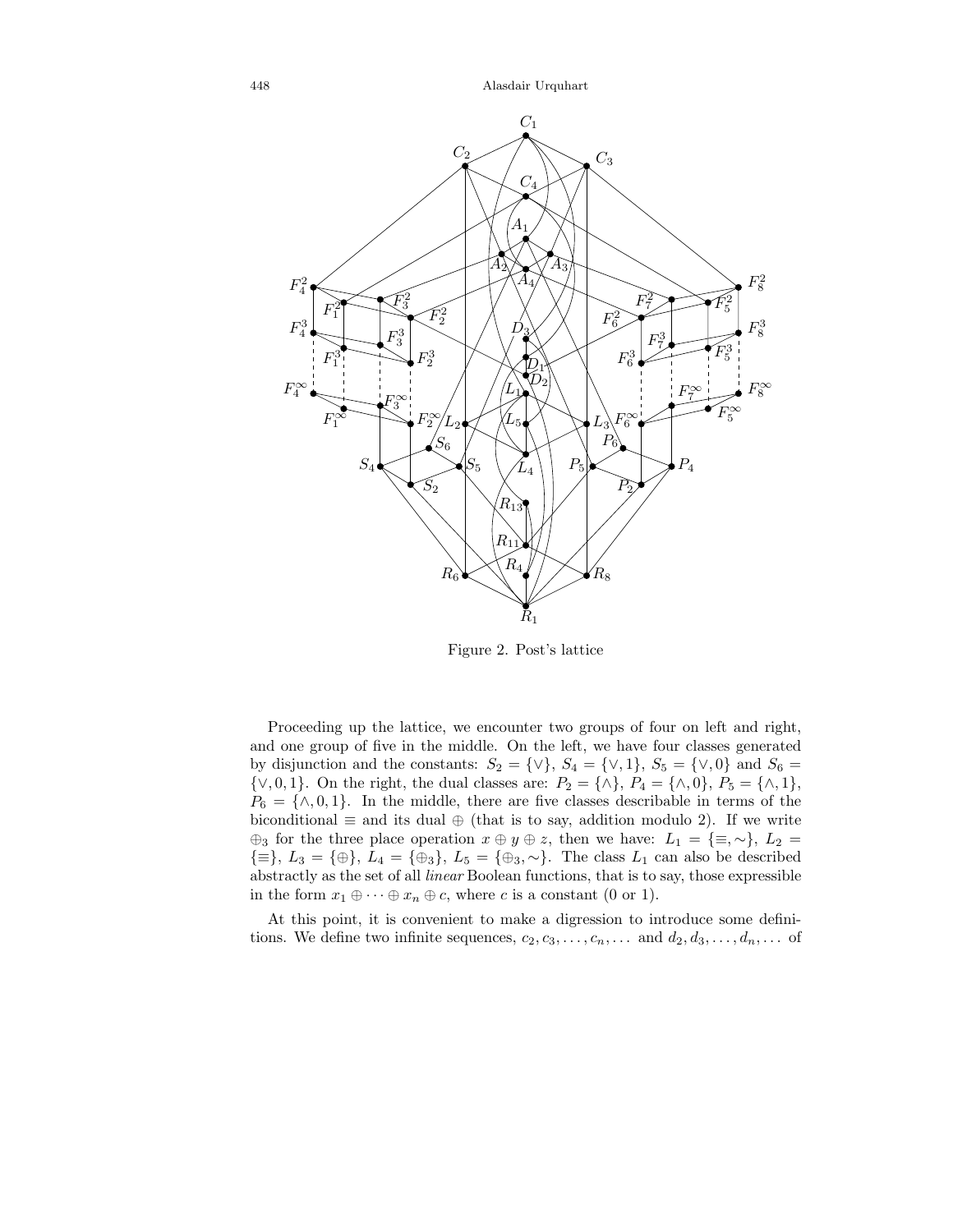

Figure 3. Post's lattice: the central part

functions, where  $c_n$  and  $d_n$  each have  $n + 1$  input variables. For  $n \geq 2$ , we define:

$$
c_n(x_1, x_2, \dots, x_{n+1}) = \bigwedge_{1 \leq i \leq n+1} (x_1 \vee \dots \vee \widehat{x_i} \vee \dots \vee x_{n+1}),
$$
  

$$
d_n(x_1, x_2, \dots, x_{n+1}) = \bigvee_{1 \leq i \leq n+1} (x_1 \wedge \dots \wedge \widehat{x_i} \wedge \dots \wedge x_{n+1}),
$$

where the notation " $\hat{x_i}$ " means that the variable  $x_i$  is omitted from the term in question. For example, function  $d_2$  is given by the definition

$$
d_2(x_1, x_2, x_3) = (x_2 \wedge x_3) \vee (x_1 \wedge x_3) \vee (x_1 \wedge x_2).
$$

The function  $d_n$  belongs to the family of *threshold functions*, a family that plays an important role in theoretical computer science [Vollmer, 1999]. The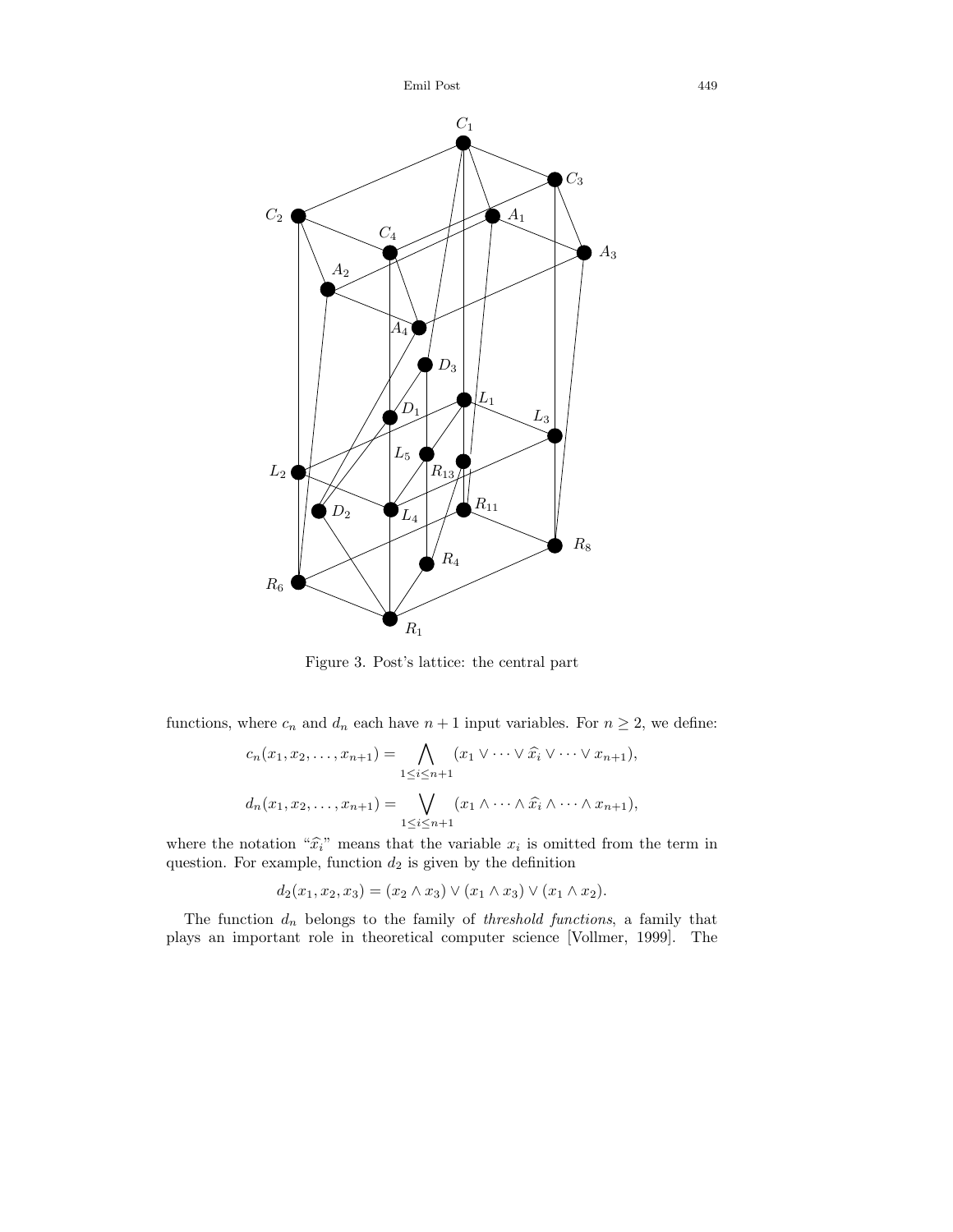#### 450 Alasdair Urquhart

threshold function  $T_m^n$ , for  $m \leq n$ , is the *n*-place function defined by the condition:  $T_m^n(x_1,\ldots,x_n) = 1$  if and only if  $x_1 + \cdots + x_n \ge m$  (that is to say, at least m of the inputs  $x_1, \ldots, x_n$  are equal to 1). For example,  $(x \vee y) = T_1^2$ , and  $(x \wedge y) = T_2^2$ . With this definition, we have  $d_n = T_n^{n+1}$ . The function  $c_n$  satisfies the dual condition:  $c_n(x_1,...,x_n) = 1$  if and only if  $x_1 + \cdots + x_n > 1$ . It is easy to see that  $c_2 = d_2$ . The functions  $c_n$  and  $d_n$  are duals of each other, so that the function  $c_2$ is self-dual.

In the centre of the diagram is a group of three classes,  $D_2 = \{d_2\}$ ,  $D_1 =$  ${d_2, \oplus_3}$  and  $D_3 = {d_2, \oplus_3, \sim}$ .  $D_3$  is the class of all self-dual functions; hence there are exactly seven classes consisting entirely of self-dual functions.

Immediately above  $D_3$  lies a group of four classes,  $A_1$ ,  $A_2$ ,  $A_3$  and  $A_4$ . The top element in this group,  $A_1$ , is the important class of all monotone functions. If we order the truth-values by setting  $0 < 1$ , then *n*-tuples of truth-values can be ordered by defining  $\langle x_1,\ldots,x_n\rangle \leq \langle y_1,\ldots,y_n\rangle$  if and only if  $x_i \leq y_i$ , for all i,  $1 \leq i \leq n$ . An *n*-place function f is *monotone* if for all  $x_1, \ldots, x_n, y_1, \ldots, y_n$ ,

$$
\langle x_1, \ldots, x_n \rangle \leq \langle y_1, \ldots, y_n \rangle \Rightarrow f(x_1, \ldots, x_n) \leq f(y_1, \ldots, y_n).
$$

The generators of these classes are given by  $A_1 = \{\wedge, \vee, 0, 1\}, A_2 = \{\wedge, \vee, 1\},$  $A_3 = \{\wedge, \vee, 0\}$  and  $A_4 \{\wedge, \vee\}.$ 

Proceeding to the top of the lattice, we find  $C_1$ , the class of all Boolean functions,  $C_2$ , the class of all functions that preserves 1, in the sense that if f is an n-place function in  $C_2$ , then  $f(1, 1, \ldots, 1) = 1$ ,  $C_3$ , the class of all functions preserving 0, and  $C_4$ , the class of all functions preserving both 1 and 0. For generators, we have  $C_1 = \{\vee, \sim\}, C_2 = \{\wedge, \supset\}, C_3 = \{\vee, \searrow\}, C_4 = \{x \wedge (y \vee \sim z), \vee\}.$ 

Finally, we have to describe the eight infinite descending chains arranged symmetrically on each side of the lattice. Starting with the four chains on the left, we can describe them using the following sets of generators, where  $2 \leq m < \infty$ :

$$
F_1^m = \{x \lor (y \lor z), c_m\}, F_1^{\infty} = \{x \lor (y \lor z)\};
$$
  
\n
$$
F_2^m = \{x \lor (y \land z), c_m\}, F_2^{\infty} = \{x \lor (y \land z)\};
$$
  
\n
$$
F_3^m = \{c_m, 1\}, F_3^{\infty} = \{x \lor (y \land z), 1\};
$$
  
\n
$$
F_4^m = \{\supset, c_m\}, F_4^{\infty} = \{\supset\}.
$$

The four chains on the righthand side of the lattice are the duals of those on the left. Thus, a set of generators for each class is given by the duals of the generators of the corresponding dual class:

$$
F_5^m = \{x \land (y \lor \sim z), d_m\}, F_5^{\infty} = \{x \land (y \lor \sim z)\};
$$
  

$$
F_6^m = \{x \land (y \lor z), d_m\}, F_6^{\infty} = \{x \land (y \lor z)\};
$$
  

$$
F_7^m = \{d_m, 0\}, F_7^{\infty} = \{x \land (y \lor z), 0\};
$$
  

$$
F_8^m = \{\sim, d_m\}, F_8^{\infty} = \{\sim\}.
$$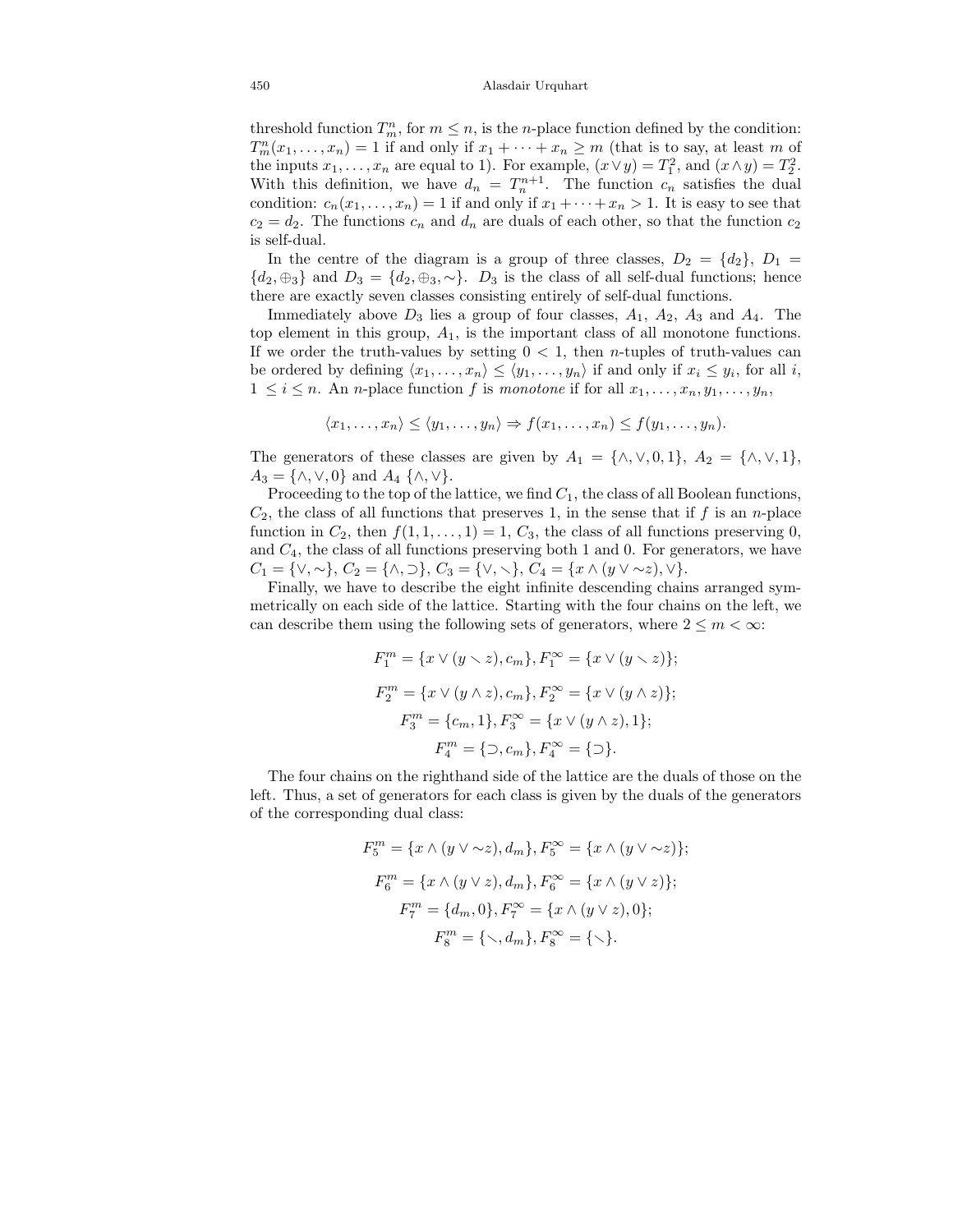It is possible to give a more structural description of the eight infinite chains by giving properties that characterize the functions in each clone. We generalize the property of being 0-preserving that picks out the functions in the class C3. Define a function f to be *doubly 0-preserving* if, given two n-tuples of truthvalues,  $x_1, \ldots, x_n$  and  $y_1, \ldots, y_n$  such that  $f(x_1, \ldots, x_n) = f(y_1, \ldots, y_n)$ , there is a j, where  $1 \leq j \leq n$ , so that  $x_j = y_j = 1$ . More generally, define f to be  $m$ -tuply 0-preserving if whenever  $x_1^1, \ldots, x_n^1, x_1^2, \ldots, x_n^2, \ldots, x_1^m, \ldots, x_n^m$  is a sequence of length m, consisting of n-tuples of truth-values such that  $f(x_1^1, \ldots, x_n^1) =$  $f(x_1^2,...,x_n^2) = \cdots = f(x_1^m,...,x_n^m) = 1$ , there is a j, where  $1 \le j \le n$ , so that  $x_j^1 = x_j^2 = \cdots = x_j^m = 1$ . A function is *infinitely 0-preserving* if it is m-tuply 0-preserving for all  $m$ . This terminology, taken from [Pippenger, 1997, p. 22], is justified by the fact that a function is 0-preserving just in case it is singly 0-preserving.

The class  $F_8^m$  consists of all m-tuply 0-preserving functions,  $F_7^m$  results by restricting such functions to be monotone.  $F_5^m$  consists of all m-tuply 0-preserving functions that are also 1-preserving, while  $F_6^m$  is the subclass of all monotone functions in  $F_5^m$ . Finally, the classes  $F_5^{\infty}$ ,  $F_6^{\infty}$ ,  $F_7^{\infty}$ ,  $F_8^{\infty}$  are characterized in exactly the same way, except that the crucial property is that of being infinitely 0-preserving.

The classes  $F_1^m$ ,  $F_2^m$ ,  $F_3^m$ ,  $F_4^m$  and  $F_1^{\infty}$ ,  $F_2^{\infty}$ ,  $F_3^{\infty}$ ,  $F_4^{\infty}$  are characterized in the same way as their dual counterparts, except that the dual property, of being m-tuply 1-preserving is employed.

The descriptions of the classes in terms of their generators is adapted from the paper  $[Lyndon, 1951]$  (see also  $[Böhler et al., 2003]$ ). In that paper, Lyndon provides a complete axiomatization for the equational logics corresponding to each of Post's classes.

## *5.2 Post's iterative classes*

In the exposition of Post's results, following the contemporary trend, we have included all projection functions in our functionally closed classes. This is a natural approach, since (for example) we can consider the formula  $\sim x$  as expressing a function on any number of variables, simply by regarding the variables other than  $x$  as irrelevant. In other words, when we include an *n*-place function in a class, then we also include all those functions that arise from it by adding irrelevant variables.

Post, however, did not make this assumption, and as a result, his classification includes twenty iteratively closed classes that are not clones. We first need to define Post's own notion of iteratively closed class. Let  $\pi$  be a map from  $\{1,\ldots,n\}$ onto  $\{1,\ldots,k\}$ , where  $k \leq n$ . Define  $\{0,1\}^n/\pi$  to be the class of all  $x \in \{0,1\}^n$ satisfying the condition that for  $i, j \leq n$ , if  $\pi(i) = \pi(j)$  then  $x_i = x_j$ . If  $x \in \{0, 1\}^k$ , then there is a unique vector  $y = \pi^{-1}(x)$  in  $x \in \{0,1\}^n/\pi$  so that for all i,  $1 \leq i \leq n$ ,  $y_i = x_{\pi(i)}$ . If f is a Boolean function defined on  $\{0,1\}^n$ , then we define the function  $f^{\pi}$  on  $\{0,1\}^k$  by setting  $f^{\pi}(x) = f(\pi^{-1}(x))$ . We now define a family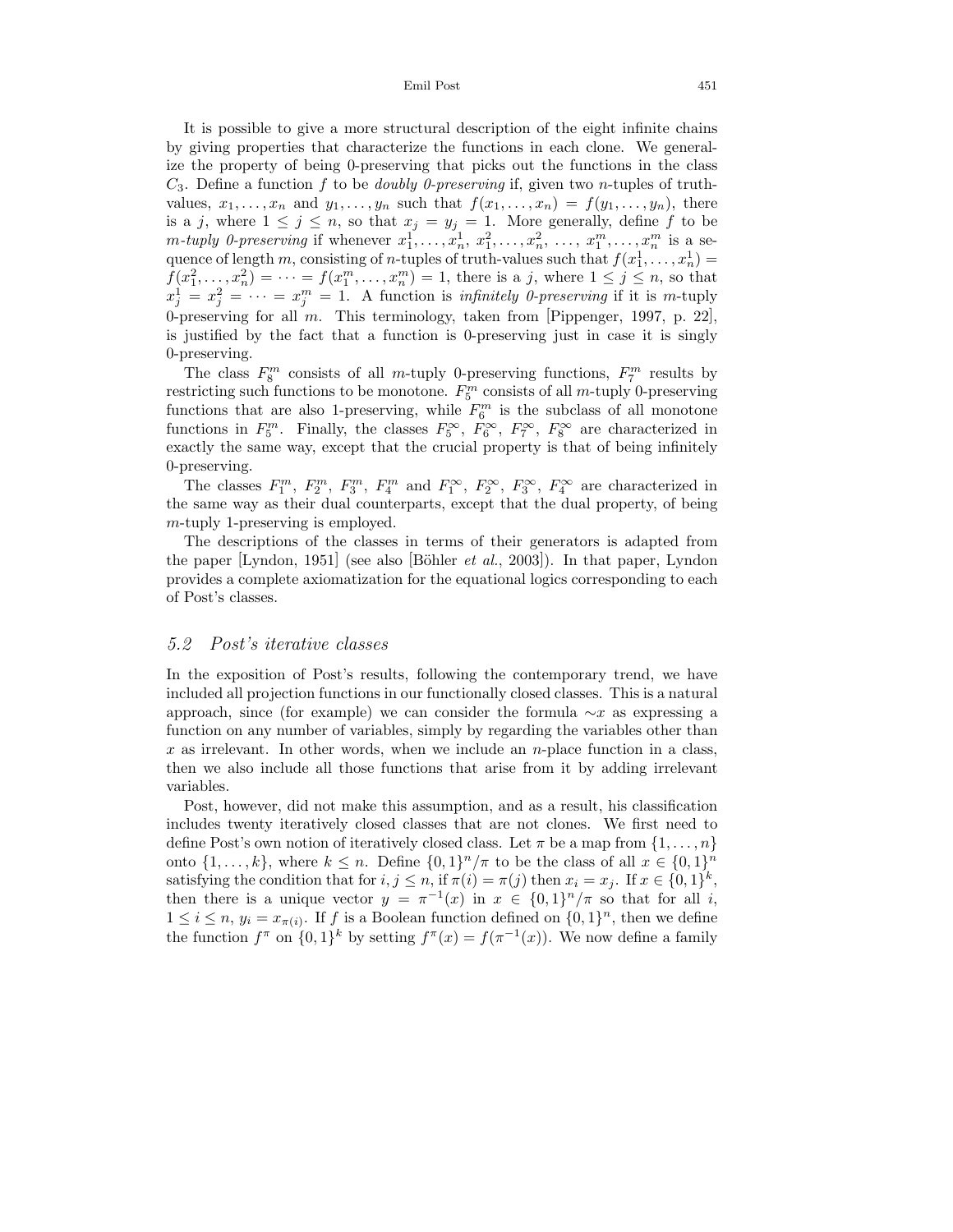F of Boolean function to be *iteratively closed* if it satisfies the conditions:

- 1. If f is an *n*-place function in F and  $\pi$  a map from  $\{1,\ldots,n\}$  onto  $\{1,\ldots,k\}$ , where  $k \leq n$ , then  $f^{\pi}$  is in F;
- 2. If  $f(x_1,\ldots,x_i,\ldots,x_k)$  is a k-place function in F, and  $g(x_1,\ldots,x_n)$  an nplace function in F, then the  $k + n - 1$ -place function h defined by

$$
h(x_1,\ldots,x_{k+n-1})=f(x_1,\ldots,g(x_i,\ldots,x_{i+k-1}),x_{i+k},\ldots,x_{k+n-1})
$$

is also in F.

That is to say, Post defines a non-empty class to be iteratively closed if it is closed under permutation and identification of variables, and also under composition. We now give a short description of the twenty iteratively closed classes that are not clones.

There are nine classes consisting entirely of 1-place functions. These are  $O_1 =$  ${\pi_1^1}$ ,  $O_2 = {1}$ ,  $O_3 = {0}$ ,  $O_4 = {\pi_1^1, \sim}$ ,  $O_5 = {\pi_1^1, 1}$ ,  $O_6 = {\pi_1^1, 0}$ ,  $O_7 = {1, 0}$ ,  $O_8 = {\pi_1^1, 1, 0}$  and  $O_9 = {\pi_1^1, 1, 0, \sim}$ . Since Post does not consider the empty class to be iteratively closed, his containment diagram has no least element, and hence is not a lattice, since  $O_1$ ,  $O_2$  and  $O_3$  are incomparable minimal elements.

Seven classes consist of sets of functions reducible to 1-place functions, that is to say, all functions in these classes are obtained by adding irrelevant variables to 1-place functions. Let  $1^*$  be the class of all *n*-place constant functions taking the value 1, and  $0^*$  the class of all n-place constant functions taking the value 0. Then we have the additional iterative classes  $R_2 = \{1^*\}, R_3 = \{0^*\}, R_5 = \{\pi_1^1, 1^*\},$  $R_7 = {\pi_1^1, 0^*}, R_9 = {1^*, 0^*}, R_{10} = {\pi_1^1, 1^*, 0^*} \text{ and } R_{12} = {\pi_1^1, 1^*, 0^*, \sim}.$ 

Finally, there are four classes defined in terms of conjunction and disjunction.  $S_1 = {\pi_1^1, \vee}, S_3 = {\pi_1^1, 1^*, \vee}, P_1 = {\pi_1^1, \wedge} \text{ and } P_3 = {\pi_1^1, 0^*, \wedge}.$ 

# *5.3 Applications of Post's classification*

Post's classification, together with the accompanying containment diagram, encodes an enormous quantity of information. Many results, some of them far from obvious, can be read off immediately from the diagram.

As an example of such a result, consider the following assertion: If  $S$  is an infinite set of Boolean functions, then there is a finite set  $S_0$  contained in S so that every function in  $S$  can be defined from functions in  $S_0$ , together with the projection functions. This does not seem at all obvious. However, it follows immediately by inspecting Post's lattice. The lattice, although it contains infinite descending chains, contains no infinite ascending chains, and the result follows easily from this fact.

Post's lattice also makes it easy to see which class is generated by a given finite set of Boolean functions. In particular, we can readily give a criterion for a set of functions  $F$  to be functionally complete, so that all functions are definable from F. To see how this works, let us examine the top element  $C_1$  of Post's lattice. The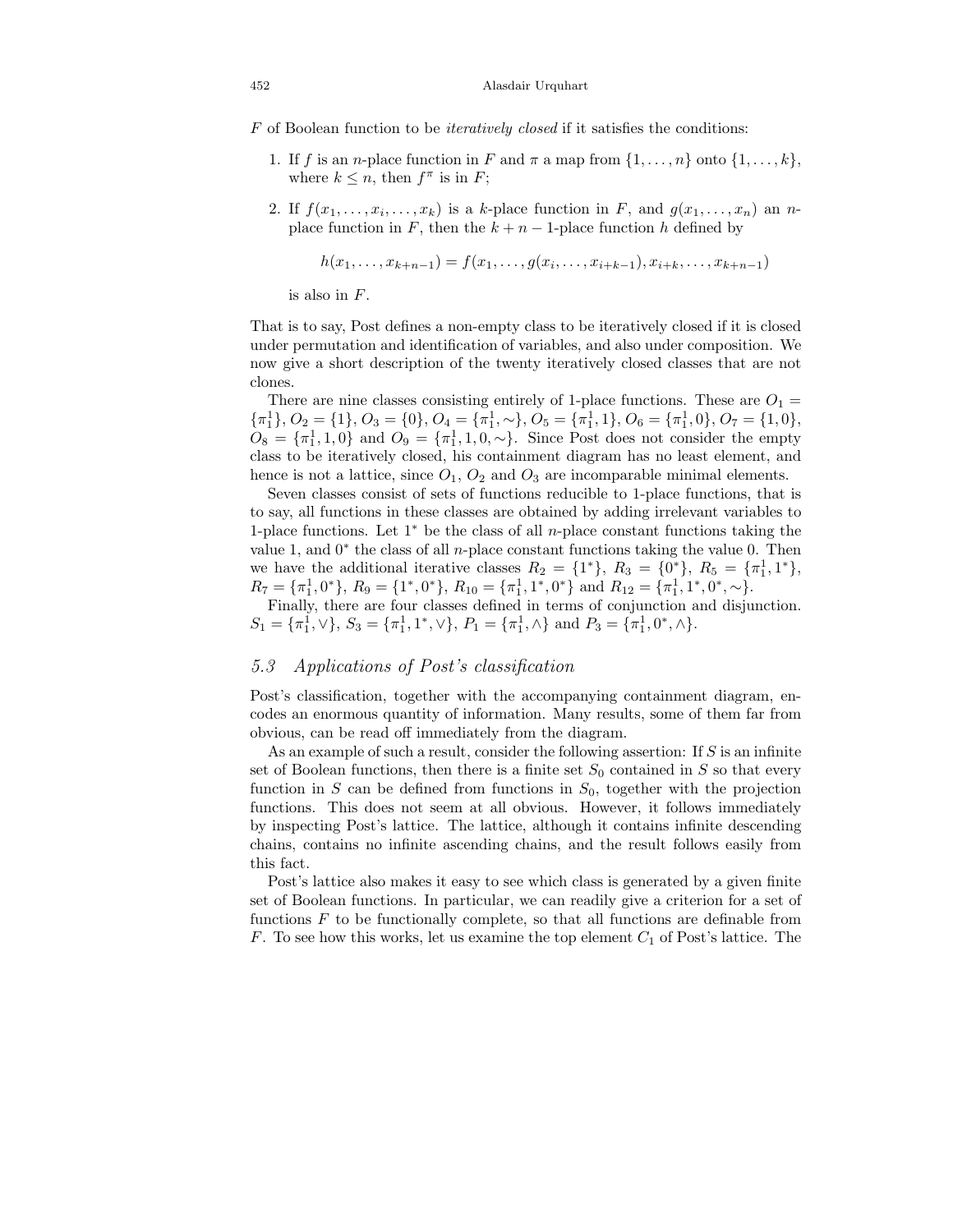class  $C_1$  covers exactly five other classes; that is to say, exactly five classes, namely  $C_2, C_3, L_1, A_1, D_3$ , lie immediately below  $C_1$  in the diagram. It follows from this that if  $F$  is a set of Boolean functions, then it is functionally complete if and only if for every one of these five classes, there is a function in  $F$  that is not in the class.

The last sentence of the previous paragraph can be rephrased to give Post's criterion for functional completeness. A set of functions is functionally complete if and only if it contains (a) a function that does not preserve  $(0, (b)$  a function that does not preserve 1, (c) a non-monotone function, (d) a non-linear function, (e) a function that is not self-dual. Since each one of these conditions is easy to check, given the truth-table for a function, the criterion leads to a simple algorithm to determine whether or not a given finite set of functions is functionally complete. A self-contained proof of Post's theorem on functional completeness can be found in [Pelletier and Martin, 1990]. Similar criteria can be given for all the other classes in Post's diagram.

For several decades after the publication of [Post, 1941], Post's classification was consigned to a backwater of logic, and was almost forgotten. However, with the increasing interest in Boolean functions and propositional logic, this situation has changed, and his fundamental results are now frequently employed by theoretical computer scientists. A survey of some of these applications of Post's classification can be found in the excellent expository article [Böhler *et al.*, 2003].

### 6 RECURSION THEORY AND DECISION PROBLEMS

Although he had been overtaken by the work of other logicians, Post was well placed to contribute to the newly developing fields stemming from the discovery of the incompleteness of formal systems by G¨odel, and of an exact mathematical definition of computable functions by Church and Turing. His point of view was substantially different from the approach followed by other logicians, so that his papers of the 1930s and 1940s are highly original, breaking new ground in several directions.

Most of the work in recursion theory in the mid-1930s emphasized computable functions on the natural numbers. Post's earlier work differed in its overall thrust, since he was mainly concerned with formal axiomatic systems, expressed as rules for manipulating strings of symbols. Consequently, Post was able to develop the theory in new directions, emphasizing both generated sets of numbers and problems involving rules for symbolic manipulation.

## *6.1 Post machines*

Post's first publication in logic after a fifteen year gap was [Post, 1936], a short paper in which he describes a computational model very similar to that of the Turing machine. Turing's article was received for publication on May 28 1936, while Post's was received October 7 1936; a footnote to Post's article by the editor, Alonzo Church, informs the reader that "the present article, however, although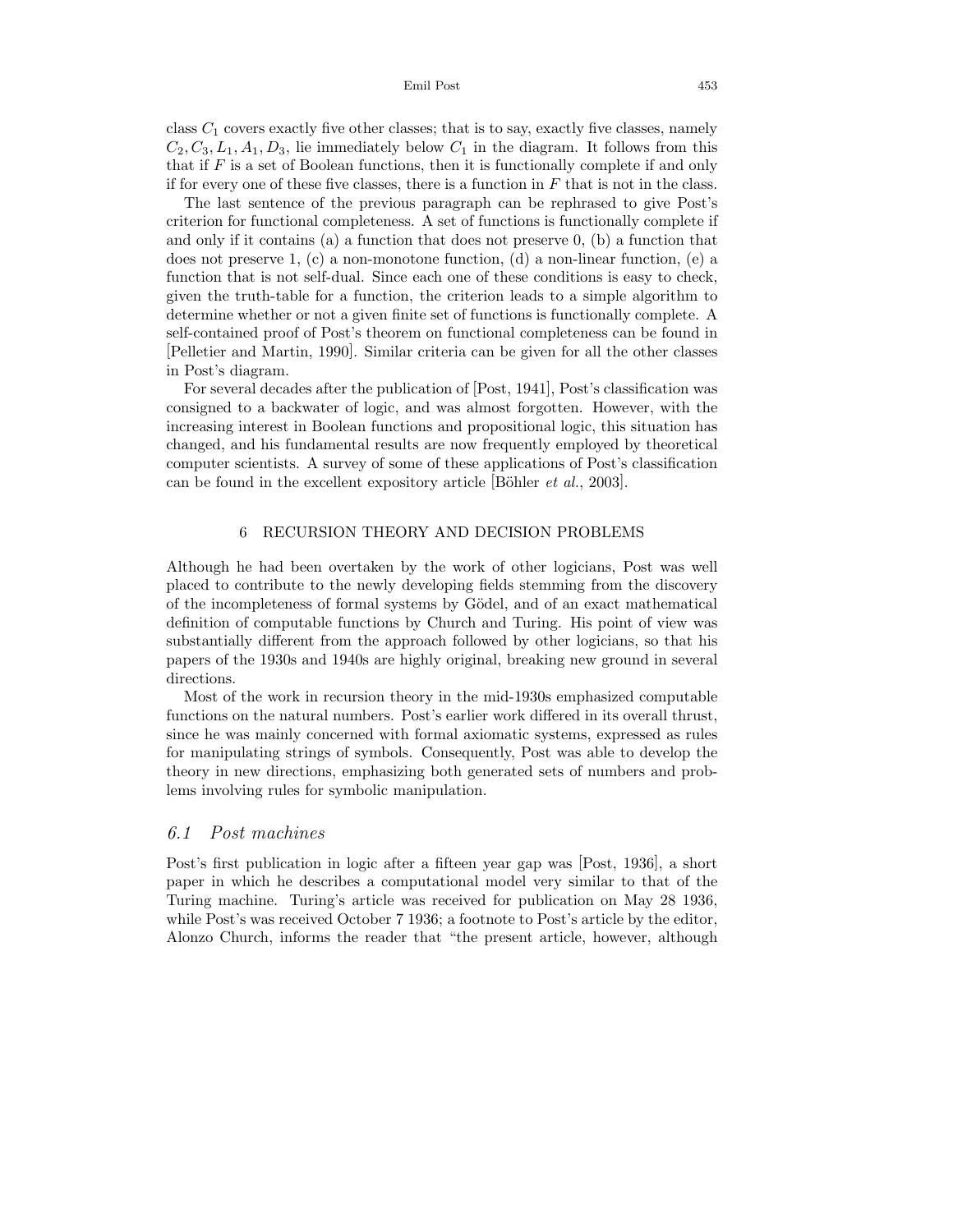bearing a later date, was written entirely independently of Turing's." Post, on the other hand, unlike Turing, had the advantage of having read [Church, 1936], while Turing's logical influences seem to have been confined to the incompleteness results Gödel, 1931, the Cambridge lectures of Max Newman and the textbook [Hilbert and Ackermann, 1928].

Unlike Turing, Post does not use the word "machine," but instead speaks of a "problem solver or worker" (however, the term "Post machine" [Uspensky, 1983] is now standard terminology for the model). The analogue of a Turing machine's "tape" is provided by a "symbol space" consisting of a two way infinite sequence of spaces or boxes, each of which is either empty or unmarked. The worker is assumed to be performing the following primitive acts:

- **(a)** Marking the box he is in (assumed empty),
- **(b)** Erasing the mark in the box he is in (assumed marked),
- **(c)** Moving to the box on his right,
- **(d)** Moving to the box on his left,
- **(e)** Determining whether the box he is in, is or is not marked.

The *set of directions* for the worker consists of a sequence of numbered instructions, each instruction having one of the following forms:

- **(A)** Perform operation (a), (b), (c) or (d) and then follow direction j,
- **(B)** Perform operation (e) and according as the answer is yes or no correspondingly follow direction number  $i$  or direction number  $j$ ,
- **(C)** Stop.

One box is to be singled out and called the starting point. A problem is given in symbolic form by a finite number of boxes being marked with a stroke, and the output is given in the same form. With these conventions, a set of instructions serves to define a computable function, where the positive integer  $n$  is symbolized by a sequence of n consecutive marked boxes.

Post conjectures (correctly) but does not prove that his formulation is equivalent to Church's definition of computable functions. His formulation is strikingly similar to Turing's earlier definition, though Turing's notion of machine configurations or "m-configurations" does not appear in Post's development. This role is played by the numbers assigned to the instructions in Post's sets of directions. Although Turing's notion of computing machine, rather than Post's, has become the standard model in theoretical computer science, Post's formulation is a little more like standard machine code (since programs typically do consist of numbered instructions). To put the matter in computer science terms: Post shows that a computer that can only perform the primitive acts of reading, writing, moving and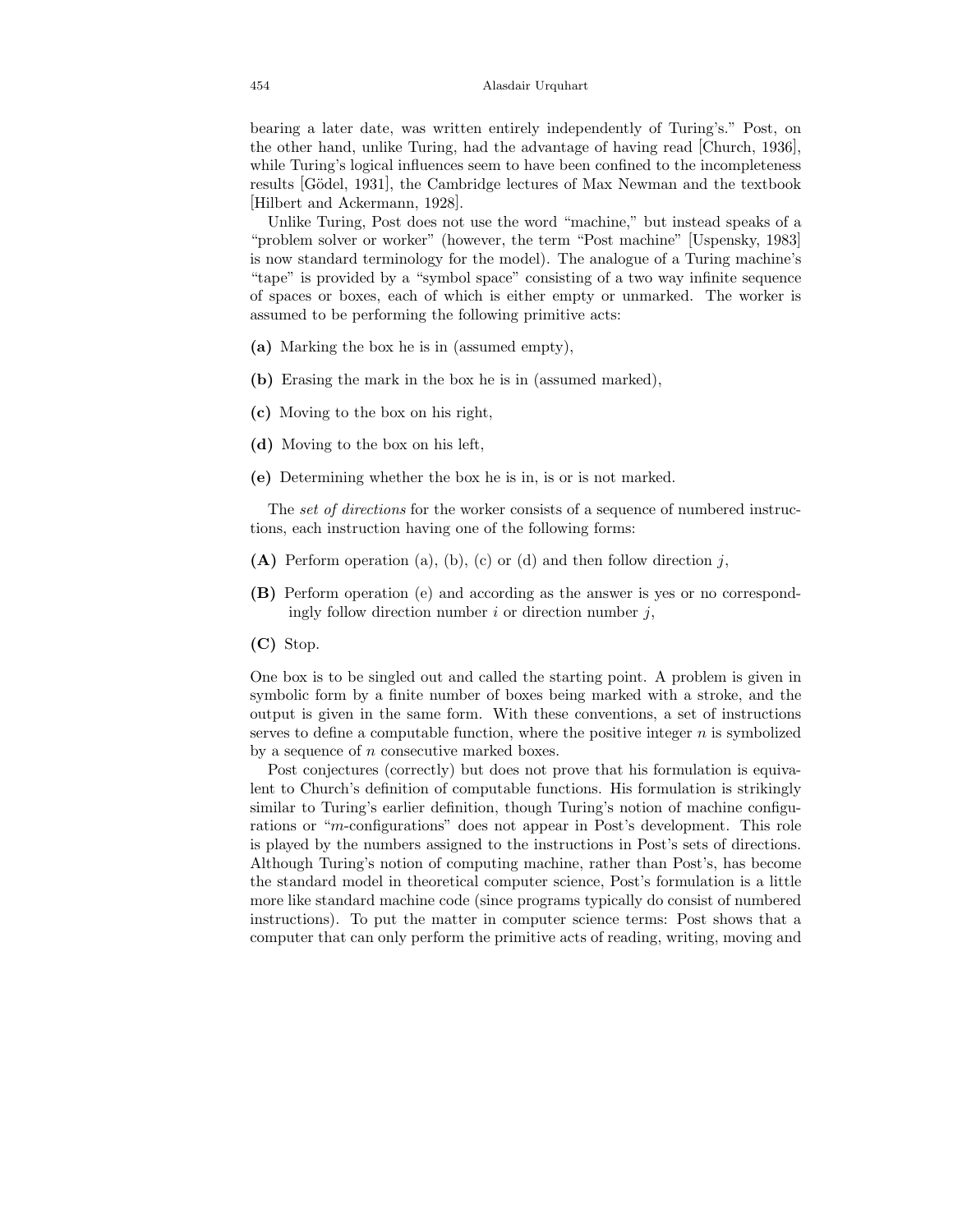following jump instructions conditional on a zero test is a universal computational model.

Post evidently had plans to continue in a series of articles on the topic (as appears in the title of his paper) showing how "Formulation 1" could be extended to broader computational models. He must have been discouraged from this by the appearance of the more elaborate development in [Turing, 1936], and one can sense his disappointment in a remark recorded in a notebook in February 1938:

*Turing:* In large measure removed what was left in my point of view. His *Finite number of mental states* hypothesis I did not have, and if verified should be a cornerstone in the finite process development [Grattan-Guinness, 1990, p. 82].

Post's notebooks in Philadelphia (see §8) contain some of his work on "Formulation 2." In it, he considered rules operating in a two-dimensional symbol space, somewhat reminiscent of later work on cellular automata, such as Conway's Game of Life [Berlekamp *et al.*, 1982, Chapter 25] [Wolfram, 2002].

Post ends his paper with some remarks on the significance of Church's thesis. He says of his conjecture that his formulation 1 is equivalent to the Gödel-Church development: "We offer this conclusion at the present moment as a *working hypothesis*. And to our mind such is Church's identification of effective calculability with recursiveness." To this last sentence he adds a footnote, in which he says: "Actually the work done by Church and others carries this identification considerably beyond the working hypothesis stage. But to mask this identification under a definition hides the fact that a fundamental discovery in the limitations of the mathematicizing power of Homo Sapiens has been made and blinds us to the need of its continual verification" [Post, 1936, p. 105].

## *6.2 Recursively Enumerable Sets*

In February 1944, Post gave an invited address to the New York meeting of the American Mathematical Society, and the published version of his talk [Post, 1944] is his most influential paper. In it, he sets forth a program to determine the relative complexity of undecidable problems, based on abstract notions of reducibility. As part of this program, he poses a problem, later known as "Post's problem" that was one of the driving forces behind the rapid development of recursion theory in the decades following Post's address.

Since he was addressing a general mathematical audience, Post adopted an informal mode of presentation that contrasts with the rather formal exposition that was standard in the field of recursive functions at that time. He remarks:

We must emphasize that, with a few exceptions explicitly so noted, we have obtained formal proofs of all the consequently mathematical theorems here developed informally. Yet the real mathematics involved must lie in the informal development. For in every instance the informal "proof" was first obtained; and once gotten, transforming it into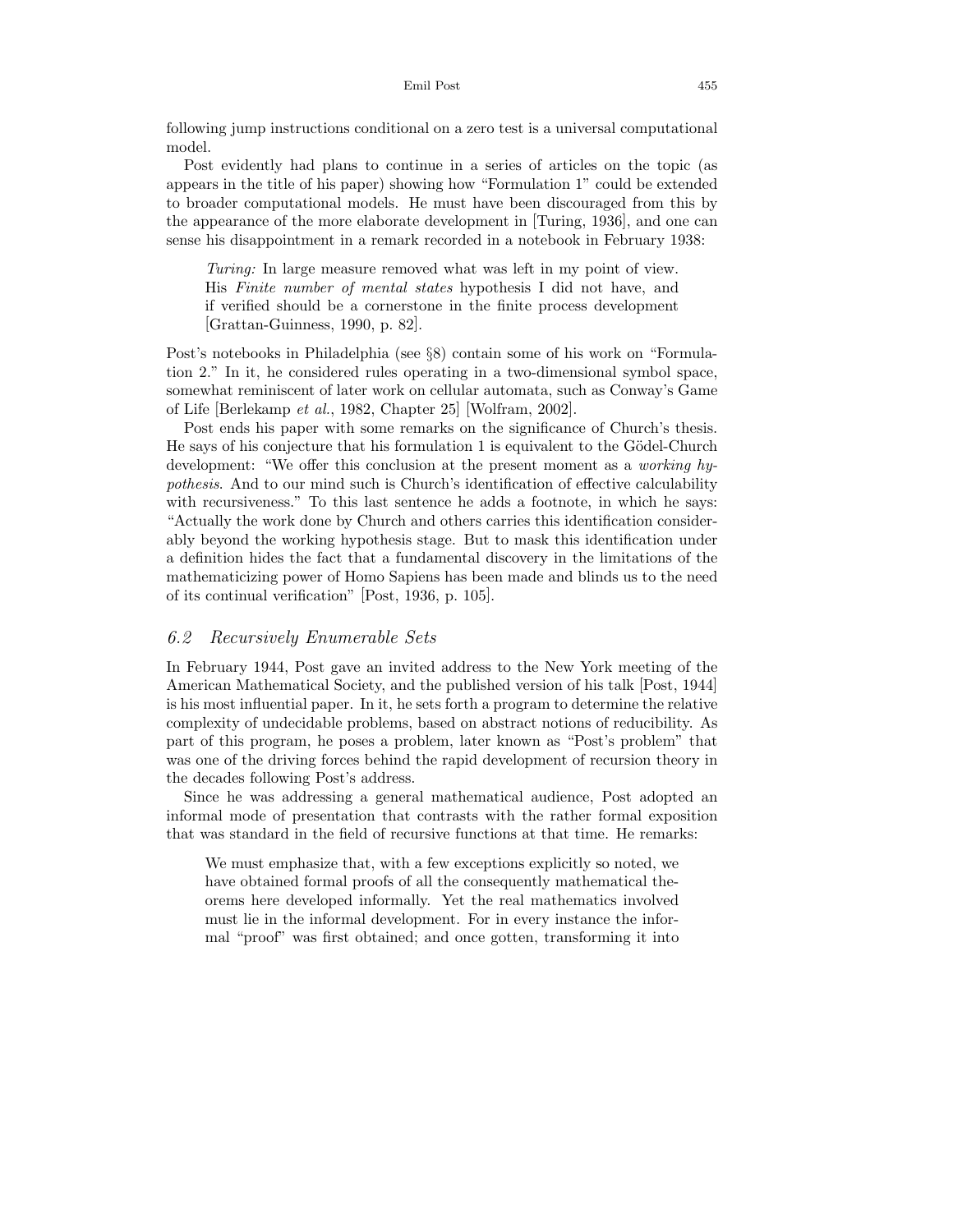the formal proof turned out to be a routine chore [Post, 1944, p. 284] [Davis, 1965, p. 305][Post, 1994, p. 462].

Although Post seems to have felt that publication of final results required a more formal mode, in fact his informal expository style has now become the norm in presentations of research in recursion theory.

Post begins his article with a beautifully written survey of the area, stating Church's thesis as the identification of the intuitive concept of effectively calculable function with the technical concept of recursive function. He goes on to explain the intuitive concept of a *generated set* of positive integers, and asserts his own thesis as the identity of this concept with that of recursively enumerable set. The technical definition of recursively enumerable set is given in terms of his own concept of normal system, a set of positive integers being recursively enumerable if it is generated by a normal system with the alphabet  $\{1, b\}$ , the positive integer n being represented by a string of  $n$  1's; if a set of integers is generated by a set of rules B, then we say that B is a *basis* for the set generated by these rules. He goes on to point out the generality of this concept, since the assertions of an arbitrary formal system of formal logic can (by numerical encoding) be regarded as a recursively enumerable set.

With this identification, the decision problem for a formal system can be seen as the decision problem for a recursively enumerable set. A corollary of Church's thesis is that the intuitive concept of a set with a solvable decision problem is coextensive with the notion of recursive set. Hence, questions of algorithmic decidability can be placed in the abstract framework of recursively enumerable sets of positive integers and their decision problems. The basic result on the existence of unsolvable problems (for which Post references [Church, 1936], [Rosser, 1936] and [Kleene, 1936]) is stated as: *There exists a recursively enumerable set of positive integers which is not recursive.*

Post continues with a version of Gödel's incompleteness theorem, a reworked version of his earlier incompleteness results from [Post, 1965]. The set of all bases  $B_1, B_2, \ldots$  can be effectively enumerated, and hence so can the set T of all pairs  $(B, n)$ , where n is in the set generated by the basis B. This set T is thus the same set as is generated by the complete normal system described in §4.1. If we define  $\overline{T}$  as the set of all pairs  $(B, n)$  not in T, then  $\overline{T}$  is not recursively enumerable, by a diagonal argument. Thus there is no formal logical system that proves a proposition of the form "The integer  $n$  is not in the set generated by the basis B" if and only if it is true. Post concludes with words echoing his earlier remarks from his unpublished manuscript of 1941 [Post, 1944, p. 295] [Davis, 1965, p. 316]:

The conclusion is unescapable that even for such a fixed, well defined body of mathematical propositions, *mathematical thinking is, and must remain, essentially creative*. To the writer's mind, this conclusion must inevitably result in at least a partial reversal of the entire axiomatic trend of the late nineteenth and early twentieth centuries, with a return to meaning and truth as being of the essence of mathematics.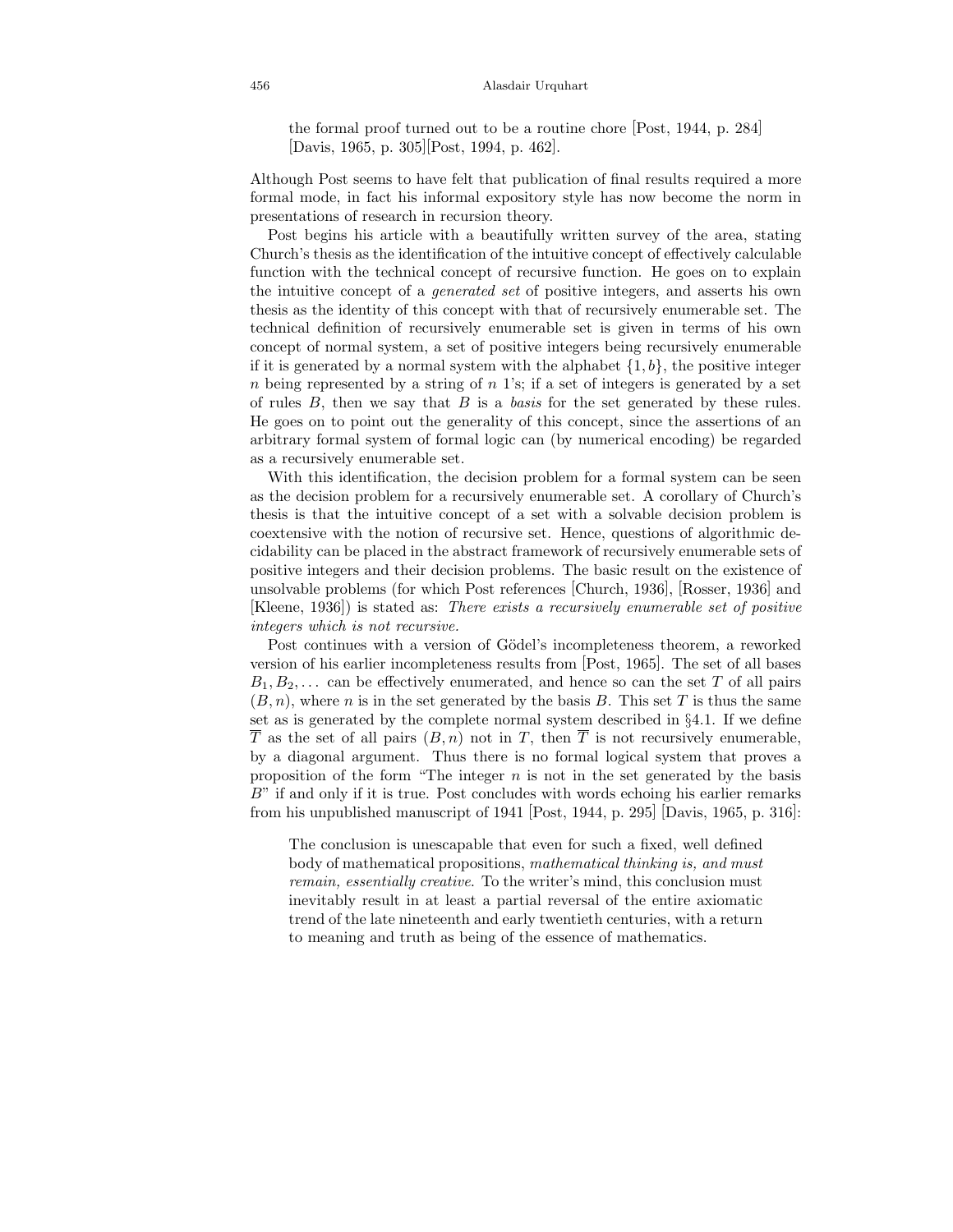With these words, Post sums up his earlier work on undecidability and incompleteness. The remainder of his paper sets out a program of research that was to determine a great deal of the direction of the new field of recursion theory. The emphasis is now on the classification of recursively enumerable sets, with the measure of complexity provided by notions of reducibility.

In his postdoctoral work at Princeton, Post had used an informal notion of reducibility in relating systems in his various canonical forms. If we translate Post's earlier notion of reducibility, cited above in §4, into the language of set theory, then it amounts to that of *one-one reducibility*. If S and T are sets of positive integers, then S is *many-one reducible* to T if there is a computable function f defined on the positive integers so that  $n$  is in  $S$  if and only if  $f(n)$  is in  $T$ .  $S$  is *one-one reducible* to T if the function f is injective (one-one).

The intuitive idea of reducibility is that it measures the degree of difficulty of a problem. If a problem  $P$  is reducible to a problem  $Q$ , then a solution to  $Q$  would also lead to a solution of P. Different notions of reducibility arise, depending on the complexity of the reduction process. The reducibility relation is always assumed to be transitive and reflexive, so that we can classify sets in a partial ordering of degrees of unsolvability, where two sets are equivalent under the ordering if and only they are reducible to each other (in this case, they are said to be of the same *degree*). The most restrictive notion of reducibility defined by Post is that of oneone reducibility; later he introduces more and more general notions of reducibility, the most general notion being that of *Turing reducibility*.

Because the complete set  $K$  encodes positive answers to all questions of the form "Is the integer n in the set generated by the basis  $B$ ?", it is not hard to see that every recursively enumerable set is one-one reducible to  $K$ . Conversely, it is easy to prove that if a set is many-one reducible to  $K$ , then it is recursively enumerable. Hence, the complete set  $K$  is of the highest degree of unsolvability relative to one-one reducibility (*1-complete*), and consequently also relative to many-one reducibility (*m-complete*).

Are there degrees of unsolvability of recursively enumerable sets strictly between the degree of recursive sets and that of  $K$ ? This is the general problem addressed by Post in the later parts of his paper; he answers the question for some of the stronger (that is, more restrictive) concepts of reducibility, but not for the most general notion, Turing reducibility. As an initial step in his quest for intermediate degrees, Post begins by singling out a key property of the complete set K.

Fix a numerical encoding of all of the pairs  $(B, n)$ . Then the image K of the set T under this encoding is a recursively enumerable set that is not recursive. The diagonal method that proves  $K$  not to be recursive is constructive. In Post's terminology, the set  $K$  is a *creative* set, that is to say, a recursively enumerable set  $C$  for which there exists a recursive function  $f$  giving a unique positive integer  $n = f(i)$  for each basis  $B_i$  for a recursively enumerable set  $W_i$  of positive integers such that whenever  $W_i$  is a subset of  $\overline{C}$  (the complement of C), then n is also in  $\overline{C}$ , but not in  $W_i$ . This key property of the complete set K is an abstract version of the Gödel incompleteness theorem, in the sense that Gödel's construction provides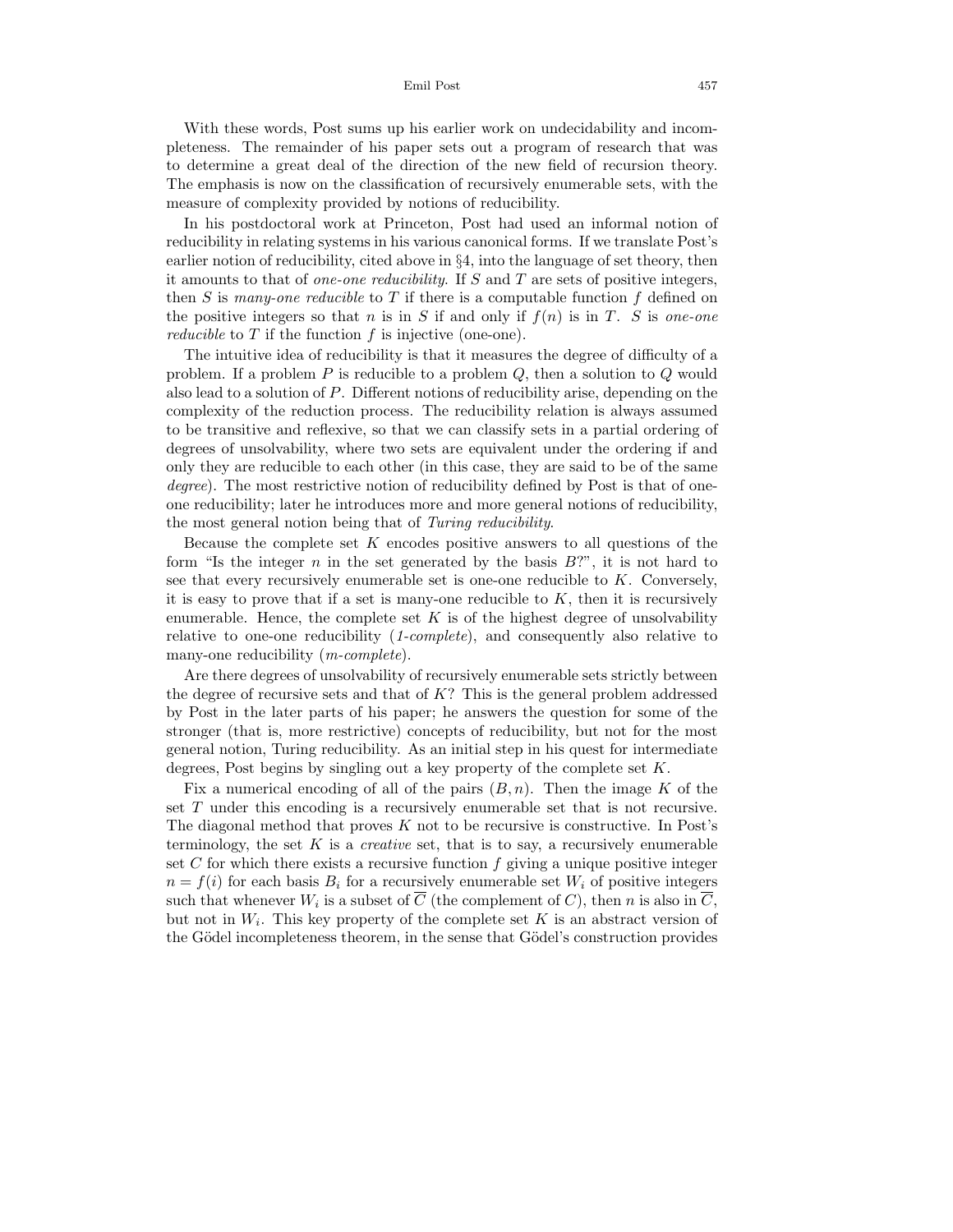a constructive method that given a formal system for arithmetic in which only true statements are provable, produces another statement (the Gödel sentence for the system) that is also true, but unprovable in the system.

If S is a creative set, then its complement  $\overline{S}$  contains an infinite recursively enumerable subset. This follows from the fact that starting from the empty set, we can construct successively larger subsets of  $\overline{S}$  using the function  $f(i)$  to obtain an infinite recursively enumerable subset of  $\overline{S}$ . If A and B are recursively enumerable, A is creative, and A is many-one reducible to  $B$ , then  $B$  is also creative. It follows that if B is an m-complete recursively enumerable set, that  $\overline{B}$  contains an infinite recursively enumerable subset.

This last result motivates Post's next definition: a recursively enumerable set S of positive integers is *simple* if  $\overline{S}$  is infinite, but does not contain any infinite recursively enumerable subset. A simple set cannot be recursive, for if it were,  $\overline{S}$ would be an infinite recursively enumerable subset of itself. Post's next result is a clever diagonalization that proves that a simple set exists. For every basis  $B_i$ , his construction guarantees that a member of  $W_i$  (the set generated by  $B_i$ ) is placed in S, provided  $W_i$  is infinite, so that this member is a witness to the fact that  $W_i$ is not a subset of  $\overline{S}$ . At the same time, Post constrains the number of witnesses that can be added so that  $\overline{S}$  is infinite.

The existence of a simple set shows that there is a recursively enumerable set of intermediate degree in the ordering according to many-one reducibility. In fact, this result can be strengthened by defining a more general notion of reducibility. If a set  $A$  is reducible to a set  $B$ , then we can think of the reduction as being given in terms of membership queries. So, for example, if  $A$  is many-one reducible to  $B$ , we put an integer n in A if the answer to the query "Is  $f(n)$  in B?" is positive, otherwise we leave it out. However, we could just as well leave  $n$  out if the answer is positive, and otherwise put it in. In other words, it is quite reasonable to say that the complement  $\overline{S}$  of a set is reducible to the set S itself. This idea leads immediately to the more general notion of truth-table reducibility.

Define a *Boolean query to a set* B to be a propositional formula built out of the Boolean connectives  $\wedge, \vee, \sim$ , in which the atomic formulas are all of the form  $(m \in B)$ , where m is a positive integer; for example, the formula

$$
[(5 \in B) \land \sim (67 \in B)] \lor [\sim (42 \in B) \land (87 \in B)].
$$

We define a set A to be *truth-table reducible* to a set B if there is a recursive function f so that for all n,  $f(n)$  is a Boolean query to B, and n is in A if and only if B satisfies the query  $f(n)$ . If, in addition, there is a fixed upper bound on the number of atomic formulas in the Boolean queries  $f(n)$ , then we say that A is *bounded truth-table reducible* to B.

Post is able to show that if  $S$  is a simple set, then a creative set cannot be reduced to S by bounded truth-table reductions. However, this result does not generalize to unbounded truth-table reductions, since he proves that if  $C$  is any creative set, then there is a simple set S so that C is reducible to S by unbounded truth-table reductions.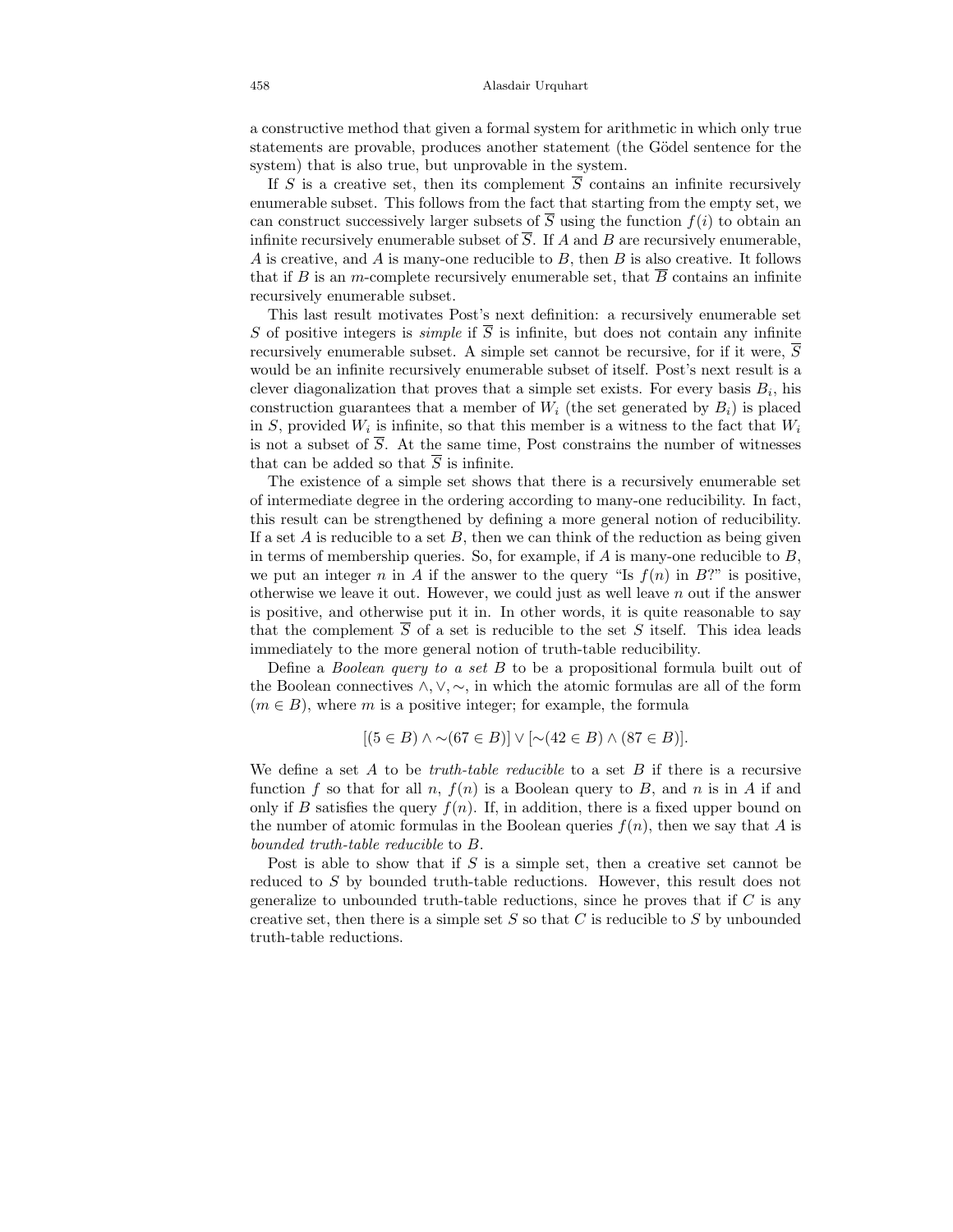This last result leads Post to generalize the notion of simplicity to that of a *hyper-simple set*. A hyper-simple set H is defined to be a recursively enumerable set of positive integers so that  $\overline{H}$  is infinite, but there is no infinite recursively enumerable set of mutually exclusive finite sequence of positive integers so that each sequence has at least one member in  $\overline{H}$  ("mutually exclusive" means that the sequences have no elements in common). The notion of hyper-simplicity is powerful enough to show that there are intermediate degrees of unsolvability in the truth-table ordering, since Post proves, first that a hyper-simple set exists, and second that no creative set can be reduced to a hyper-simple set by a truth-table reduction.

Although the notion of truth-table reducibility is fairly broad, it is far from the most general notion of reducibility that can be defined. Let us imagine that we are trying to decide whether or not an integer belongs to a set A, while having access to information about the answers to all possible queries of the form: "Is integer n in set B?" Alan Turing, in his doctoral thesis [Turing, 1939,  $\S4$ ], [Davis, 1965, p. 166] suggested the picturesque metaphor of having access to an "oracle" for the set B, a terminology that is now standard. Then we say that A is *Turing-reducible* to  $B$  if we can decide whether or not an integer is in  $A$ , using a computer that has access to an oracle for B.

The definition given in the previous paragraph is not mathematically precise, but it can be made so in a variety of ways. The method usually adopted is to define a Turing machine with an auxiliary tape on which numbers can be written as queries to the oracle. When the machine enters a query of the form "Is the integer  $n$  in the set  $B$ ?", the computation continues in one of two different ways, depending on the answer from the oracle (the oracle's answers are considered to be instantaneous, so that a query counts as a single computational step). Post himself described an alternative approach [Post, 1948] based on a generalization of his canonical sets to S-canonical sets, in which primitive assertions representing propositions of the form "Integer n is in  $S$ " and "Integer n is not in  $S$ " are added to a canonical system.

Post was unable to solve the problem of whether there exist intermediate degrees of unsolvability for the most general notion of reducibility, Turing-reducibility. This became known as "Post's problem," and work towards its solution drove a great deal of the research stimulated by his paper. He expressed some doubts as to whether hyper-simple sets would provide examples of intermediate degrees, but was not able to decide the question. The matter was not fully clarified until after Post's problem itself had been solved. The paper [Jockusch and Soare, 1973] shows that if  $H$  is Post's original example of a hyper-simple set, then it may or may not be Turing-complete, depending on the precise enumeration of bases  $B_1, B_2, \ldots, B_n, \ldots$  adopted.

Post's program of research aimed at solving the problem of the existence of intermediate degrees was to define recursively enumerable sets with "sparse" complements, an idea implemented in the definition of simple and hypersimple sets. However, although this approach succeeded in the case of the strong reducibilities,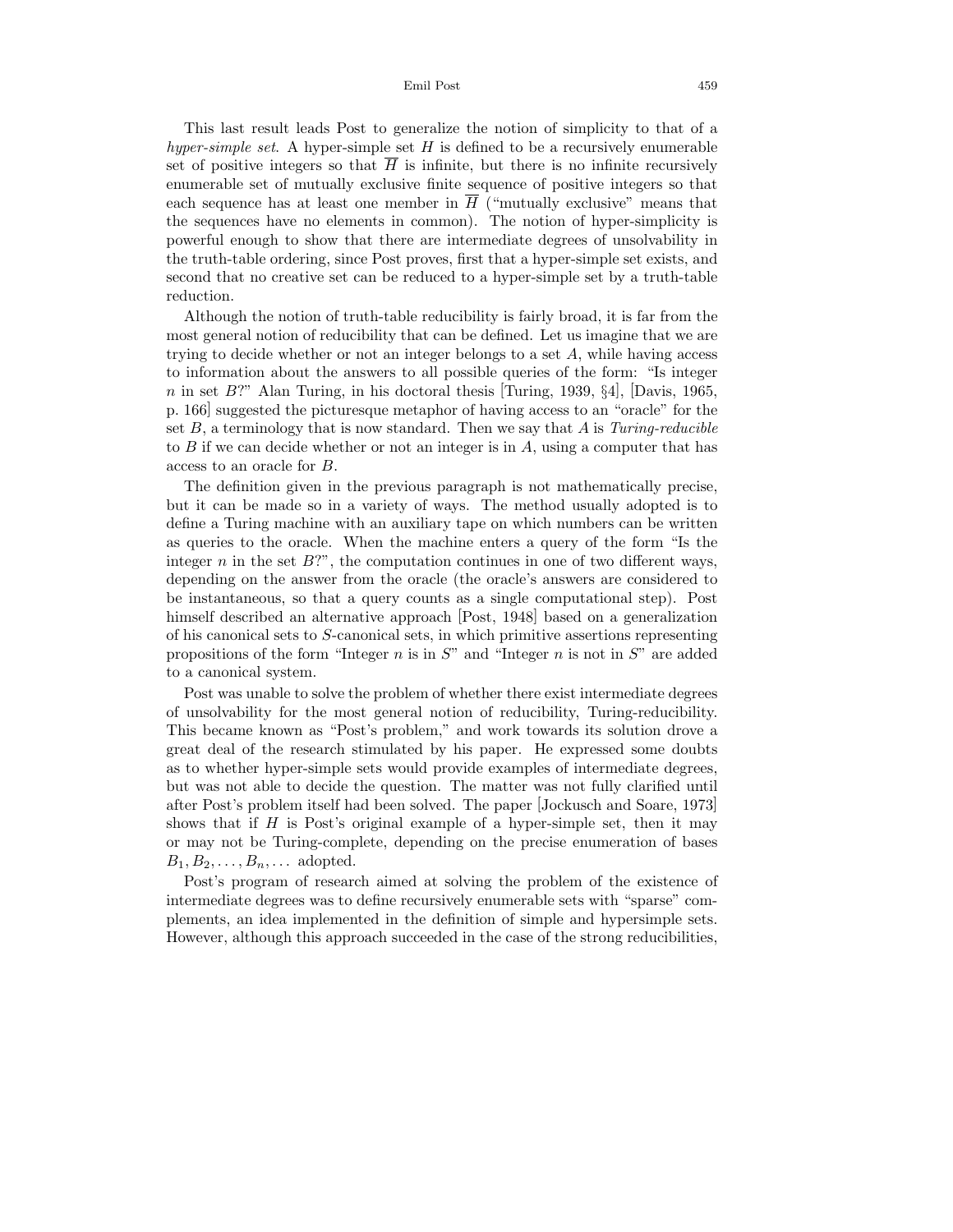he was not able to make it work for Turing reducibility. The solution to the problem was finally achieved by a different approach, the priority method of Friedberg and Muchnik, discussed below in §6.5.

# *6.3 The Post Correspondence Problem*

In his brief note [Post, 1946], Post provided an addendum to [Post, 1943], in which he presents an unsolvable problem of striking simplicity. He considers strings composed of the two symbol alphabet {a, b}. An instance of the *correspondence problem* is given by a finite list  $(g_1, h_1), (g_2, h_2), \ldots, (g_m, h_m)$  of pairs of non-empty strings, for example, the list  $(bb, b), (ab, ba), (b, bb)$ . A *solution* to such a problem consists of a finite sequence  $\sigma = \sigma_1, \ldots, \sigma_k$ , where  $1 \leq \sigma_i \leq k$ , so that  $g_{\sigma_1} g_{\sigma_2} \dots g_{\sigma_k} = h_{\sigma_1} h_{\sigma_2} \dots h_{\sigma_k}$ ; a solution to the example just given is provided by the sequence 1223, since in this case  $g_1g_2g_2g_3 = bbababb = h_1h_2h_2h_3$ .

The preceding example has a very simple solution. Much more difficult instances of the correspondence problem can be constructed. As a challenge to the reader, here are two instances that are known to be solvable, but whose solutions are very difficult:

**Instance 1:** [Lorentz, 2001]  $(abb, a)$ ,  $(b, abb)$ ,  $(a, b)$ ;

### **Instance 2:** [Zhao, 2002] (aaba, a),(baab, aa),(a, aab).

Post proves unsolvability of his correspondence problem by reducing the decision problem for normal systems to it. He does not give any applications of the problem. However, because of its simplicity, it later turned out to be an ideal problem for proving undecidability results in formal language theory. Bar-Hillel, Perles and Shamir [Bar-Hillel *et al.*, 1961] applied the correspondence problem to show that several problems in the theory of formal languages are undecidable. Among the problems they prove undecidable is that of deciding whether two contextfree languages have a non-empty intersection (that is, given two phrase structure grammars, determining whether or not the languages generated by the grammars have a word in common). The Post correspondence problem is now a standard tool of formal language theory – see for example the textbook [Hopcroft and Ullman, 1979].

# *6.4 The Word Problem for Semigroups*

By the 1940s, the broad significance of the concept of recursive, or computable functions was already clear. The universality and robustness of the concept of computability, and its applicability to the classical decision problems in logic was well known to the logical community. Nevertheless, the applications had remained within the realm of logic, and the fruitfulness of the idea outside this area remained to be shown. Post provided a major step in this direction by demonstrating that a decision problem that had arisen outside the area of logic and foundations was unsolvable.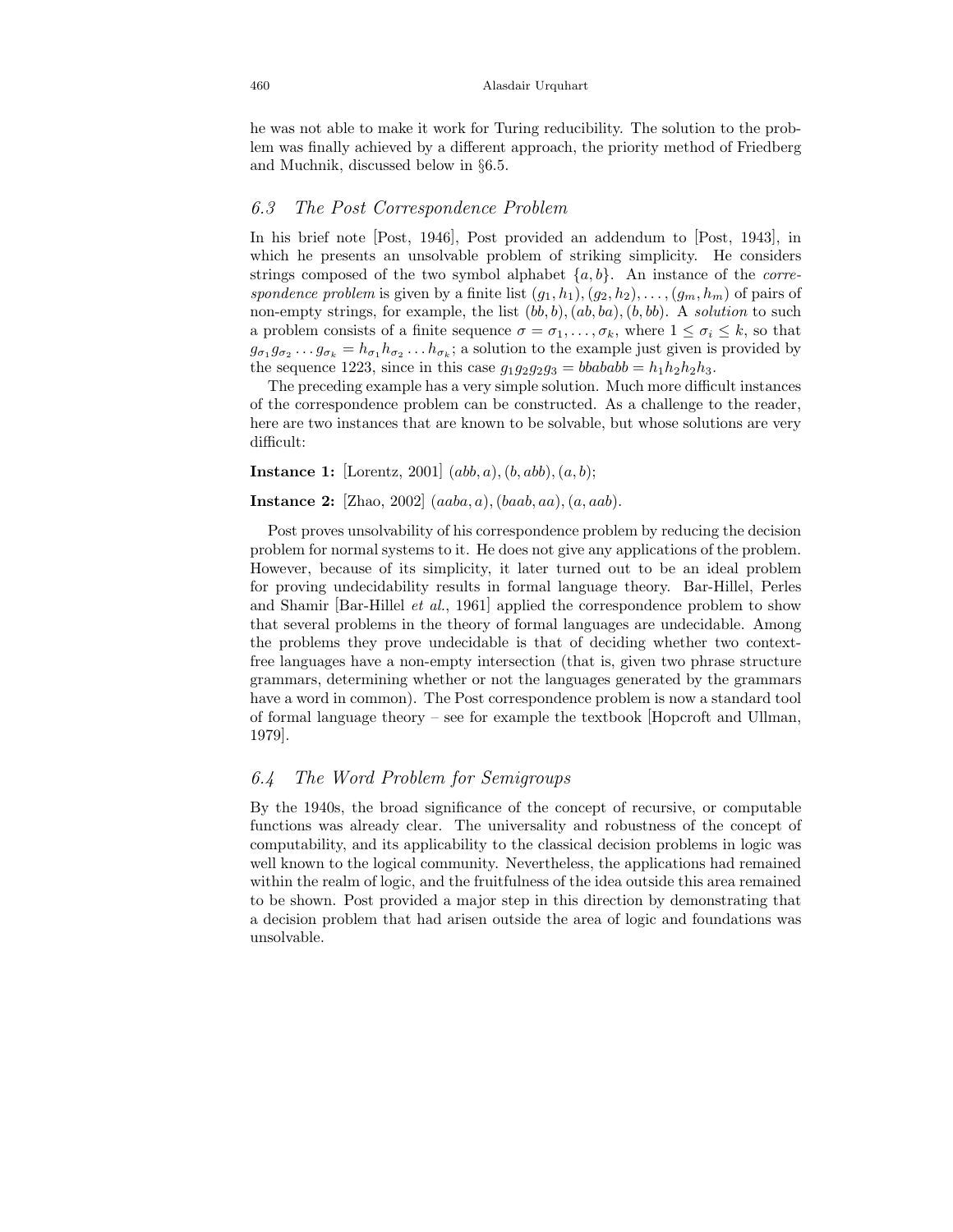The Norwegian mathematician Axel Thue in his paper [Thue, 1914] had posed the word problem for finitely presented semigroups. The word problem for such a semigroup is given as follows. There is a finite set of primitive letters, representing the generators of the semigroup, from which words can be formed using a binary associative operation. For example, if the generators of the semigroup are  $a, b, c$ , then the words  $((ab)c)a$  and  $a(b(ca))$  are considered to be the same, so that the words are treated as strings of letters. Then a *presentation* of a semigroup with these generators is given by a finite set of equations, for example, the equations  $ab = ba$  and  $abc = bcaa$ . The word problem is, given such a presentation, to determine whether or not a given equation is derivable using the standard rules for reasoning with equations, where the generators are treated as constants.

Alonzo Church suggested to Post that Thue's problem, might be proved unsolvable as an application of [Post, 1946]. In fact, however, Post solved the problem not by using his correspondence problem, but by translating the formalism of Turing machines into the notation of his canonical systems. A presentation of a semigroup can be rewritten as a set of production rules of the form  $P\sigma Q \Longrightarrow P\tau Q$ , where  $\sigma$  and  $\tau$  are strings over a finite alphabet. A set of production rules of this form Post defines as a *semi-Thue system*. A *Thue system*, which corresponds to a semigroup presentation, has the added property that whenever the production  $P\sigma Q \implies P\tau Q$  is in the set, so is its inverse  $P\tau Q \implies P\sigma Q$ . For example, the presentation given above can be rewritten as the set of productions

 $PabQ \Longrightarrow PbaQ, PbaQ \Longrightarrow PabQ, PabcQ \Longrightarrow PbcaaQ, PbcaaQ \Longrightarrow PabcQ.$ 

The decision problem for a semi-Thue system is the problem of determining whether or not a word  $\tau$  can be derived from a given word  $\sigma$  using the production rules of the system. The word problem of Thue is equivalent to the decision problem for Thue systems. Post's strategy to prove unsolvability of this problem is to reduce the decision problem for a special class of semi-Thue systems to the decision problem for Thue systems.

This proof strategy is most easily carried out for rules that are *deterministic*, in the sense that at most one rule is applicable to any string derivable from an initial assertion. This is why canonical systems derived from Turing machines are ideal for this problem. A configuration of a Turing machine can be described as a string consisting of an endmarker  $h$ , followed by a sequence of tape symbols, followed by a symbol for an internal state of the machine, then another string, and finally another endmarker symbol h. For example, the string  $h110q_301h$  represents a configuration of a machine in which the internal state of the machine is  $q_3$ , and the machine is scanning the fourth symbol of the string 11001 on an otherwise blank tape. The rules of the Turing machine are then easily rewritten as Post production rules, for example, the rule  $P_{q_3} \llbracket Q \right. \Rightarrow P_{q_3} \llbracket Q$  represents the Turing machine instruction "In state  $q_3$ , if you are scanning a 1, then move right."

Post starts from an unsolvable problem in the theory of Turing machines. It is an unsolvable problem to determine whether or not a Turing machine, with internal states  $q_1, \ldots, q_r$ , started in its initial state  $q_1$ , reading the first symbol in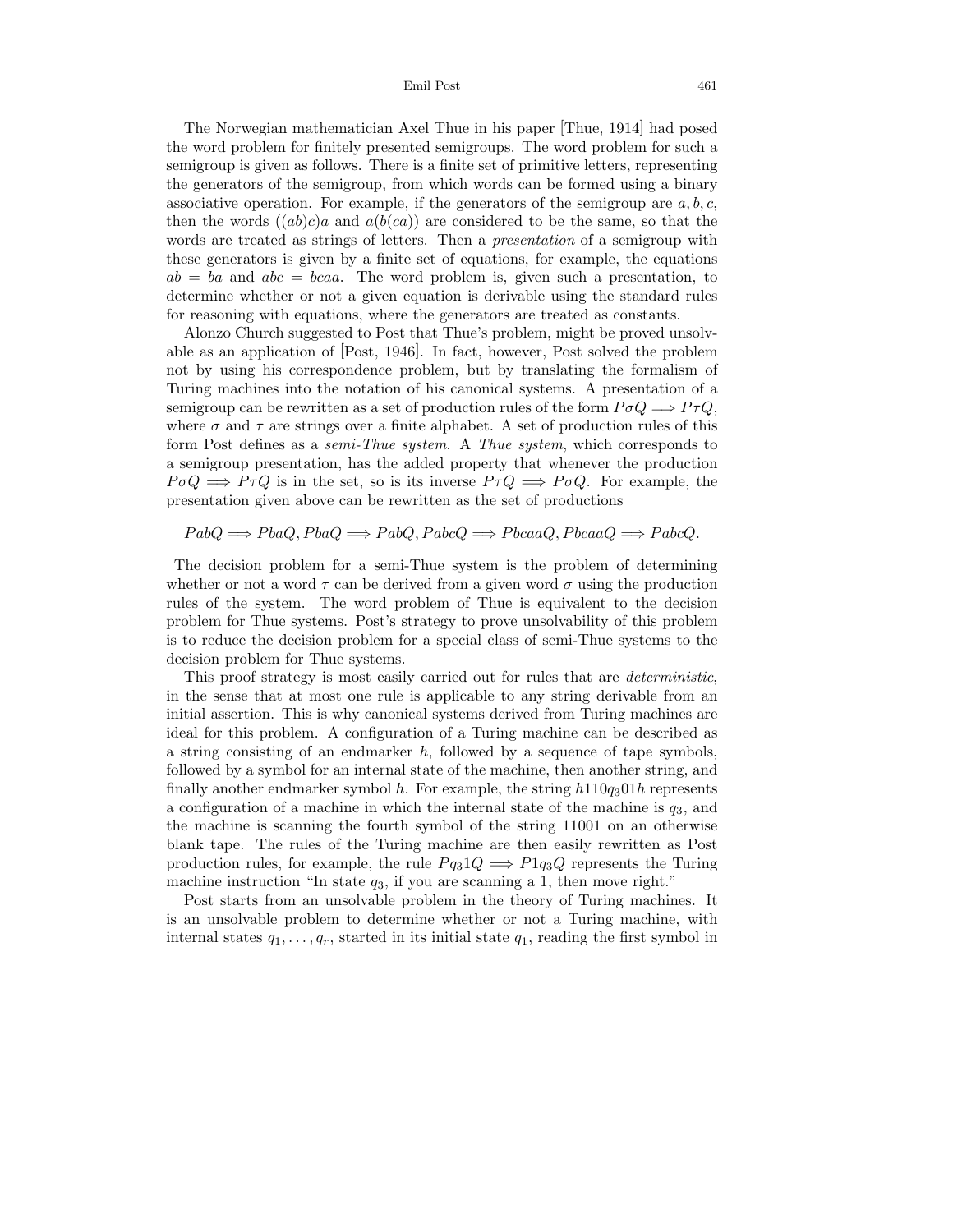#### 462 Alasdair Urquhart

a binary string  $\sigma$  on its input tape, halts in its highest-numbered state  $q_r$  on a blank tape. Rewriting the machine instructions as a semi-Thue system  $T'$ , this decision problem becomes: Is there a derivation in the system  $T'$  of the string  $hq_r$ h from the initial string  $hq_1\sigma h$ ? Let T'' be the system consisting of all the inverses of the productions in T'. Then  $hq_r h$  is derivable in T' from  $hq_1 \sigma h$  if and only if  $hq_1\sigma h$  is derivable from  $hq_rh$  in T'. Now let T be the system that has all the rules of  $T'$ , together with all the rules of  $T''$  (that is, all the rules of  $T'$ and their inverses). Then because of the deterministic character of Turing machine rules, exactly the same strings are derivable from the initial string  $hq_r h$  in T as are derivable in  $T''$ . This reduces the Turing machine problem to the decision problem for a Thue system, and so shows Thue's problem of 1914 to be unsolvable.

Very simple unsolvable cases of Thue's problem are known. Building on Novikov's proof of the unsolvability of the word problem for groups (see below), [Tseitin, 1958] shows that the word problem for the semigroup with five generators  $\{a, b, c, d, e\}$ and defining relations  $ac = ca$ ,  $ad = da$ ,  $bc = cb$ ,  $bd = db$ ,  $eca = ce$ ,  $edb = de$ ,  $cca =$ ccae is unsolvable.

The formulation of Turing machines used by Post is not the original formulation of Turing, but a simplified and clarified version due to Post himself. It is in fact Post's version of the Turing machine that is the standard "Turing machine" presented in introductory texts on logic and computer science. Post includes an appendix to his paper providing a detailed critique of Turing's original paper.

The Russian logician Markov proved the same result independently and almost at the same time as Post [Markov, 1947]. These results of Post and Markov were just the beginning of a host of mathematical problems proved undecidable by the technique of reducing known unsolvable problems to them. A notable result achieved somewhat later is the unsolvability of the word problem for finitely presented groups, proved by the Russian logician P.S. Novikov in [Novikov, 1955], and independently though somewhat later by the American logician William Boone [Boone, 1957a][Boone, 1957b].

A few years later, Post showed that another concrete decision problem (though of a logical nature) was undecidable, in joint work with Samuel Linial (who later changed his name to Samuel Gulden). Linial and Post showed that there is an undecidable subsystem of classical propositional logic by showing how to encode a system of normal productions in a propositional calculus with detachment as a primitive rule. This research was published only as an abstract [Linial and Post, 1949]; an exposition of their results is to be found in [Davis, 1958, pp. 137-142].

# *6.5 Degrees of unsolvability*

The joint paper [Kleene and Post, 1954] is an important landmark in the development of recursion theory. It had its origins in an encounter between Kleene and Post at the meeting of the American Mathematical Society at which Post presented [Post, 1944] on February 26 1944. In an interview of 1984, Kleene recalled:

I was in the Navy when he presented his paper "Recursively Enumer-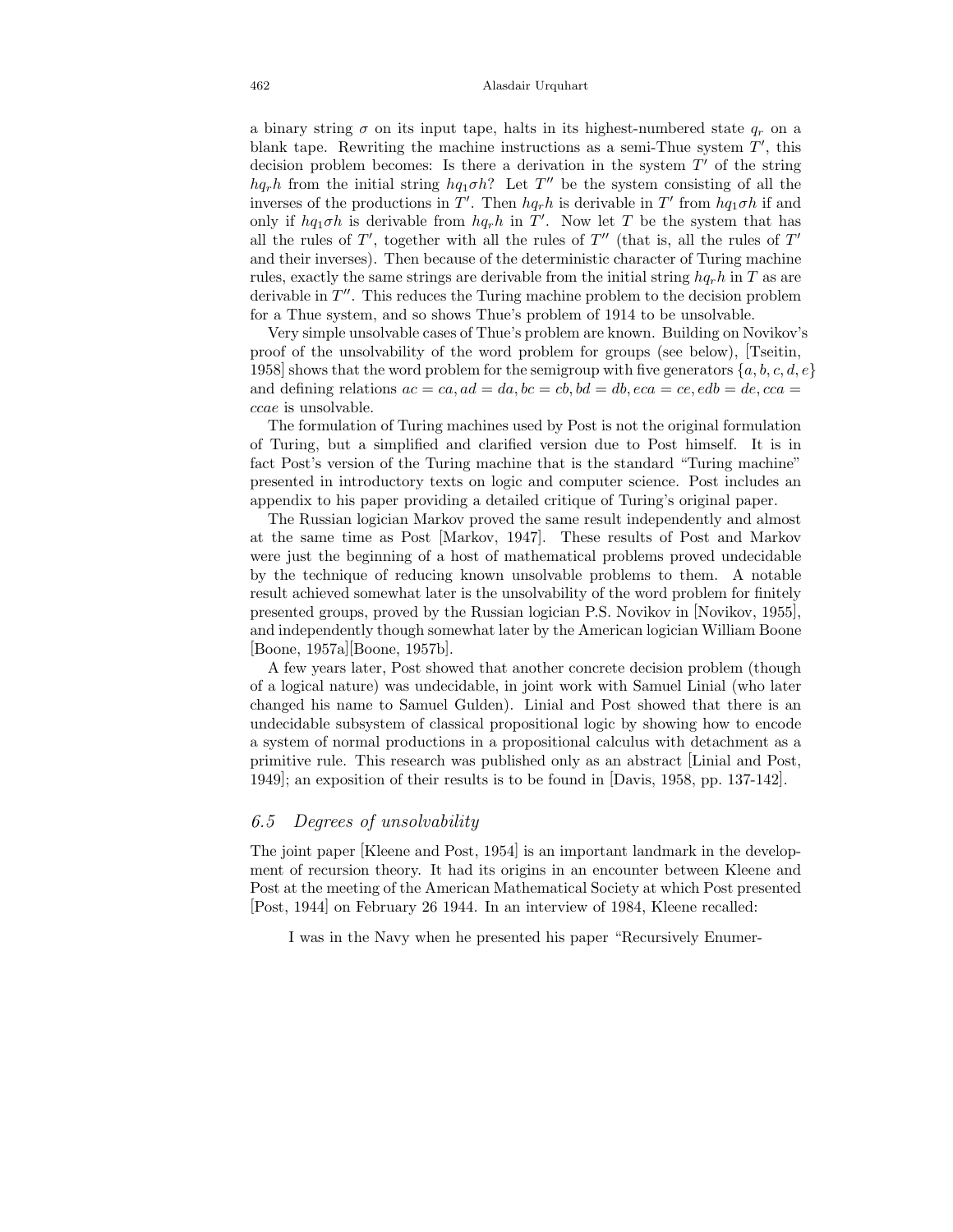able Sets . . . " at a meeting of the American Mathematical Society. I was teaching midshipmen in the U.S.S. John Jay. That's not a ship, it's a Columbia dormitory. But when midshipmen entered, they said "Request your permission to come aboard, sir." I only had to walk 200 yards to go to the lecture. After the lecture I had Post over to my apartment. I had an apartment just off the Columbia campus. There I presented to him – I think it was already in press, if it wasn't, it was in manuscript – my paper, "Recursive Predicates and Quantifiers," which had a very close relation to what he was doing. That's the first he knew of that [Aspray, 1984].

This paper [Kleene, 1943] is a fundamental contribution in which the arithmetical hierarchy is introduced. The bottom level of Kleene's hierarchy is the family of recursive sets of natural numbers, denoted by  $\Sigma_0 = \Pi_0$ . For  $n > 0$ , a set B of natural numbers is in  $\Sigma_n$  if there is a recursive relation  $R(x, y_1, \ldots, y_n)$  so that for any natural number  $x$ ,

$$
x \in B \Longleftrightarrow \exists y_1 \forall y_2 \exists y_3 \dots Q y_n R(x, y_1, \dots, y_n),
$$

where Q is  $\exists$  if n is odd, and  $\forall$  if n is even. Similarly, a set B of natural numbers is in  $\Pi_n$  if there is a recursive relation  $R(x, y_1, \ldots, y_n)$  so that for any natural number x,

$$
x \in B \Longleftrightarrow \forall y_1 \exists y_2 \forall y_3 \dots Q y_n R(x, y_1, \dots, y_n),
$$

where Q is  $\exists$  or  $\forall$  according as n is even or odd. This hierarchy of sets generalizes the classification of sets as recursive and recursively enumerable, since the family of recursively enumerable sets is identical with  $\Sigma_1$ , while the complements of such sets (co-r.e. sets) constitute  $\Pi_1$ . By generalizing the diagonal argument that shows the existence of recursively enumerable but non-recursive sets, Kleene proves that this hierarchy is proper. That is to say, the obvious inclusions  $\Sigma_n \subseteq \Sigma_{n+1}$ ,  $\Pi_n \subseteq \Pi_{n+1}$ ,  $\Sigma_n \subseteq \Pi_{n+1}$  and  $\Pi_n \subseteq \Sigma_{n+1}$  are all proper.

Post was stimulated by Kleene's work to generalize his work on reducibilities between recursively enumerable sets to a much broader theory of degrees of unsolvability in work reported in the abstract [Post, 1948]. Recall from §4.1 Post's notion of "finite-normal-test" – a set  $M$  of integers is decidable just in case there is a finite-normal-test for it, that is, a normal system that has assertions exactly representing which integers are and are not elements of M. Post generalizes his earlier notion of canonical sets to S-canonical sets by adding to his canonical systems primitive assertions representing membership and non-membership of integers in  $S$ , where  $S$  is an arbitrary set of integers. Using this broader concept, he generalizes his earlier characterization of decidable sets by showing that a set  $S_1$  is Turing-reducible to a set S if and only if both  $S_1$  and its complements are S-canonical sets.

Furthermore, the existence of the complete set  $K$  generalizes to the relativized world of oracle computations. If A is an arbitrary set of integers, then there is a set  $A' = K^A$  that has the property:  $K^A$  can be enumerated by a machine employing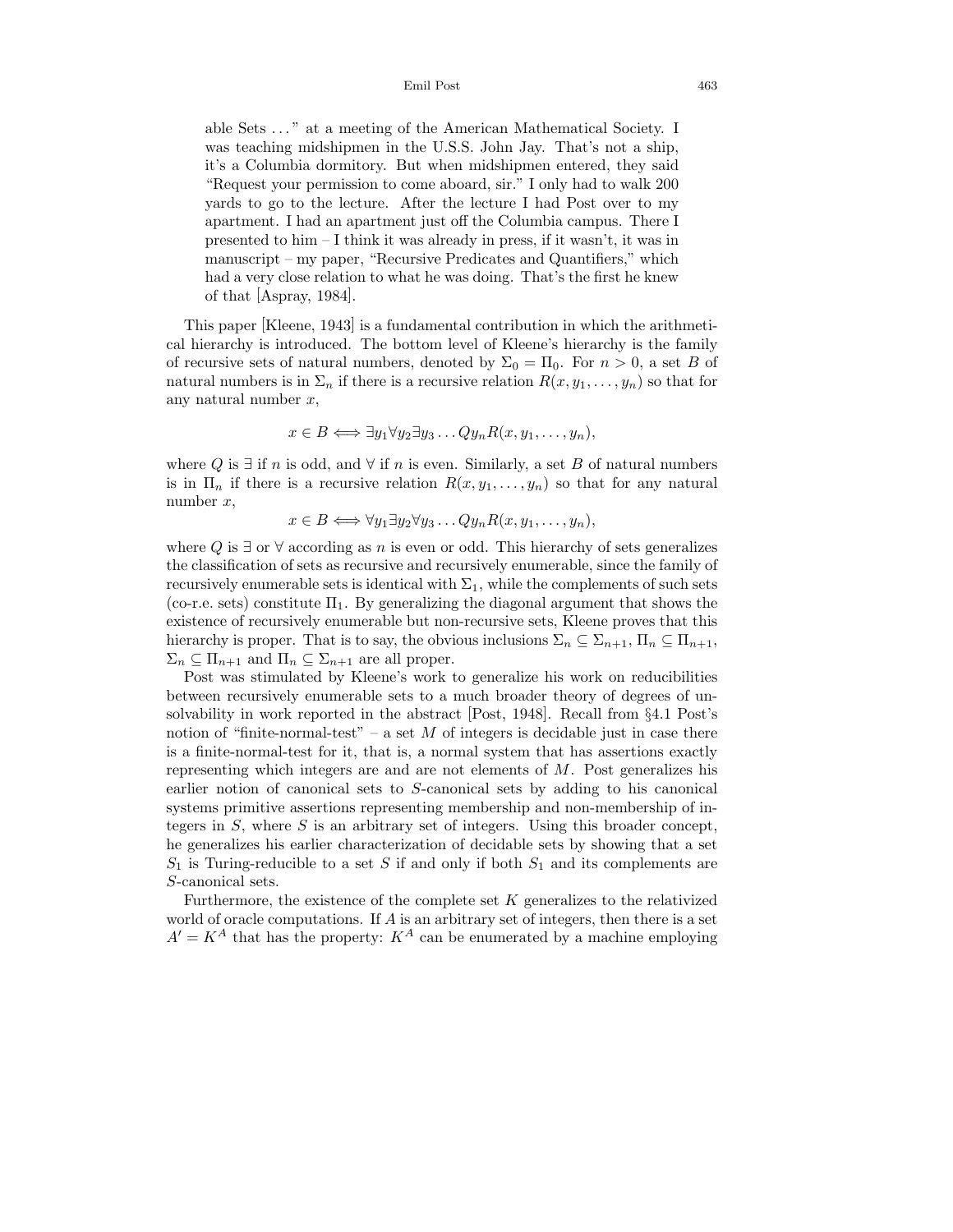an oracle for A, and furthermore, any set of integers that can be enumerated by a machine employing an oracle for A (an A-canonical set) is reducible to  $K^A$ . If **a** is the Turing degree of the set A, define  $a'$  (the *jump* of  $a$ ) to be the degree of the set  $A' = K<sup>A</sup>$ . As a generalization of the theorem proving the existence of recursively enumerable sets that are not recursive, we can show that **a** is reducible to **a**', but **a** is not reducible to **a**.

This definition results in a hierarchy of degrees of unsolvability, with respect to Turing reducibility. If **0** is the degree of  $\emptyset$  (the degree of the recursive sets), then  $\mathbf{0}'$  is the degree of the complete set K, and this is the beginning of a strictly ascending chain of degrees  $0, 0', 0'', \ldots$  that can be extended to transfinite levels. The results of Post just quoted imply a relationship between the arithmetical hierarchy of Kleene and Post's hierarchy of degrees, a result usually called *Post's Theorem*. Post's theorem says that  $\Sigma_{n+1} \cap \Pi_{n+1}$  is exactly the sets of integers reducible to  $\mathbf{0}^{(n)}$ , where  $\mathbf{0}^{(0)} = \mathbf{0}$ , and  $\mathbf{0}^{(n+1)} = (\mathbf{0}^{(n)})'$ . Hence, Post's degree hierarchy is interleaved between the levels of Kleene's hierarchy.

Post's theorem is the main completed result reported in the abstract [Post, 1948]. However, he hints at further results. "Work is in progress on further equivalence proofs, further applications of the  $K_n$ -scale, incomparable degrees of unsolvability related to the  $K_n$ -scale, extension of the main theorem to Mostowski, Fund. Math. vol. 34, and extension of the  $K_n$ -scale into the constructive transfinite." These later results, though, did not appear in print, and Kleene had occasion to remonstrate with Post on this score. Kleene tells the story in a conversation (also involving Andrzej Mostowski, Gerald Sacks, Michael Morley and Anil Nerode) recorded in [Crossley, 1975, pp. 18-20].

**Mostowski:** I must raise a protest against this habit of not publishing. That is all right here, because you meet every second month to collaborate at a conference here or there, but people like me are completely cut off.

**Kleene:** Yes.

**Sacks:** I agree completely.

**Morley:** It should lapse.

**Sacks:** And anyone who does not publish his work should be penalized.

**Kleene:** This is just what I wrote to Emil Post, on construction of incomparable degrees and things like that, and he made some remarks and hinted at having some results and I said (in substance): "Well, when you leave it this way, you say you have these results, you don't publish them. The fact that you have them prevents anyone else who has heard of them from doing anything on it." So he said (in substance): "You have sort of pricked my conscience and I shall write something out," and he wrote some things out, in a very disorganized form, and he suggested that I give them to a graduate student to turn into a paper. As I recall, I think I did try them on a graduate student, and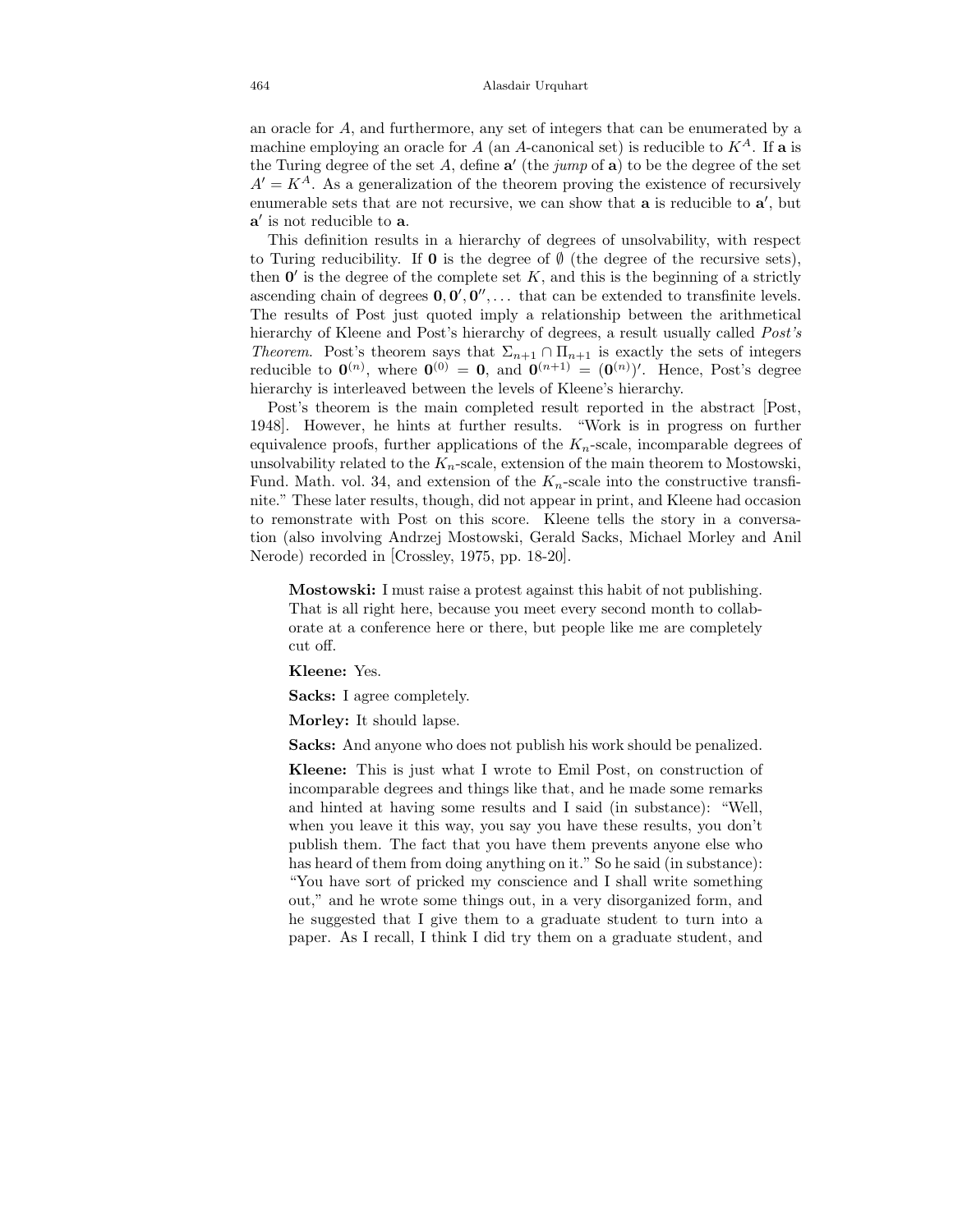the graduate student did not succeed in turning them into a paper, and then I got interested in them myself, and the result was eventually the Post-Kleene paper [Kleene and Post, 1954].

**Morley:** You mean one of your graduate students could have had the Post-X paper?

**Nerode:** You mean one that wanted to work hard.

**Kleene:** I suppose, maybe it was not good for a graduate student, because a graduate student needs a thesis he can publish under his own name, and this would have had to be joint, or maybe . . .

**Morley:** Oh, I don't know. I think he could have borne having a Post-X paper.

**Kleene:** As a matter of fact, it could have – if a graduate student had picked it up. There were things that Post did not know, like that there was no least upper bound.  $1$  You see, Post did not know whether it was an upper semi-lattice or a lattice. I was the one who settled that thing.

**Sacks:** What are you talking about? The degrees of the arithmetic sets?

**Kleene:** No. The upper semi-lattice of degrees of unsolvability.

The paper [Kleene and Post, 1954] was written by Kleene, and its precise but very formal style forms a stark contrast with Post's own rather discursive mathematical prose. In it, the degree hierarchy is defined in terms of Kleene's own formalism of general recursive functions [Kleene, 1936], [Kleene, 1952a, Chapter XI]. The notion of reducibility is that of a function being general recursive in certain other functions, to which various earlier notions of reducibility were known to be equivalent. Post had proved in unpublished work [Post, 1948] that his own notion of canonical reducibility was equivalent to Turing reducibility [Turing, 1939], Martin Davis had proved in his Princeton doctoral thesis [Davis, 1950] that canonical reducibility is equivalent to general recursive reducibility, while Kleene had given a direct proof of the equivalence of Turing reducibility and general recursive reducibility [Kleene, 1952a, §68, §69].

The relation "A is recursive in  $B$ " is reflexive and transitive, so the relation "A is recursive in  $B$  and  $B$  is recursive in  $A$ " is an equivalence relation. Hence, this equivalence relation partitions the family of all sets of natural numbers into equivalence classes, or *degrees of unsolvability*. There are  $\aleph_0$  sets in each equivalence class and hence  $2^{\aleph_0}$  degrees, since there are  $2^{\aleph_0}$  sets of natural numbers. The family of degrees forms an upper semi-lattice, that is, given degrees **a** and **b**, there is a least upper bound **a** ∪ **b** in the degree ordering. This is because, given any two sets A and B of degrees **a** and **b**, we can define a set C (for example,

<sup>&</sup>lt;sup>1</sup>There seems to be an error in the transcript here. Presumably "greatest lower bound" is meant.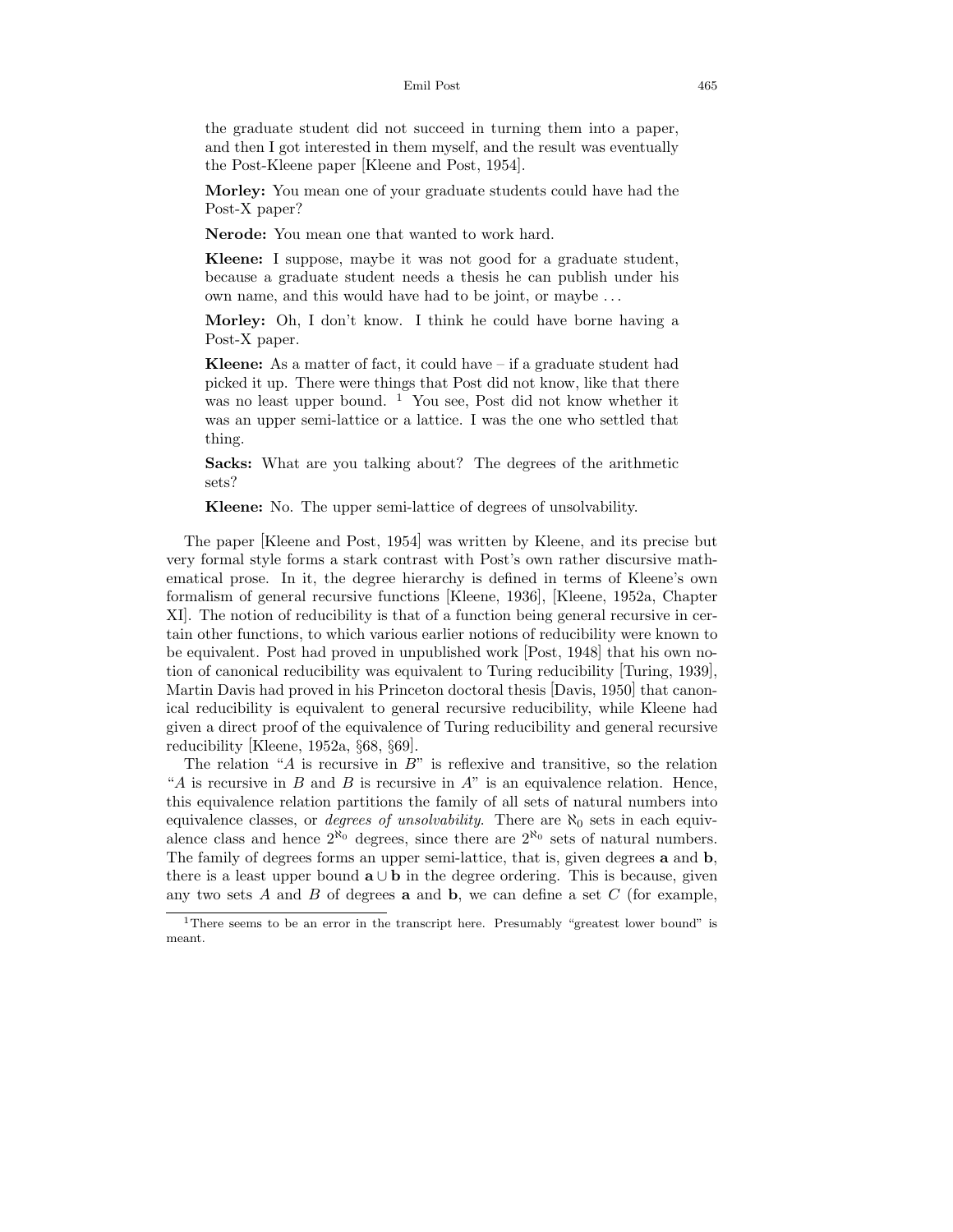${2a : a \in A} \cup {2b+1:b \in B}$  so that A and B are both recursive in C, while C is recursive in  $A, B$ .

The main result for which [Kleene and Post, 1954] is remembered is the proof of the existence of incomparable degrees between a degree **a** and its jump **a** . The technique employed by Kleene and Post involves a countable set of conditions, or "requirements," as they are usually called today. Given a set  $B$ , there are a countable number of Turing machines  $M_0, M_1, \ldots, M_k, \ldots$  that use an oracle for B. Hence, we can give an effective list of requirements of the form: "The set C is not identical with the set computed by Turing machine  $M_k$  with an oracle for  $B$ ," and a similar list with C and B interchanged. Any such condition can be fulfilled by ensuring the presence or absence of a particular integer in  $B$  or  $C$ , so Kleene and Post's construction consists in constructing  $B$  and  $C$  step by step, while ensuring that all such conditions are eventually fulfilled. Their construction of A and B, however, requires an oracle for the set  $K^A$  (where A has the degree **a**) and so it does not provide an answer to Post's problem.

The paper contains a rich collection of additional results. The construction of intermediate degrees sketched in the preceding paragraph is generalized to show that between the degrees **a** and **a** , there is an infinite linearly ordered sequence of degrees that is dense, that is to say, if **c**, **d** are degrees in the sequence, where  $c < d$ , there is a degree **e** so that  $c < e < d$ . The paper also shows that the degree ordering is not a lattice, by showing that there are degrees **a** and **b** with no greatest lower bound in the degree ordering (this is the result to which Kleene alludes in the transcript above). Although the paper made considerable inroads into determining the fine structure of degrees, it also left many open problems, and provided a powerful stimulus for further work by later logicians.

It also provided an essential stepping stone in the solution of Post's problem by two young mathematicians, the first an American [Friedberg, 1957] and the second a Russian [Muchnik, 1956]. Both Friedberg and Muchnik followed Kleene and Post in constructing a pair of incomparable degrees by the technique of listing an infinite set of requirements that are all fulfilled at the end of the construction. To avoid the use of an oracle, however, requires a more subtle technique. In the original Kleene-Post method, a requirement, once fulfilled, remains fulfilled permanently and requires no further attention. In the constructions of Friedberg and Muchnik, however, a requirement can be violated, or "injured," at an intermediate stage. To ensure that a requirement is eventually fulfilled in spite of these injuries, Friedberg and Muchnik impose a priority ordering on their requirements, ensuring that only finitely many injuries can happen to a given requirement, so that it is eventually satisfied. Consequently, this new technique, which is one of the fundamental methods in recursion theory, is now known as the "priority method."

Since the original solution of Post's problem, recursion theory has become a discipline of extraordinary depth and richness, and the priority method has been used in more and more complex settings. Excellent expositions of the resulting theory are available in the books [Rogers, 1967], [Shoenfield, 1971], [Soare, 1987], [Odifreddi, 1989] and [Odifreddi, 1999].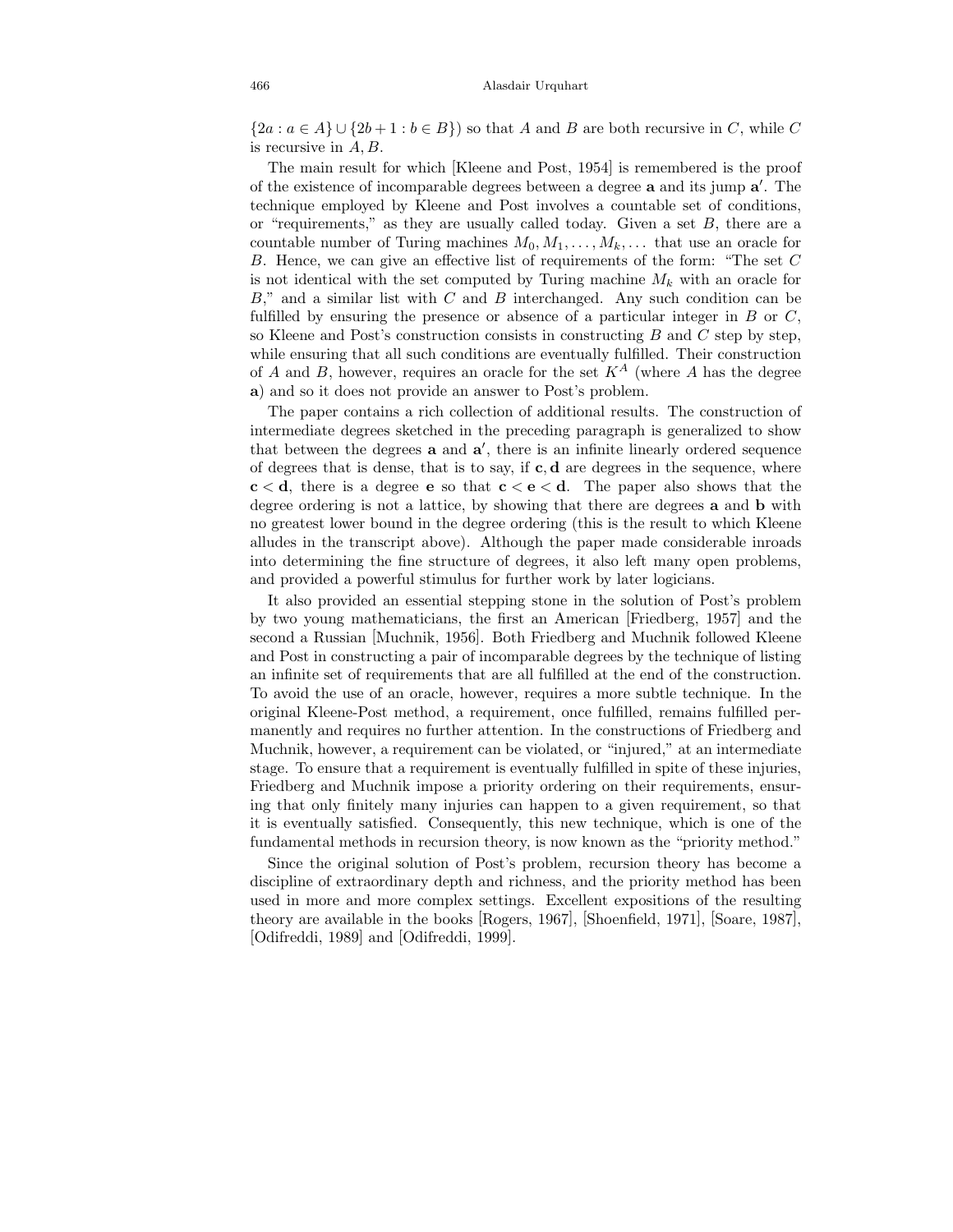## 7 PROVABILITY AND DEFINABILITY

The last major project of Post's career grew out of his early interest in the question of absolutely undecidable propositions. Logical developments in the early twentieth century had apparently shown that notions of provability and definability are not absolute. In the case of provability, the incompleteness theorems demonstrate that any consistent formal axiomatic theory for elementary number theory can be consistently extended by the addition of an unprovable sentence, so that it seems that we can not identify any fixed or absolute notion of provability. Similarly, it would appear that the diagonal method, applied to any constructively defined collection of definable notions, allows us to find a new definable concept not included in the original list.

Post was very impressed by the absolute character of the concept of computable function, since the extent of the computable functions does not depend on the formalism chosen, a point that he emphasized repeatedly. This led him to hope that a similar absolute notion of provability might be attainable, leading to absolutely undecidable propositions.

Already in the early 1920s, Post was interested in the question of the existence of propositions that are absolutely undecidable in some sense. He describes "A Probably Fallacious Suggestion for a Non-Provable Theorem" in the Appendix to his unpublished manuscript of 1941 [Post, 1965, pp. 421-422] [Post, 1994, p. 432]. He considers the enunciation: "For each deductive system of the normal form and enunciation in it there exists a finite method of proving or disproving the derivability of the enunciation in the system," and attempts to argue that if it were provable or disprovable, this would contradict the unsolvability of the decision problem for normal systems.

The preceding attempt proved abortive; Tarski pointed out to Post that his attempted argument was invalid because the supposed proof might be non-constructive. However, he continued his attempts along these lines, and in a footnote to the 1941 manuscript [Post, 1965, pp. 341-342][Post, 1994, p. 376] says that "since February 1938 we have given an occasional week to a continuation of this work, and largely in the spirit of the Appendix. Our goal, however, is now an analysis of proof, perhaps leading to an absolutely undecidable proposition, rather than an analysis of finite process."

The question of the existence of absolutely undecidable propositions was one of the topics that he discussed with Gödel at their meeting in October 1938, as appears from an entry of 4 November 1940 in one of Post's notebooks:

In first meeting with Gödel (about a year ago or more [probably spring 1939]) <sup>2</sup> suggested to him abs. undec. prob. He said perhaps Cont. Hyp. I said this more like parallel axiom, i.e. would merely mean different theories of classes. Wanted rather abs. undec. arith. prop. where analyse all possible methods of proof & perhaps find a property

<sup>2</sup>In fact the meeting was on October 29 1938, as described above.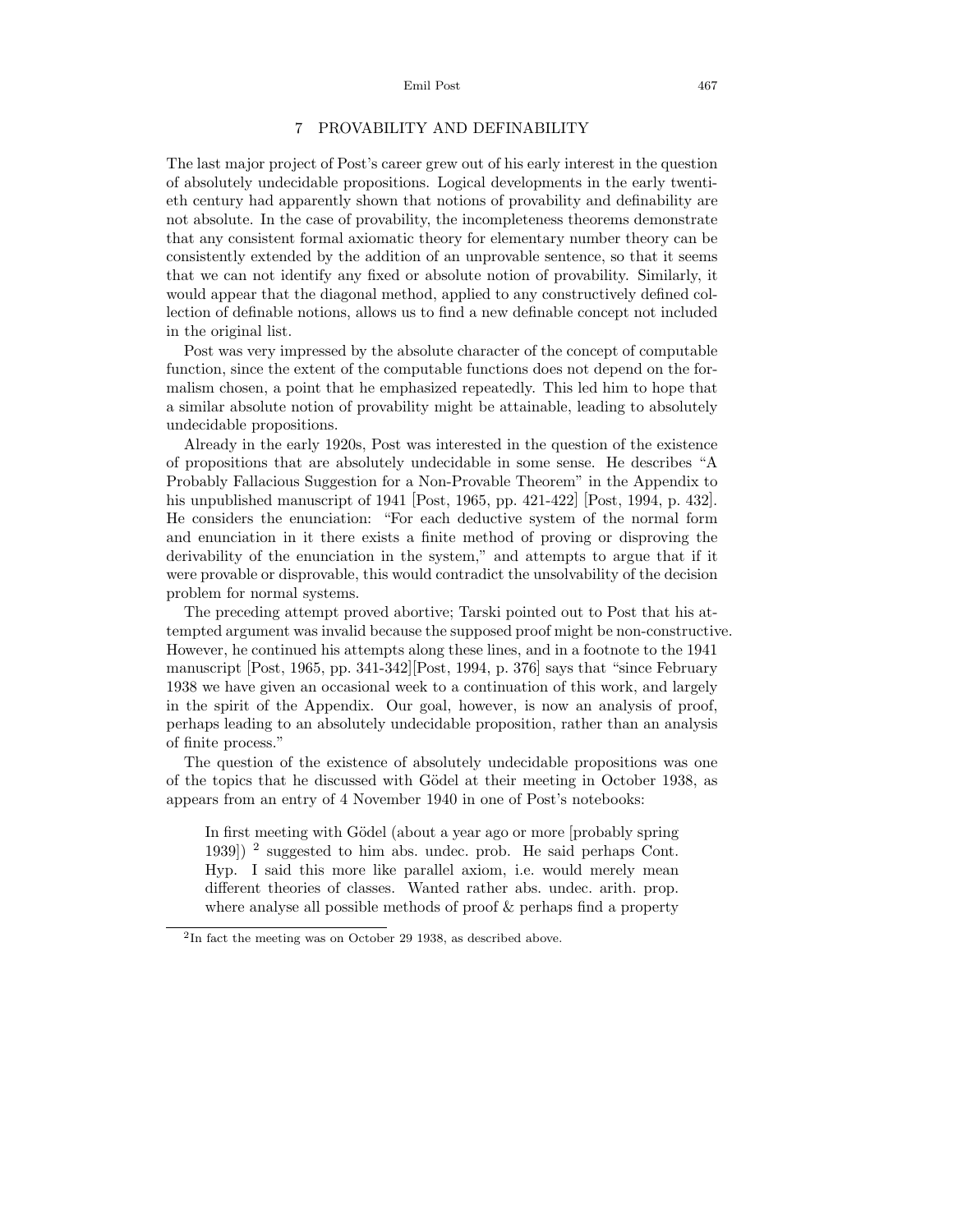#### 468 Alasdair Urquhart

of all such which would lead to abs. und. arith. prob. Gödel poopoohed idea. Said (roughly) it was absurd [Grattan-Guinness, 1990, pp. 82-83].

It appears that Post continued this discussion with Gödel at a second meeting, for his diary entry continues:

In second meeting, Oct. 1940, I asked him what he was working on now . . . Said to prove negative of con. hyp. consistent with rest of set theory. Said he hadn't succeeded yet, but if so would be abs. undec. prob. Raised  $\parallel$  axiom analogy again. But he said no, that axioms of set theory categorical for all models [Grattan-Guinness, 1990, p. 83].

Gödel expressed an opinion in print around this time related to those reported by Post (though considerably more cautious). In his first announcement of his consistency proof [Gödel, 1938], he wrote about the axiom of constructibility ("proposition  $A$ "), from which the generalized continuum hypothesis can be deduced within the system  $T$  of set theory without the axiom of choice:

The proposition A added as a new axiom seems to give a natural completion of the axioms of set theory, in so far as it determines the vague notion of an arbitrary infinite set in a definite way. In this connection it is important that the consistency proof for A does not break down if stronger axioms of infinity (e.g., the existence of inaccessible numbers) are adjoined to T. Hence the consistency of A seems to be absolute in some sense, although it is not possible in the present state of affairs to give a precise meaning to this phrase.

Later, of course, he changed his mind on this point, and in  $|Gödel, 1947|$  espoused the view that new axioms of set theory would be found that would decide the continuum hypothesis (most likely in a negative sense).

Post, however, was not looking for absolutely undecidable propositions in the realm of set theory, where he appears to have thought that alternative set theories were possible, in analogy with alternative theories of geometry. His own goal was to find such problems in the realm of arithmetic. In his paper of 1943, he refers again to the problem in a footnote to a passage in which he states that the decision problem for normal systems is unsolvable:

Absolutely unsolvable, that is, to use a phrase due to Church. By contrast, the undecidable propositions of Gödel's epoch making paper of 1931... are but relatively undecidable, the very proof of their undecidability in the given logic leading to an extension of that logic in which they are, indeed, proved to be true. A fundamental problem is the question of the existence of absolutely undecidable propositions, that is, propositions which in some *a priori* fashion can be said to have a determined truth-value, and yet cannot be proved or disproved by any valid logic [Post, 1943, p. 200], [Post, 1994, p. 445].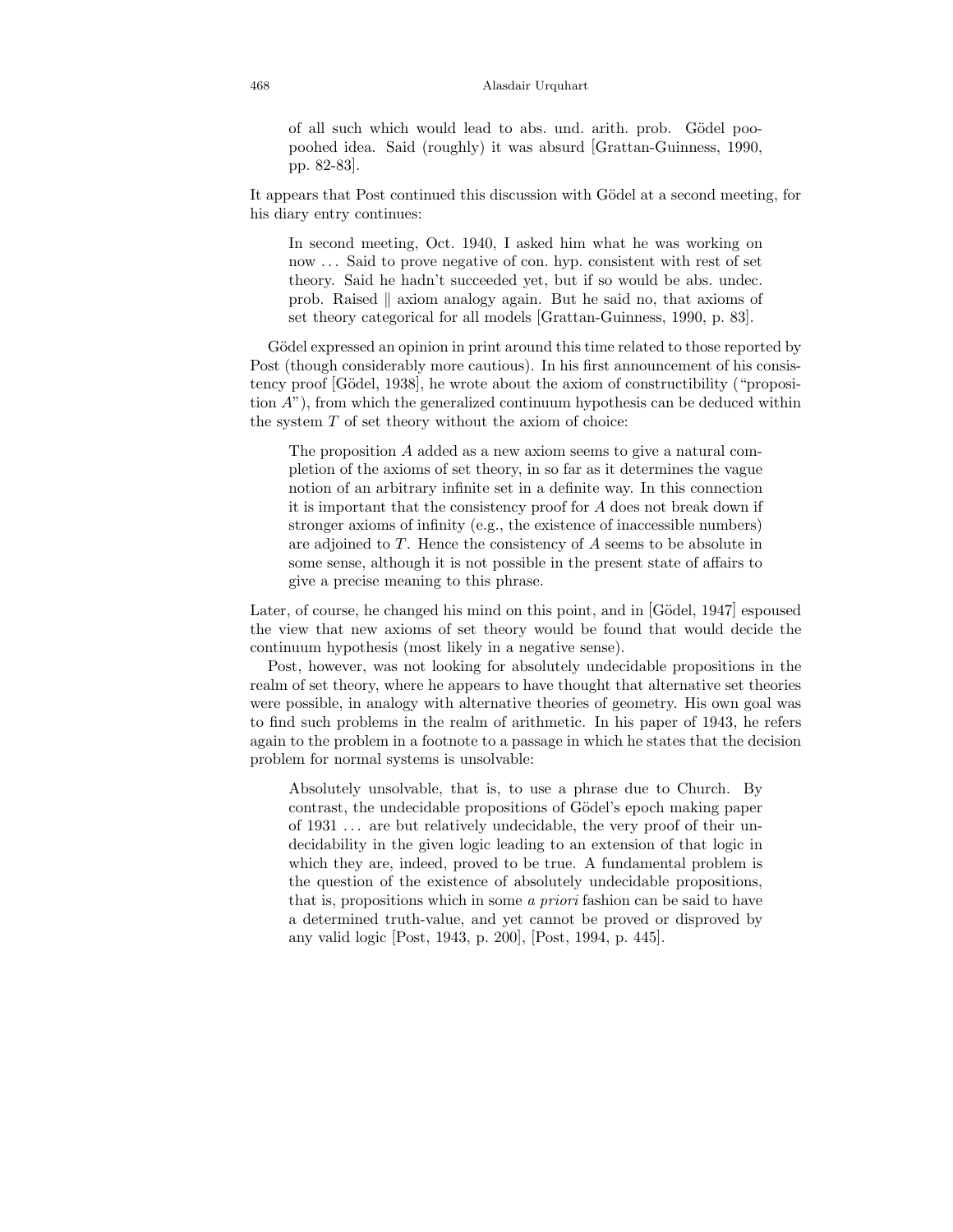Even though Post reported that Gödel had "poo-poohed" his idea of absolutely undecidable propositions in 1938, it is significant that in his Gibbs lecture of 1951, Gödel asserted the possibility of absolutely undecidable arithmetical propositions, though only as one half of a disjunction. The lecture is devoted to the philosophical consequences of the incompleteness theorems. Gödel considers arguments somewhat resembling those given in [Lucas, 1961] and [Penrose, 1989], but (unlike these later writers) drawing not an absolute but a disjunctive conclusion:

Either mathematics is incompletable in this sense, that its evident axioms can never be comprised in a finite rule, that is to say, the human mind (even within the realm of pure mathematics) infinitely surpasses the powers of any finite machine, or else there exist absolutely unsolvable diophantine problems of the type specified  $[Gödel, 1995,$ p. 310].

Post continued to work along the lines suggested by the footnote to his 1943 paper, searching for a concept of provability in arithmetic that could play a similar role in the theory of numbers as recursivity in the theory of algorithms. The only remaining published record of his thought on this subject in the late 1940s is in the brief abstract [Post, 1953b], in which he says:

In 1947, in a lost letter to Tarski via Church, the author proposed a formulation of "Primitive Inductive-Reflective Proof" involving, besides the elementary, only mathematical induction and "Gödelization." But representation theory for Gödel's system  $P(1931)$  failed to materialize due to P's Axiom of Reducibility. Indeed, Kleene's Example (Proceedings of the International Congress of Mathematicians, 1950, vol. II, p. 683) offers hope of an impossibility proof.

In his Princeton doctoral thesis [Turing, 1939] [Feferman, 1995] Turing studied the possibility of overcoming arithmetical incompleteness by the successive adjunction of unprovable sentences, given by Gödel's construction – this is presumably the process that Post describes as "Gödelization." Post seems to have hoped to show that the adjunction of axioms involving higher types was in some sense conservative with respect to first-order arithmetical sentences, but encountered insuperable difficulties in connection with the type-theoretical comprehension axiom, or "Axiom of Reducibility," as he calls it. The result of Kleene to which Post alludes is a theorem in [Kleene, 1952b] showing that Brouwer's fan theorem [Brouwer, 1924] fails if "choice sequence" is interpreted to mean "recursive function." In classical terms, he shows that there is an infinite recursive binary tree with no infinite recursive branch [Odifreddi, 1989, p. 506].

The conclusion that Post drew from his abortive attempts towards constructing an absolute notion of provability is that he was attacking the problem in the wrong order. The right order, he now thought, was: solvability, definability, provability. The immediately succeeding abstract [Post, 1953a] reports his success in finding a candidate for the role of an absolute notion of definability.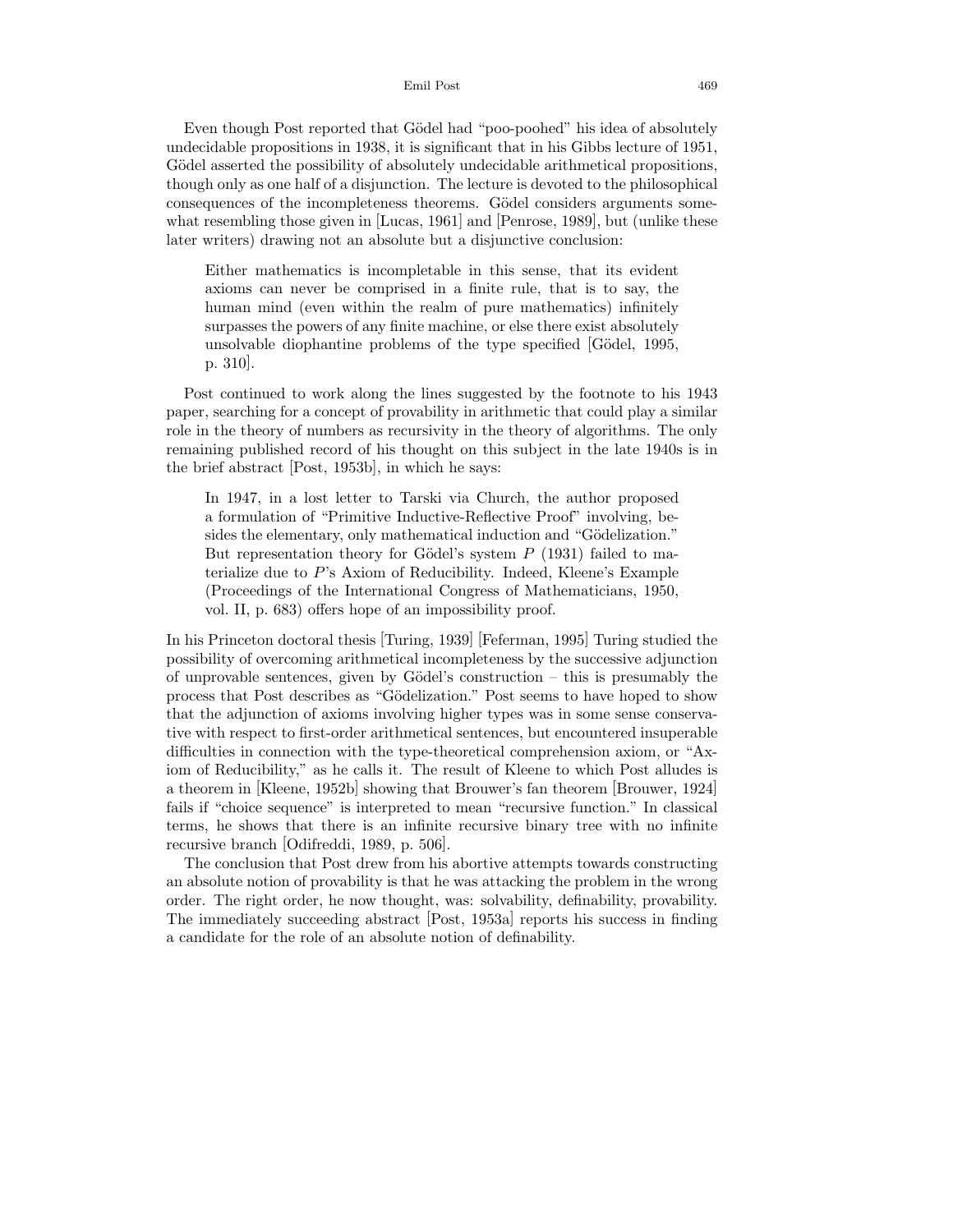#### 470 Alasdair Urquhart

An obvious difficulty that arises in attempting to give an absolute notion of definability is this: if not all ordinals are definable, then there must be a least indefinable ordinal (this will certainly be true if we have only countably many definitions). But if our notion of definability is itself definable, then a contradiction (Richard's paradox) results immediately, since the least indefinable ordinal would then be definable.

A possible way out of this impasse is to take the notion of definability to be highly non-constructive, so that the definable sets form a proper class, and all ordinal numbers are definable. Post carries out this idea by extending the simple theory of types of order  $\omega$ , as formulated in [Gödel, 1931], to transfinite levels, with a type level for all ordinals  $\alpha$ . Thus Gödel's system P is extended to a system  $P^{(\alpha)}$ , with variables  $x_0^{(\alpha)}, x_1^{(\alpha)}, \ldots$  ranging over sets of type  $\alpha$  in the type hierarchy, and the usual apparatus of connectives and quantifiers. Post remarks: "The present thesis is that every definable set is given by some  $\alpha$ -formula" (his intention was to give a necessary condition for definability, rather than a full-fledged explication, as in the case of computability).

Post was unaware that a closely related absolute concept of definability had been proposed earlier by G¨odel, in his remarks at the Princeton Bicentennial Conference on Problems in Mathematics held in 1946. Gödel's paper was not published at the time, and the full text of his address first appeared in print in the collection edited by Martin Davis [Gödel, 1965, pp. 84-88].

Gödel's remarks strikingly parallel Post's own thinking on these topics. Commenting on an earlier lecture by Tarski, he remarks that the great importance of the concept of general recursiveness is largely due to the fact that "with this concept one has for the first time succeeded in giving an absolute definition of an interesting epistemological notion, i.e., one not depending on the formalism chosen." Contrasting the situation with that for provability and definability, he says:

By a kind of miracle it is not necessary to distinguish orders, and the diagonal procedure does not lead outside the defined notion. This, I think, should encourage one to expect the same thing to be possible also in other cases (such as demonstrability or definability) [Gödel, 1965, p. 84].

Gödel goes on to make a very tentative suggestion about an absolute concept of provability, conjecturing that any set-theoretical assertion can be decided by a sufficiently powerful axiom of infinity, so that "every proposition expressible in set theory is decidable from the present axioms plus some true assertion about the largeness of the universe of all sets."

He continues with "somewhat more definite suggestions," proposing definability in terms of ordinals as an absolute notion of definability in set theory. His proposal is to extend the usual language of Zermelo-Fraenkel set theory by including primitive names for all ordinal numbers (so that the formulas of the extended language form a proper class); ordinal definable sets are those specified by a formula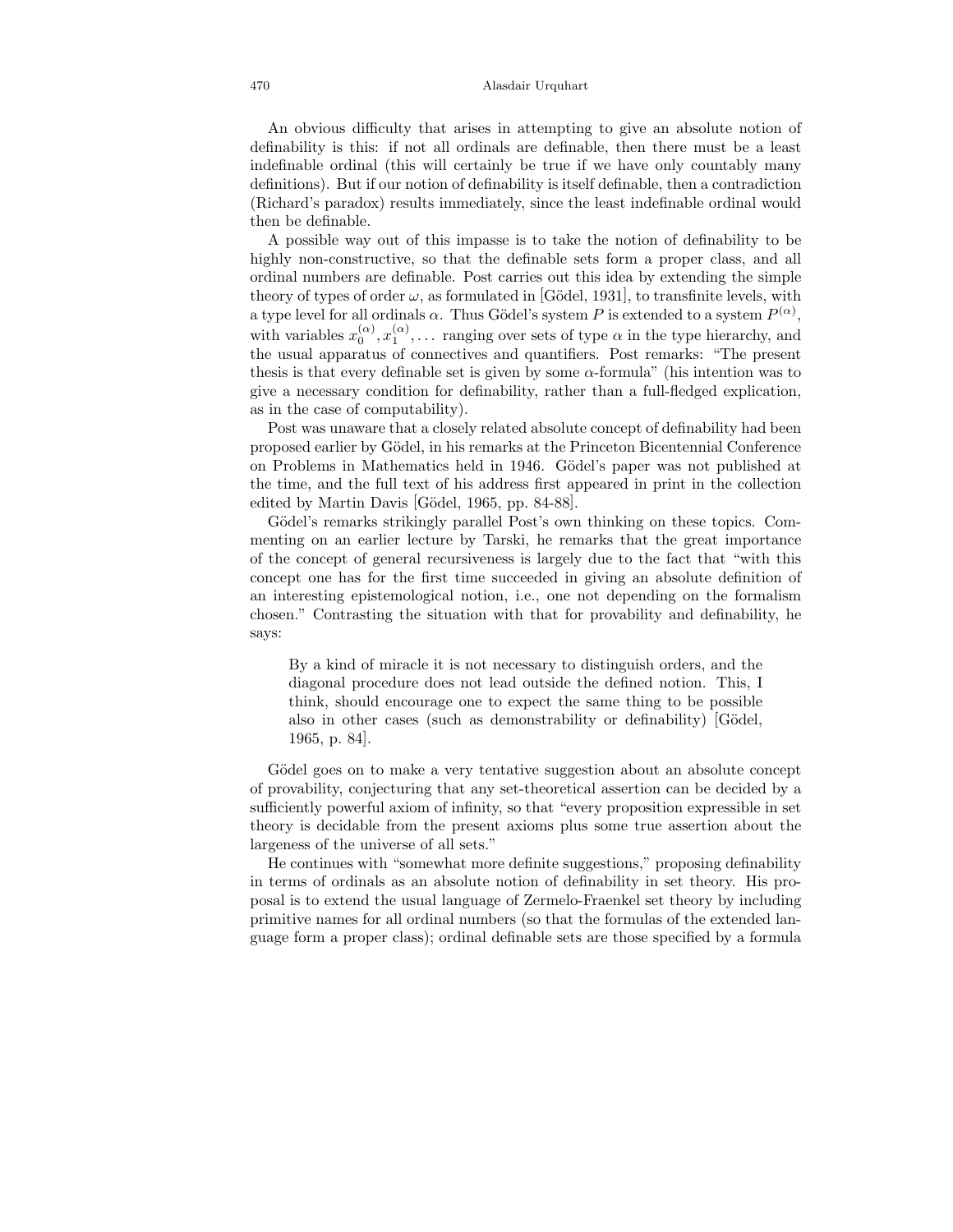from this extended language. This concept of definable set is broader than his earlier notion of constructible set, used in proving the consistency of the generalized continuum hypothesis with the axioms of set theory, since the quantifiers in the extended language range over all sets, whereas constructible sets are defined by quantifiers restricted to the constructible universe.

Post's own notion is slightly more restrictive than that of Gödel, and is now known as that of "hereditary ordinal definability"; a set is hereditarily ordinal definable if it is not only ordinal definable, but its members, members of members . . . etc. are also ordinal definable. The notion of ordinal definability was rediscovered again independently during the 1960s [Takeuti, 1961], [Myhill and Scott, 1971].

Because of Post's untimely death, there is no other published record of his last logical project. However, two notebooks on "Definability" written in 1952-1954 remain in the archives of the American Philosophical Society in Philadelphia, and may still repay investigation.

### 8 POST'S LEGACY

The remarkable fertility of Post's ideas, particularly in the areas of recursion theory and computer science, is attested by the number of concepts and results named after him: "Post-completeness," "Post's problem," "Post productions," "Post correspondence problem," "Post's classification theorem" are some of the more prominent examples. His influence on computer science is most remarkable, considering that he seemingly never had any contact with computing machinery or computer programming.

Post's ideas also bore fruit in the area of formal linguistics. The early work of Noam Chomsky on phrase structure grammars was influenced by the ideas of Post; Chomsky formulates basic notions such as that of a context-free language in terms of rules closely akin to Post productions [Chomsky, 1956]. He seems to have known of these ideas indirectly through the unusual textbook of Paul Rosenbloom [Rosenbloom, 1950], in which Post's production systems are given a starring role, particularly in the last chapter. Seymour Ginsburg, an important early contributor to formal language theory, and author of a well known monograph giving a comprehensive overview of early work on context-free languages [Ginsburg, 1966], was a student with Martin Davis in an honors mathematics class taught by Post [Gleiser, 1980]. All five of the students in this course, described by Davis as a "pressure cooker experience," became mathematicians.

Post also exerted influence through the students who were inspired by him and his remarkable classes. Martin Davis has described Post's teaching methods:

Post's classes were tautly organized tense affairs. Each period would begin with student recitations covering problems and proofs of theorems from the day's assignment. These were handed out apparently at random and had to be put on the blackboard without the aid of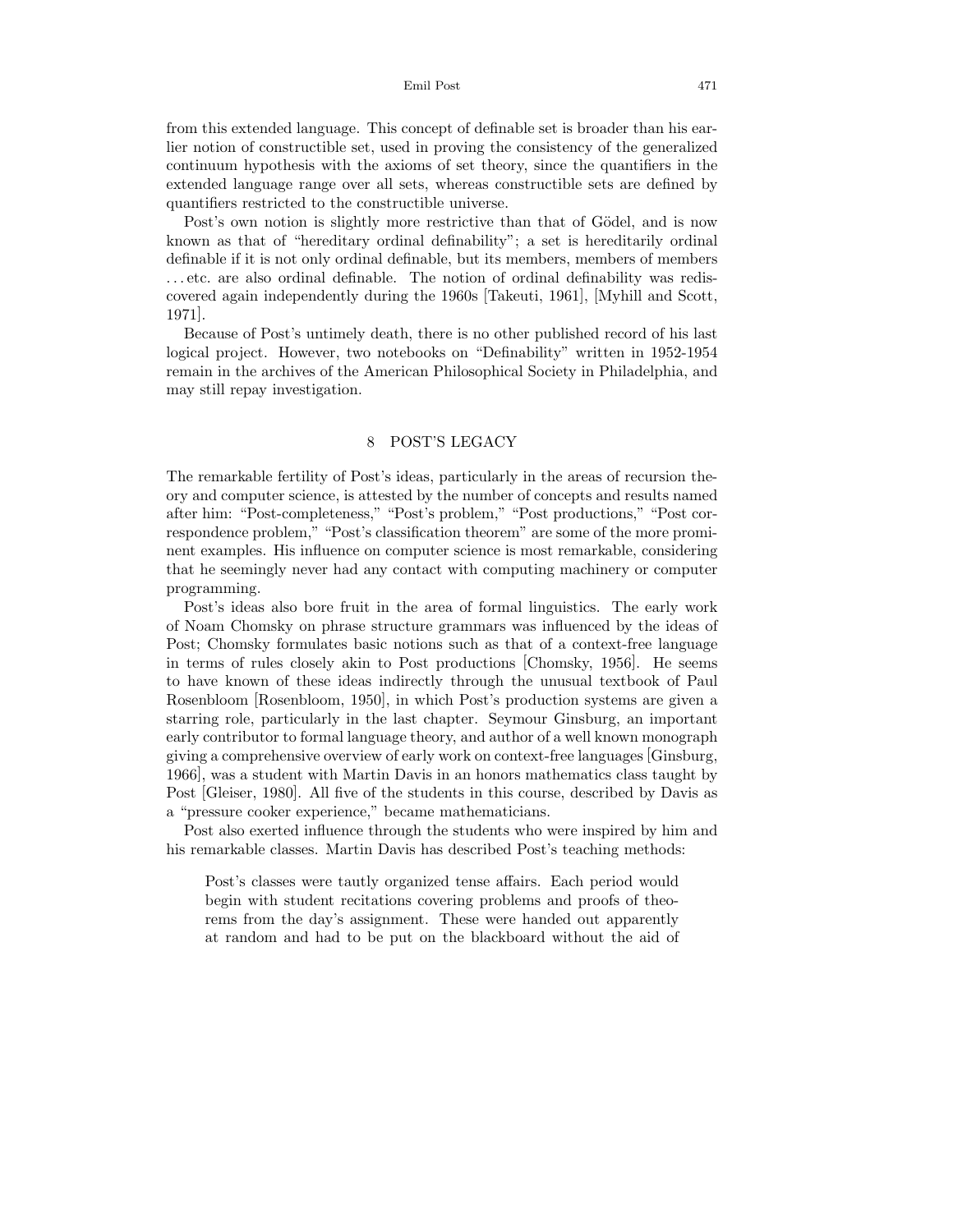textbook or notes. Woe betide the hapless student who was unprepared. He (or rarely she) would have to face Post's "more in sorrow than anger" look. In turn, the students would recite on their work. Afterwards, Post would get out his 3 by 5 cards and explain various fine points. The class would be a success if he completed his last card just as the bell rang. Questions from the class were discouraged: there was no time. Surprisingly, these inelastic pedagogic methods were extremely successful, and Post was a very popular teacher [Davis, 1994, p. xxv].

David Hilbert, in his address before the International Congress of Mathematicians in Paris in 1900, had posed a series of problems to challenge mathematicians in the new century. Hilbert's tenth problem reads as follows:

Given a diophantine equation with any number of unknown quantities and with rational integral numerical coefficients: *To devise a process according to which it can be determined by a finite number of operations whether the equation is solvable in rational integers* [Hilbert, 1902].

A diophantine equation is any algebraic polynomial equation with whole number coefficients, for example:  $31x^2 + 41y^3 - 17x = 0$ . Hilbert's problem asks for an algorithm to determine whether or not an arbitrary diophantine equation is solvable (in line with his rationalistic and optimistic outlook, he seems to have expected a positive solution). In his address of 1944, Post remarked that Hilbert's problem "begs for an unsolvability proof" [Post, 1944, p. 289]. The challenge was taken up by Post's student Martin Davis, who was one of the key contributors to the proof of unsolvability, together with Hilary Putnam and Julia Robinson. The final step completing the proof was provided by the young Russian mathematician Yuri Matiyasevich [Matiyasevich, 1970]. The reader will find excellent and very readable accounts of the history of this problem in [Reid, 1996] and [Yandell, 2002]. A fully detailed account of the proof, together with much else, is in the beautifully written book [Matiyasevich, 1993].

# *8.1 Post's Papers*

Post's papers are housed at the American Philosophical Society in Philadelphia. They include correspondence, unpublished manuscripts, research notes, and photographs documenting Post's career. The notebooks were donated by Martin Davis in 1986; the remaining papers were donated by Phyllis Post Goodman in 1992. The correspondence includes letters from Paul Bernays, Alonzo Church, Martin Davis, Frederic Fitch, Abraham Fraenkel, Kurt Gödel, Stephen Kleene, W.V. Quine and Alfred Tarski. Ivor Grattan-Guinness has given a description of the papers [Grattan-Guinness, 1990], and has transcribed an unpublished manuscript from 1935 [Post, 1990]. This manuscript is a somewhat sketchy essay on Russell's paradox, in which Post works out the idea that the class of existing classes may not be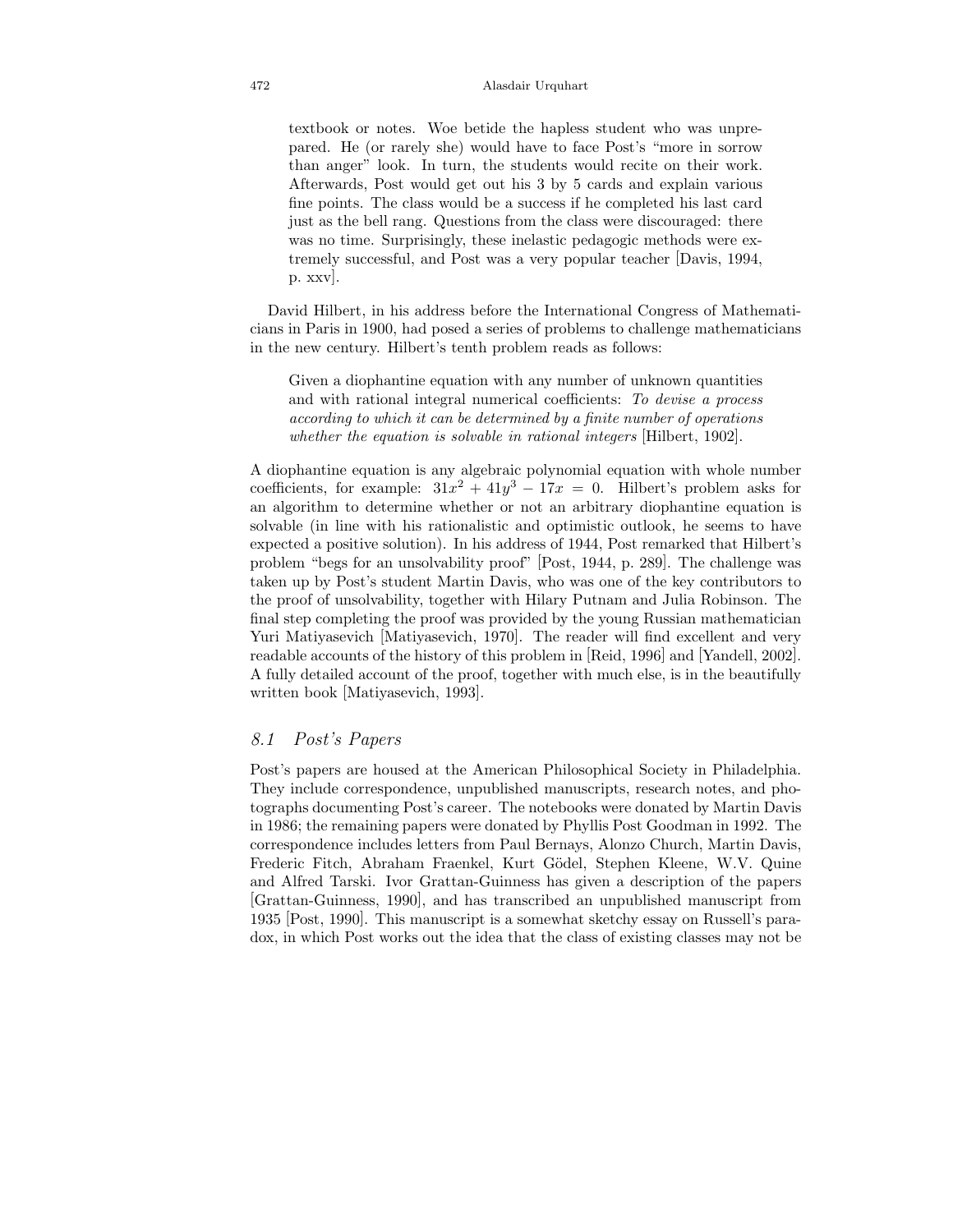fixed, but rather can expand through the process of thinking about existing objects. This vision of mathematical objects as processes that evolve through time is of course one of the fundamental ideas that runs through all of Post's work, starting from his dissertation, where he introduces the class of elementary propositions by describing "the vision of the totality of these functions streaming out from the unmodified variable p through forms of ever growing complexity  $\dots$ ." [Post, 1921a, p. 165].

This obsession with time also manifests itself throughout the surviving notebooks. There are four major numbered series, five volumes on "Closed Truth Systems: Towards a new presentation," written in 1929-1931 when Post was working out the new version of his results on closed system of truth functions published as [Post, 1941], a series of eighteen volumes on "Creative Logic" written 1938-1952, a series of seventeen volumes on "Theory of Finite Processes" (Volume IV is missing), written 1944-1951, and two volumes on "Definability," written 1952-1954. In addition, there are notebooks on "Calculus of Finite Processes" 1944, "Complete Equivalence of Normal Set and Recursive Function Development" 1942-1945 and "The Logic of Mathematics."

In his notebooks, Post frequently makes a meticulous record of clock times and of time spent working. An example quoted by Grattan-Guinness is of a manuscript on the Laplace transform. Post noted that he was writing the paper on 19 September 1923, starting at 10:08 AM, and ending at 12:28 PM, with three running times noted within the text [Grattan-Guinness, 1990, p. 79]. Post's original attack of mania occurred when he was enormously excited about his new ideas in logic in 1921, and subsequently he attempted to avoid periods of great mental excitement both by severely restricting the time he spent on research, and by alternating between one research project and another. Martin Davis has described the onset of one of his manic episodes in 1947:

With another student, I had begun an "honors" reading course on mathematical logic under Post's tutelage. We had just reached the "deduction theorem" in propositional calculus, when Post met us full of excitement about his new work. We did not meet again with Post that semester; we had witnessed the beginning of one of his manic episodes. Apparently it was precisely excitement that had the potential to push him over the edge [Davis, 1994, p. xxiv].

It is impossible not to feel deep admiration for Post's remarkable achievements in mathematical logic, accomplished while labouring under such a severe handicap.

### ACKNOWLEDGEMENTS

My greatest debt is to Martin Davis, whose editorial work and writings on Post were indispensable in preparing this chapter. The biographical essay [Gleiser, 1980] is a very informative source on Post's life. The description of Post's papers was obtained from the web site of the American Philosophical Society, which is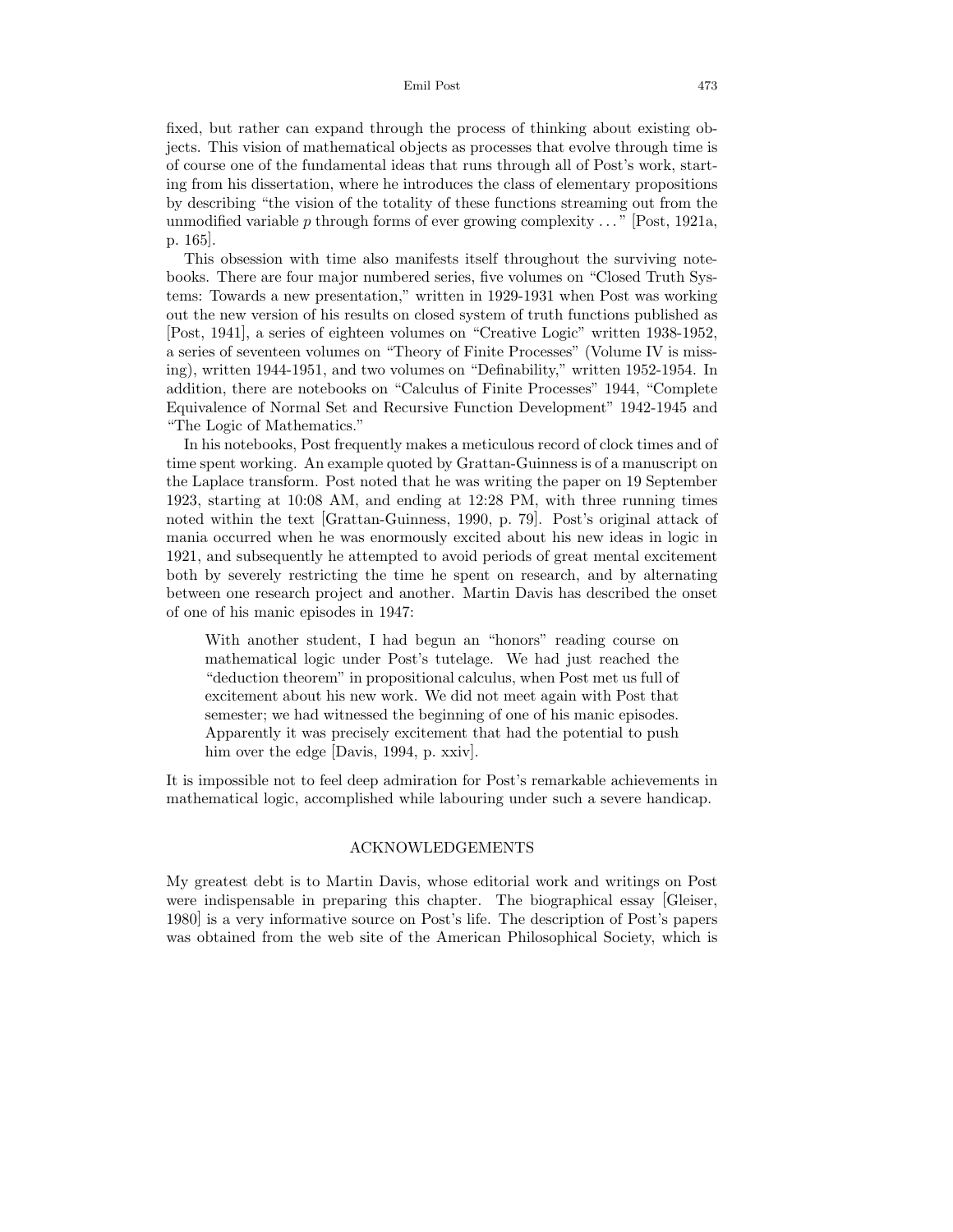also a reliable source of biographical information. The online MacTutor History of Mathematics archive at the University of St Andrews, Scotland was also helpful. The Aspray interview with Kleene was obtained through the online version of the transcripts of the Princeton mathematical oral history project, obtainable at the web site of the Seeley G. Mudd Manuscript Library.

I thank Martin Davis and Solomon Feferman for helpful comments on a draft of this article, and would also like to thank Earle Spamer of the American Philosophical Society for informative correspondence.

#### BIBLIOGRAPHY

- [Aspray, 1984] William Aspray. Interview with Stephen C. Kleene and J. Barkley Rosser. Transcript of recorded interview 26 April 1984 included in the oral history project The Princeton Mathematics Community in the 1930s, Seeley G. Mudd Manuscript Library, Princeton University (available online at the URL http://www.princeton.edu/mudd/math), 1984.
- [Bar-Hillel et al., 1961] Y. Bar-Hillel, M. Perles, and E. Shamir. On formal properties of simple phrase structure grammars. Zeitschrift für Phonetik, Sprachwissenschaft, und Kommunikationsforschung, 14:143–172, 1961. Reprinted in [Luce et al., 1965, pp. 75–104].
- [Berlekamp et al., 1982] Elwyn R. Berlekamp, John H. Conway, and Richard K. Guy. Winning Ways for your mathematical plays. Volume 2: Games in Particular. Academic Press, London, New York, Paris, San Diego, San Francisco, São Paulo, Sydney, Tokyo, Toronto, 1982.
- [Bernays, 1926] Paul Bernays. Axiomatische Untersuchung des Aussagen-Kalkuls der "Principia Mathematica". Mathematische Zeitschrift, 25:305–320, 1926.
- [Böhler et al., 2003] Elmar Böhler, Nadia Creignou, Steffen Reith, and Heribert Vollmer. Playing with Boolean Blocks, Part I: Post's lattice with applications to complexity theory. ACM SIGACT News, 34:38–52, 2003.
- [Boone, 1957a] William Boone. Certain simple unsolvable problems of group theory V. Indagationes Mathematicae, 19:22–27, 1957.
- [Boone, 1957b] William Boone. Certain simple unsolvable problems of group theory VI. Indagationes Mathematicae, 19:227–232, 1957.
- [Brouwer, 1924] L.E.J. Brouwer. Beweis, dass jede volle Funktion gleichm¨assig stetig ist. Koninklijke Akademie van wetenschappen te Amsterdam, Proceedings of the section of sciences, 27:189–193, 1924.
- [Chomsky, 1956] Noam Chomsky. Three models for the description of language. IRE Transactions on Information Theory, IT-2:113-124, 1956. Reprinted in [Luce et al., 1965, pp. 105– 124].
- [Church, 1936] Alonzo Church. An unsolvable problem of elementary number theory. The American Journal of Mathematics, 58:345–363, 1936.
- [Crossley, 1975] J.N. Crossley. Reminiscences of logicians. In J.N. Crossley, editor, Algebra and Logic: Papers from the 1974 Summer Research Institute of the Australian Mathematical Society, Monash University, Australia, pages 1–62, Berlin, Heidelberg, New York, 1975. Springer-Verlag. Lecture Notes in Mathematics 450.
- [Davis, 1950] Martin Davis. On the theory of recursive unsolvability. PhD thesis, Princeton University, 1950.
- [Davis, 1958] Martin Davis. Computability and Unsolvability. McGraw-Hill Book Company, New York, Toronto, London, 1958.
- [Davis, 1965] Martin Davis, editor. The Undecidable: Basic Papers on Undecidable Propositions, Unsolvable Problems and Computable Functions. Raven Press, Hewlett, New York, 1965.
- [Davis, 1982] Martin Davis. Why Gödel didn't have Church's thesis. Information and Control, 54:3–24, 1982.
- [Davis, 1994] Martin Davis. Emil L. Post: His life and work. In Solvability, Provability, Definability: The Collected Works of Emil L. Post, pages xi-xxviii. Birkhäuser, Boston, Basel, Berlin, 1994.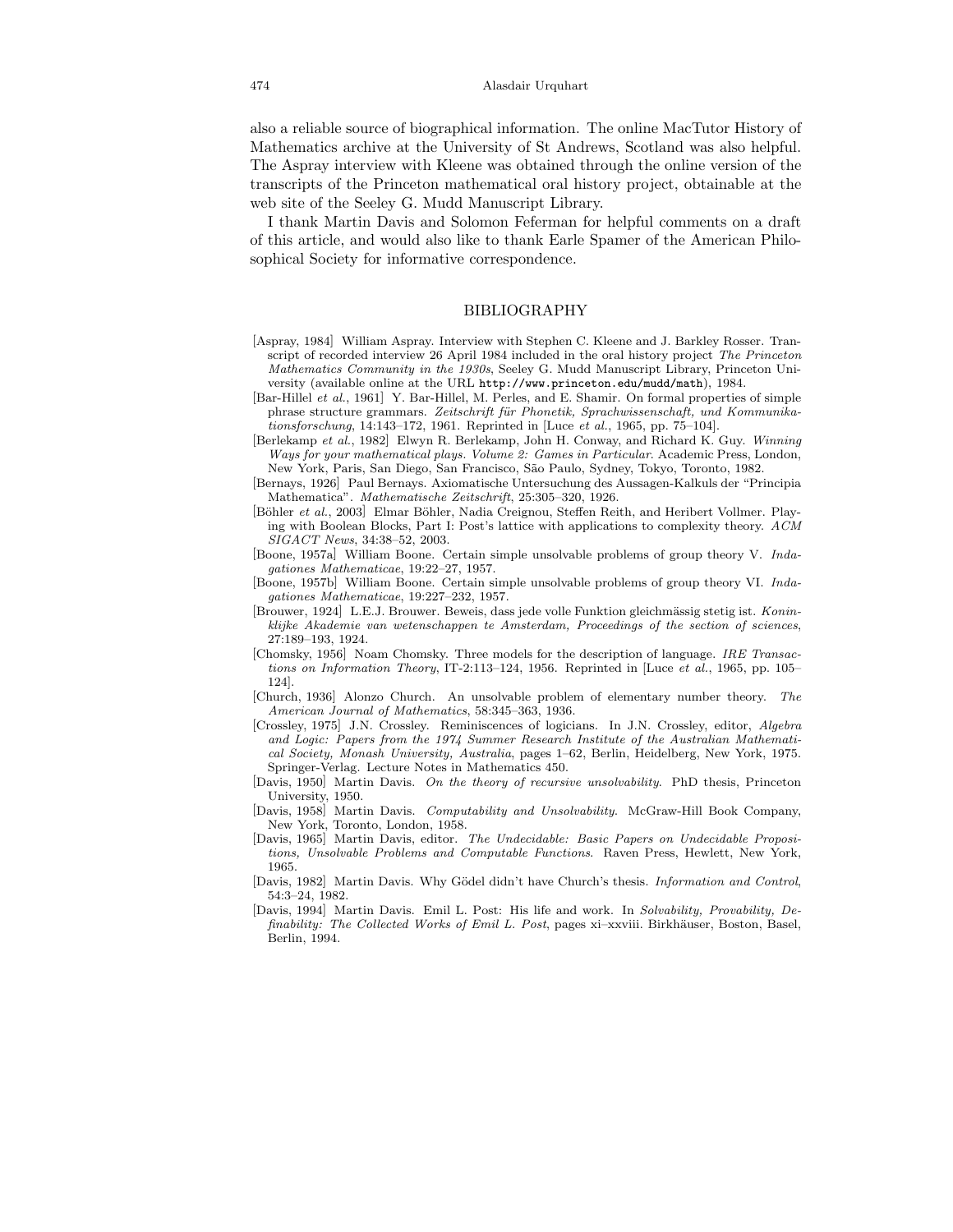- [Epstein, 1960] George Epstein. The lattice theory of Post algebras. Transactions of the American Mathematical Society, 95:300–317, 1960.
- [Feferman, 1995] Solomon Feferman. Turing in the land of  $O(z)$ . In Rolf Herken, editor, The Universal Turing Machine: A Half-Century Survey, pages 103–134. Springer-Verlag, Wien, New York, 1995. Second edition.
- [Friedberg, 1957] R.M. Friedberg. Two recursively enumerable sets of incomparable degrees of unsolvability. Proceedings of the National Academy of Sciences of the U.S.A., 43:236–238, 1957.
- [Ginsburg, 1966] Seymour Ginsburg. The Mathematical Theory of Context-free Languages. McGraw-Hill, New York, San Francisco, St. Louis, Toronto, London, Sydney, 1966.
- [Gleiser, 1980] Molly Gleiser. The emotional logician. Datamation, 26, Number 3:221–223, 1980. [Gödel, 1931] Kurt Gödel. Über formal unentscheidbare Sätze der Principia Mathematica und
- verwandter Systeme I. Monatshefte für Mathematik und Physik, 38:173-198, 1931.
- [Gödel, 1938] Kurt Gödel. The consistency of the axiom of choice and of the generalized continuum hypothesis. Proceedings of the National Academy of Sciences, U.S.A., 24:556-557, 1938. In [Gödel, 1990, pp. 26–27].
- [Gödel, 1947] Kurt Gödel. What is Cantor's continuum problem? American Mathematical Monthly, 54:515–525, 1947. In [Gödel, 1990, pp. 176–18727].
- [Gödel, 1965] Kurt Gödel. Remarks before the Princeton bicentennial conference on problems in mathematics. In Martin Davis, editor, The Undecidable: Basic Papers on Undecidable Propositions, Unsolvable Problems and Computable Functions, pages 84–88. Raven Press, Hewlett, New York, 1965. In [Gödel, 1990, pp. 150-153].
- [Gödel, 1990] Kurt Gödel. Collected Works, Volume II: Publications 1938-1974. Oxford University Press, New York, Oxford, 1990. Edited by Solomon Feferman, John W. Dawson Jr., Stephen C. Kleene, Gregory H. Moore, Robert M. Solovay and Jean van Heijenoort.
- [Gödel, 1995] Kurt Gödel. Collected Works, Volume III: Unpublished Essays and Lectures. Oxford University Press, New York, Oxford, 1995. Edited by Solomon Feferman, John W. Dawson Jr., Warren Goldfarb, Charles Parsons and Robert M. Solovay.
- [Gödel, 2003] Kurt Gödel. Collected Works, Volume V: Correspondence H-Z. Oxford University Press, New York, Oxford, 2003. Edited by Solomon Feferman, John W. Dawson Jr., Warren Goldfarb, Charles Parsons and Wilfried Sieg.
- [Goldfarb, 1981] Warren D. Goldfarb. The undecidability of the second-order unification problem. Theoretical Computer Science, 13:225–230, 1981.
- [Grattan-Guinness, 1990] Ivor Grattan-Guinness. The manuscripts of Emil L. Post. History and Philosophy of Logic, 11:77–83, 1990.
- [Herbrand, 1930] Jacques Herbrand. Les bases de la logique Hilbertienne. Revue de M´etaphysique et de Morale, 37:243–255, 1930. Reprinted in [Herbrand, 1968, pp. 155–166].
- [Herbrand, 1968] Jacques Herbrand. Écrits Logiques. Presses Universitaires de France, Paris, 1968. Bibliothèque de Philosophie Contemporaine.
- [Hilbert and Ackermann, 1928] David Hilbert and Wilhelm Ackermann. Grundzüge der theoretischen Logik. Springer Verlag, Berlin, 1928.
- [Hilbert, 1902] David Hilbert. Mathematical problems. Bulletin of the American Mathematical Society, 8:437–479, 1902. Reprinted [Yandell, 2002, pp. 389-424].
- [Hopcroft and Ullman, 1979] John. E. Hopcroft and Jeffrey D. Ullman. Introduction to Automata Theory, Languages, and Computation. Addison-Wesley, Reading, Massachussetts, 1979.
- [Jevons, 1864] W. Stanley Jevons. Pure Logic, or the logic of quality apart from quantity: with remarks on Boole's system and on the relation of logic and mathematics. E. Stanford, London, 1864. Reprinted in [Jevons, 1890, pp. 3–77].
- [Jevons, 1890] W. Stanley Jevons. Pure Logic and other minor works. MacMillan and Co., London and New York, 1890. Edited by Robert Adamson and Harriet A. Jevons. Reprinted by Thoemmes Press, Bristol 1991.
- [Jockusch and Soare, 1973] Carl Jockusch and Robert Soare. Post's problem and his hypersimple set. Journal of Symbolic Logic, 38:446–452, 1973.
- [Keyser, 1904] Cassius J. Keyser. The axiom of infinity: A new presupposition of thought. Hibbert Journal, 2:532–552, 1904.
- [Kleene and Post, 1954] S.C. Kleene and Emil L. Post. The upper semi-lattice of degrees of unsolvability. Annals of Mathematics, 59:379–407, 1954.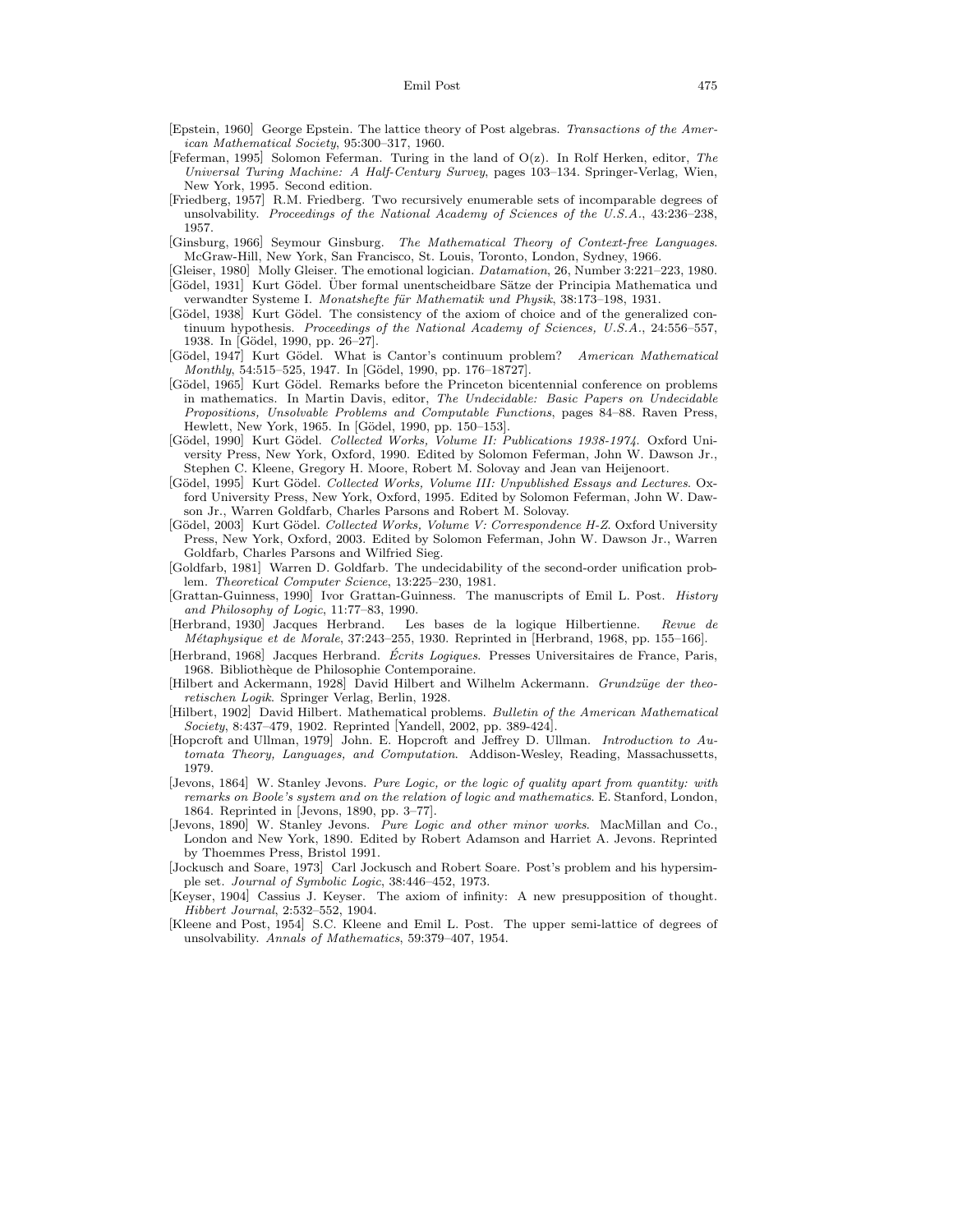#### 476 Alasdair Urquhart

- [Kleene, 1936] S.C. Kleene. General recursive functions of natural numbers. Mathematische Annalen, 112:727–742, 1936.
- [Kleene, 1943] S.C. Kleene. Recursive predicates and quantifiers. Transactions of the American Mathematical Society, 53:41–73, 1943.
- [Kleene, 1952a] S.C. Kleene. Introduction to Metamathematics. Van Nostrand, Princeton, Toronto, London, 1952.
- [Kleene, 1952b] S.C. Kleene. Recursive functions and intuitionistic mathematics. In Proceedings of the International Congress of Mathematicians, Cambridge, Massachusetts, USA, 1950, volume 2, pages 679–685, 1952.
- [Lewis, 1918] C.I. Lewis. A survey of symbolic logic. University of California Press, Berkeley, 1918. Semicentennial Publications of the University of California.
- [Linial and Post, 1949] Samuel Linial and Emil L. Post. Recursive unsolvability of the deducibility, Tarski's completeness, and independence of axioms problems of propositional calculus. Bulletin of the American Mathematical Society, 55:50, 1949. (Abstract), [Post, 1994, p. 550].
- [Lorentz, 2001] R.J. Lorentz. Creating difficult instances of the Post correspondence problem. In Tony Marsland and Ian Frank, editors, Second International Conference on Computers and Games (CG 2001), Hamamatsu, Japan, pages 214–228. Springer Verlag, 2001. Lecture Notes in Computer Science 2063.
- [Lucas, 1961] J.R. Lucas. Minds, machines and Gödel. *Philosophy*, 36:112–127, 1961.
- [Luce et al., 1965] R. Duncan Luce, Robert R. Bush, and Eugene Galanter, editors. Readings in Mathematical Psychology Volume II. John Wiley and Sons, New York, London, Sydney, 1965.
- [Lukasiewicz, 1920] J. Lukasiewicz. O logice trójwartościowej (on three-valued logic). Ruch  $filozoficzny, 5:169–171, 1920.$  English translation in [Lukasiewicz, 1970].
- [Lukasiewicz, 1970] J. Lukasiewicz. Selected Works. North-Holland, Amsterdam, Amsterdam, London, 1970. Edited by L. Borkowski; translated from the Polish by O. Wojtasiewicz.
- [Lyndon, 1951] R.C. Lyndon. Identities in two-valued calculi. Transactions of the American Mathematical Society, 71:457–465, 1951.
- [Markov, 1947] A.A. Markov. Impossibility of certain algorithms in the theory of associative systems (Russian). Doklady Akademii Nauk SSSR (Reports of the Academy of Sciences of the USSR), 55:587–590, 1947.
- [Matiyasevich, 1970] Yuri Matiyasevich. Enumerable sets are diophantine. Soviet Mathematics Doklady, 11:354–358, 1970.
- [Matiyasevich, 1993] Yuri Matiyasevich. Hilbert's Tenth Problem. MIT Press, Cambridge, Massachusetts and London, 1993.
- [Minsky, 1961] Marvin Minsky. Recursive unsolvability of Post's problem of "tag" and other topics in theory of Turing machines. Annals of Mathematics, 74:437–455, 1961.
- [Minsky, 1967] Marvin L. Minsky. Computation, finite and infinite machines. Prentice-Hall, Englewood Cliffs, N.J., 1967.
- [Muchnik, 1956] A.A. Muchnik. On the unsolvability of the problem of reducibility in the theory of algorithms (Russian). Doklady Akademii Nauk SSSR (Reports of the Academy of Sciences of the USSR), 108:194–197, 1956.
- [Murawski, 1998] Roman Murawski. E.L. Post and the development of mathematical logic and recursion theory. Studies in Logic, Grammar and Rhetoric, 2:17–30, 1998.
- [Myhill and Scott, 1971] John Myhill and Dana Scott. Ordinal definability. Proceedings of Symposia in Pure Mathematics, 13, Part 1:271–278, 1971.
- [Novikov, 1955] P.S. Novikov. On the algorithmic unsolvability of the word problem in group theory (Russian). Trudy Ordena Lenina Matematicheskogo Instituta imeni V.A. Steklova. Akademiya Nauk SSSR (Proceedings of the Mathematical Steklov Institute of the Academy of Sciences SSSR), 44:1–143, 1955.
- [Odifreddi, 1989] Piergiorgio Odifreddi. Classical Recursion Theory: The Theory of Functions and Sets of Natural Numbers. North-Holland, Amsterdam, New York, Oxford, Tokyo, 1989. Studies in Logic and the Foundations of Mathematics, Volume 125.
- [Odifreddi, 1999] Piergiorgio Odifreddi. Classical Recursion Theory Volume II. Elsevier North Holland, Amsterdam, Lausanne, New York, Oxford, Shannon, Singapore, Tokyo, 1999. Studies in Logic and the Foundations of Mathematics, Volume 143.
- [Pelletier and Martin, 1990] Francis Jeffry Pelletier and Norman M. Martin. Post's functional completeness theorem. Notre Dame Journal of Formal Logic, 31:462–475, 1990.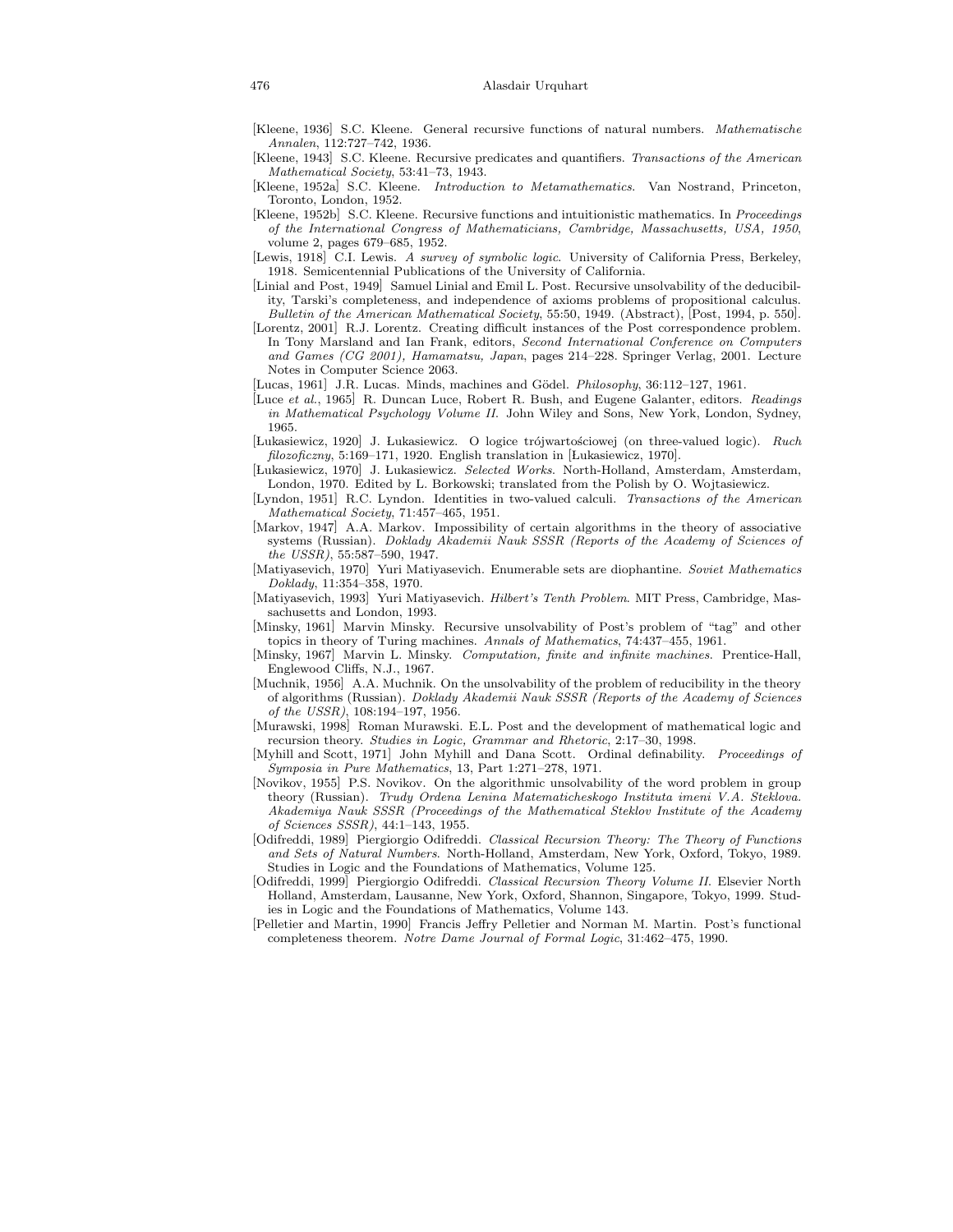[Penrose, 1989] Roger Penrose. The Emperor's New Mind. Oxford University Press, New York, Oxford, 1989.

- [Pippenger, 1997] Nicholas Pippenger. Theories of Computability. Cambridge University Press, Cambridge, New York, 1997.
- [Post, 1921a] Emil L. Post. Introduction to a general theory of elementary propositions. American Journal of Mathematics, 43:163–185, 1921. [Post, 1994, pp. 21-43].
- [Post, 1921b] Emil L. Post. On a simple class of deductive systems. Bulletin of the American Mathematical Society, 27:396–397, 1921. (Abstract), [Post, 1994, p. 545].
- [Post, 1930] Emil L. Post. Generalized differentiation. Transactions of the American Mathematical Society, 32:723–781, 1930. [Post, 1994, pp. 44-102].
- [Post, 1936] Emil L. Post. Finite combinatory processes Formulation I. Journal of Symbolic Logic, 1:103–105, 1936. [Davis, 1965, pp. 289-291] [Post, 1994, pp. 103-105].
- [Post, 1941] Emil L. Post. The Two-Valued Iterative Systems of Mathematical Logic. Princeton University Press, Princeton, New Jersey, 1941. Annals of Mathematics Studies, No. 5 [Post, 1994, pp. 249-374].
- [Post, 1943] Emil L. Post. Formal reductions of the general combinatorial decision problem. American Journal of Mathematics, 65:197–215, 1943. [Post, 1994, pp. 442-460].
- [Post, 1944] Emil L. Post. Recursively enumerable sets of positive integers and their decision problems. Bulletin of the American Mathematical Society, 50:284–316, 1944. [Davis, 1965, pp. 305-337] [Post, 1994, pp. 461-494].
- [Post, 1946] Emil L. Post. A variant of a recursively unsolvable problem. Bulletin of the American Mathematical Society, 52:264–268, 1946. [Post, 1994, pp. 495-500].
- [Post, 1948] Emil L. Post. Degrees of recursive unsolvability. Preliminary report. Bulletin of the American Mathematical Society, 54:641–642, 1948. (Abstract), [Post, 1994, pp. 549-550].
- [Post, 1953a] Emil L. Post. A necessary condition for definability for transfinite von Neumann-Gödel set theory sets, with an application to the problem of the existence of a definable well-ordering of the continuum. Preliminary report. Bulletin of the American Mathematical Society, 59:246, 1953. (Abstract), [Post, 1994, pp. 551-552].
- [Post, 1953b] Emil L. Post. Solvability, definability, provability: history of an error. Bulletin of the American Mathematical Society, 59:245–246, 1953. (Abstract), [Post, 1994, p. 551].
- [Post, 1965] Emil L. Post. Absolutely unsolvable problems and relatively undecidable propositions – account of an anticipation. In Martin Davis, editor, The Undecidable: Basic Papers on Undecidable Propositions, Unsolvable Problems and Computable Functions, pages 340–433. Raven Press, Hewlett, New York, 1965. [Post, 1994, pp. 375-441].
- [Post, 1990] Emil L. Post. The modern paradoxes. History and Philosophy of Logic, 11:85–91, 1990. Edited by I. Grattan-Guinness.
- [Post, 1994] Emil L. Post. Solvability, Provability, Definability: The Collected Works of Emil L. Post. Birkhäuser, Boston, Basel, Berlin, 1994. Edited by Martin Davis.
- [Reid, 1996] Constance Reid. Julia, a Life in Mathematics. Mathematical Association of America, Washington, DC, 1996. MAA Spectrum Series.
- [Robinson, 1965] J.A. Robinson. A machine-oriented logic based on the resolution principle. Journal of the Association for Computing Machinery, 12:23–41, 1965.
- [Rogers, 1967] Hartley Rogers. Theory of Recursive Functions and Effective Computability. McGraw-Hill Book Company, New York, St. Louis, San Francisco, Toronto, London, Sydney, 1967. MIT Press Paperback Edition, 1987.
- [Rosenbloom, 1942] Paul C. Rosenbloom. Post algebras. I. Postulates and general theory. American Journal of Mathematics, 64:167–188, 1942.
- [Rosenbloom, 1950] Paul C. Rosenbloom. The Elements of Mathematical Logic. Dover Publications, Inc., New York, 1950.
- [Rosser, 1936] J.B. Rosser. Extensions of some theorems of Gödel and Church. Journal of Symbolic Logic, 1:87–91, 1936.
- [Russell, 1904] Bertrand Russell. The axiom of infinity. The Hibbert Journal, 2:809–812, 1904. [Shoenfield, 1971] Joseph R. Shoenfield. Degrees of Unsolvability. North-Holland Publishing
- Company: American Elsevier Publishing Company, Amsterdam, London, New York, 1971. [Sieg, 1997] Wilfried Sieg. Step by recursive step: Church's analysis of effective calculability. Bulletin of Symbolic Logic, 3:154–180, 1997.
- [Soare, 1987] Robert I. Soare. Recursively Enumerable Sets and Degrees: A Study of Computable Functions and Computably Generated Sets. Springer-Verlag, Berlin, Heidelberg, New York, 1987.